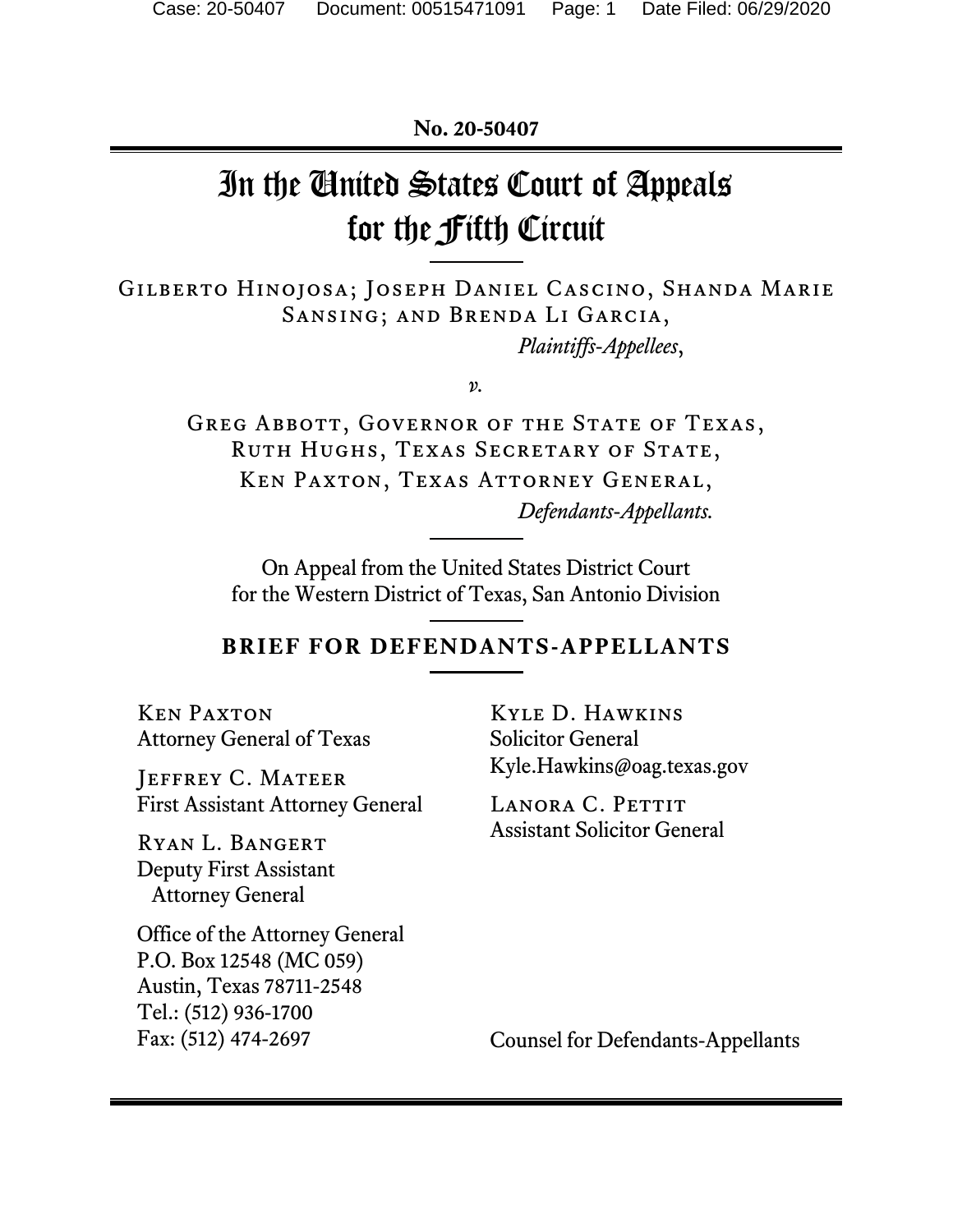#### **Certificate of Interested Persons**

No. 20-50407 Gilberto Hinojosa; Joseph Daniel Cascino, Shanda Marie Sansing; and Brenda Li Garcia, *Plaintiffs-Appellees*,

*v.*

GREG ABBOTT, GOVERNOR OF THE STATE OF TEXAS, RUTH HUGHS, TEXAS SECRETARY OF STATE, Ken Paxton, Texas Attorney General, *Defendants-Appellants.*

Under the fourth sentence of Fifth Circuit Rule 28.2.1, appellants, as governmental parties, need not furnish a certificate of interested persons.

> /s/ Kyle D. Hawkins Kyle D. Hawkins *Counsel of Record for Defendants-Appellants*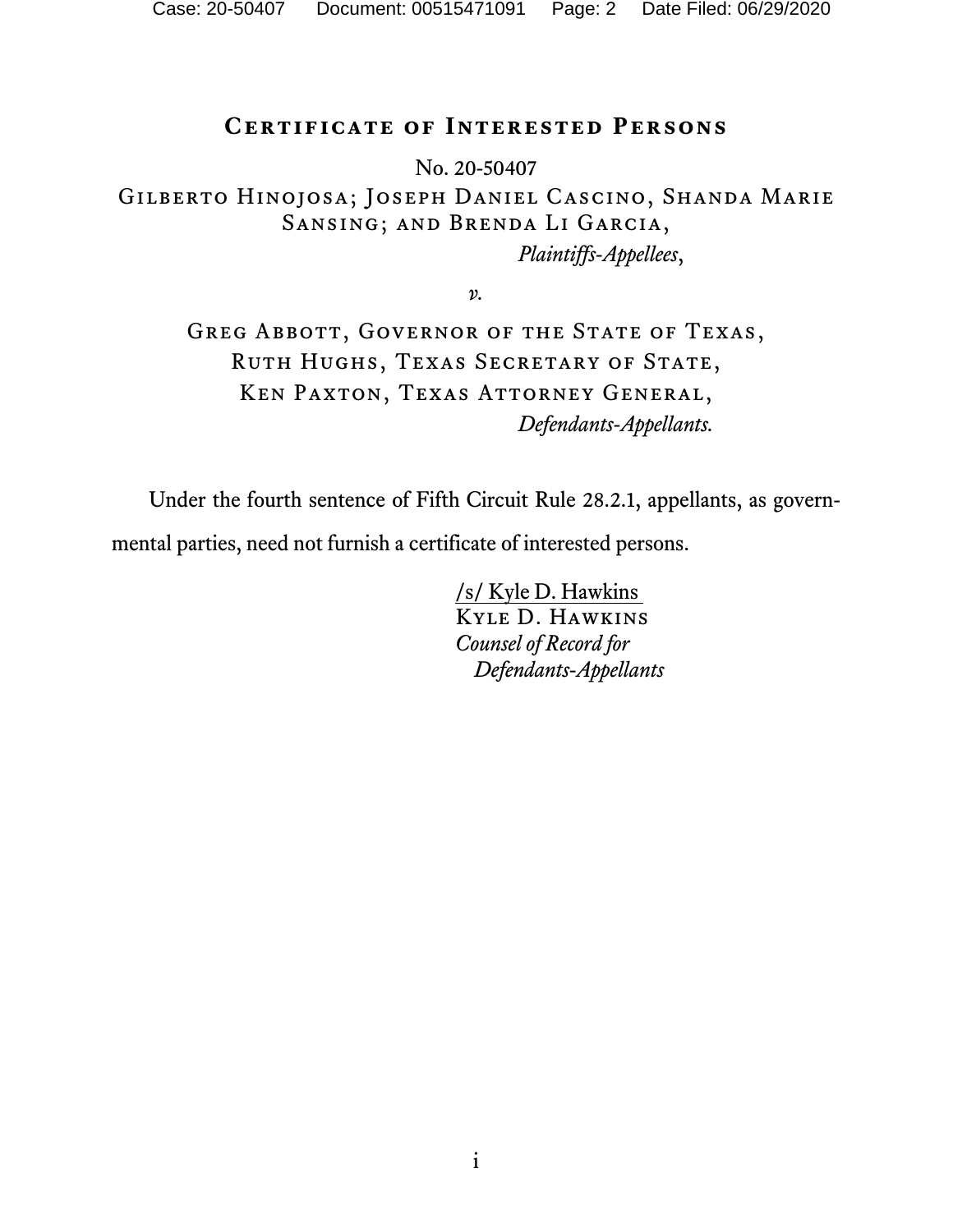Case: 20-50407 Document: 00515471091 Page: 3 Date Filed: 06/29/2020

#### <span id="page-2-2"></span><span id="page-2-1"></span>**Statement Regarding Oral Argument**

<span id="page-2-3"></span>This case merits oral argument. The U.S. Supreme Court has "repeatedly emphasized that lower federal courts should ordinarily not alter the election rules on the eve of an election." *Republican Nat'l Comm. v. Democratic Nat'l Comm.*, 140 S. Ct. 1205, 1207 (2020) (per curiam) (citing *Frank v. Walker*, 574 U.S. 929 (2014); *Veasey v. Perry*, 135 S. Ct. 9 (2014); *Purcell v. Gonzalez*, 549 U.S. 1 (2006) (per curiam)). Nevertheless, in the middle of a hotly contested election cycle—and just weeks before a primary runoff—the district court issued a sweeping injunction that upended the rules regarding mail-in ballots that Texas's Legislature has carefully crafted over decades. Counsel for Plaintiffs have acknowledged elsewhere that this is a "first-of-its kind lawsuit to compel the [S]tate to provide its voters with relatively unrestricted vote-by-mail."[1](#page-2-0) Defendants suggest that oral argument will help the Court in deciding the numerous legal issues it raises.

<span id="page-2-4"></span><span id="page-2-0"></span> <sup>1</sup> Chad W. Dunn, et al., *Legal Theories to Compel Vote-by-Mail in Federal Court*, 11 Cal. L. Rev. Online 166, 167 (2020); *see also id.* at 177 ("The authors welcome others to contact UCLA Voting Rights Project with possible additional theories.").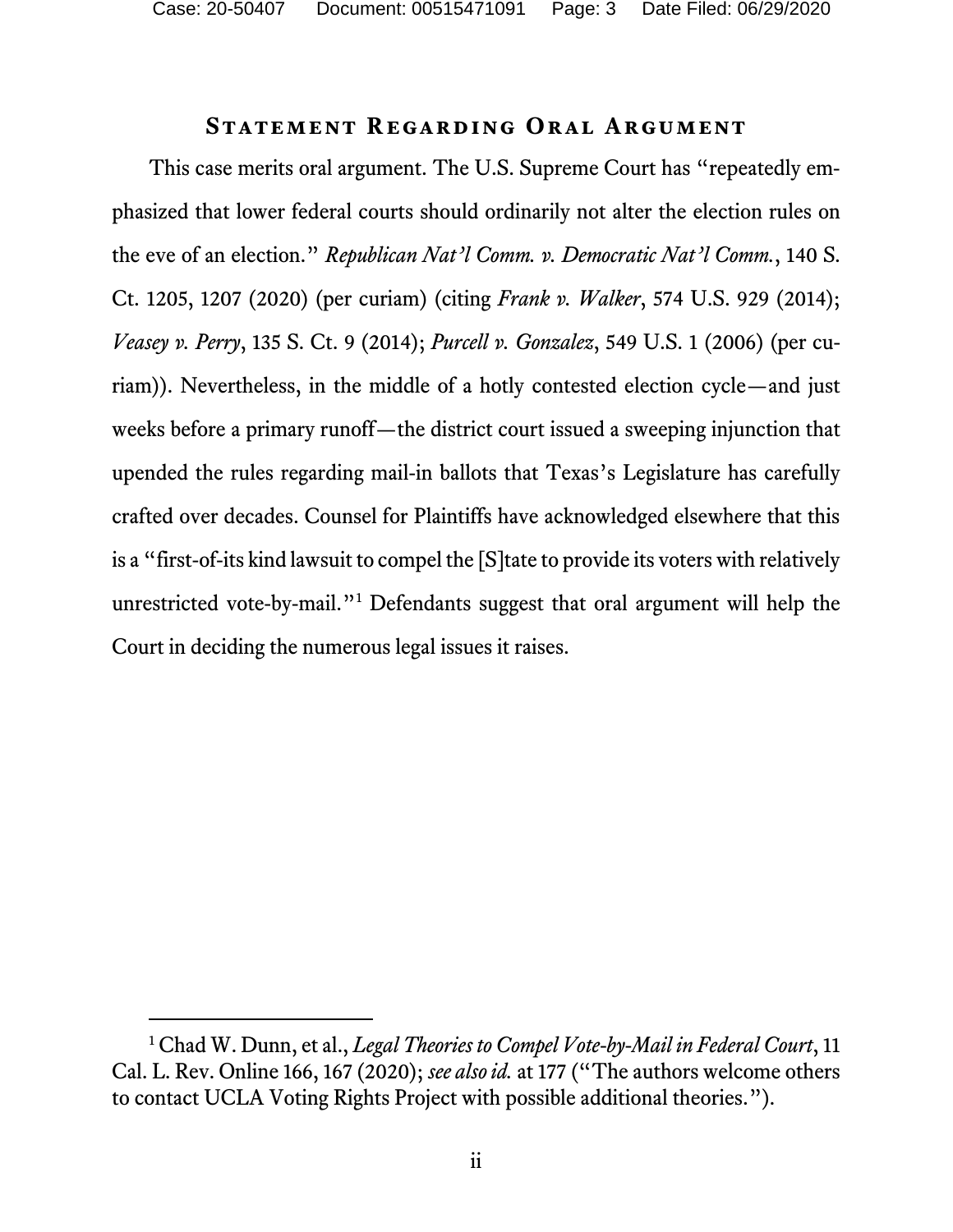## **Table of Contents**

|    |           | Page                                                                  |
|----|-----------|-----------------------------------------------------------------------|
|    |           |                                                                       |
|    |           |                                                                       |
|    |           |                                                                       |
|    |           |                                                                       |
|    |           |                                                                       |
|    |           |                                                                       |
|    |           |                                                                       |
|    |           |                                                                       |
|    | B.        | State Officials Work Tirelessly to Make In-Person Voting Safe5        |
|    | С.        |                                                                       |
|    |           |                                                                       |
|    |           |                                                                       |
|    |           |                                                                       |
|    |           |                                                                       |
| I. |           | Because Defendants Do Not Enforce the Challenged Laws, the            |
|    |           | Temporary Injunction Exceeds the Court's Jurisdiction 15              |
|    |           |                                                                       |
|    | <b>B.</b> |                                                                       |
|    | C.        |                                                                       |
| П. |           | Plaintiffs Are Not Likely to Show a Constitutional Right to Vote      |
|    |           | by Mail                                                               |
|    | А.        | Texas's mail-in ballot rules easily pass the applicable rational-     |
|    |           |                                                                       |
|    | B.        | Plaintiffs' claim fails even under the <i>Anderson/Burdick</i> test33 |
|    |           | III. The Texas Supreme Court Has Now Confirmed that Plaintiffs        |
|    | A.        | Plaintiffs will not succeed on their void-for-vagueness claim 40      |
|    | В.        | Plaintiffs will not succeed in showing the Texas Attorney             |
|    | C.        | Plaintiffs will not succeed on their free-speech claims  45           |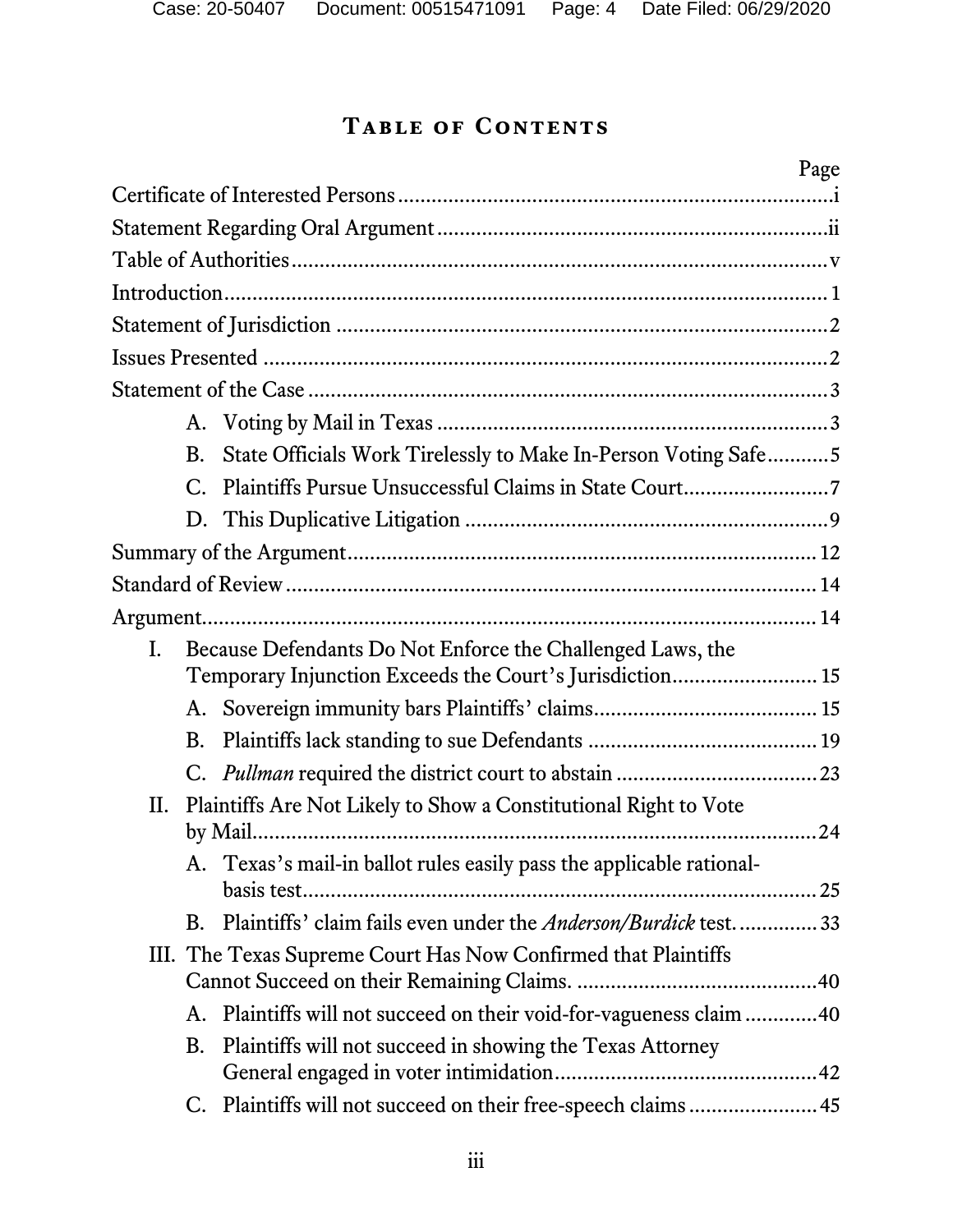| IV. The Remaining Preliminary-Injunction Factors Favor Defendants 47 |  |
|----------------------------------------------------------------------|--|
|                                                                      |  |
|                                                                      |  |
|                                                                      |  |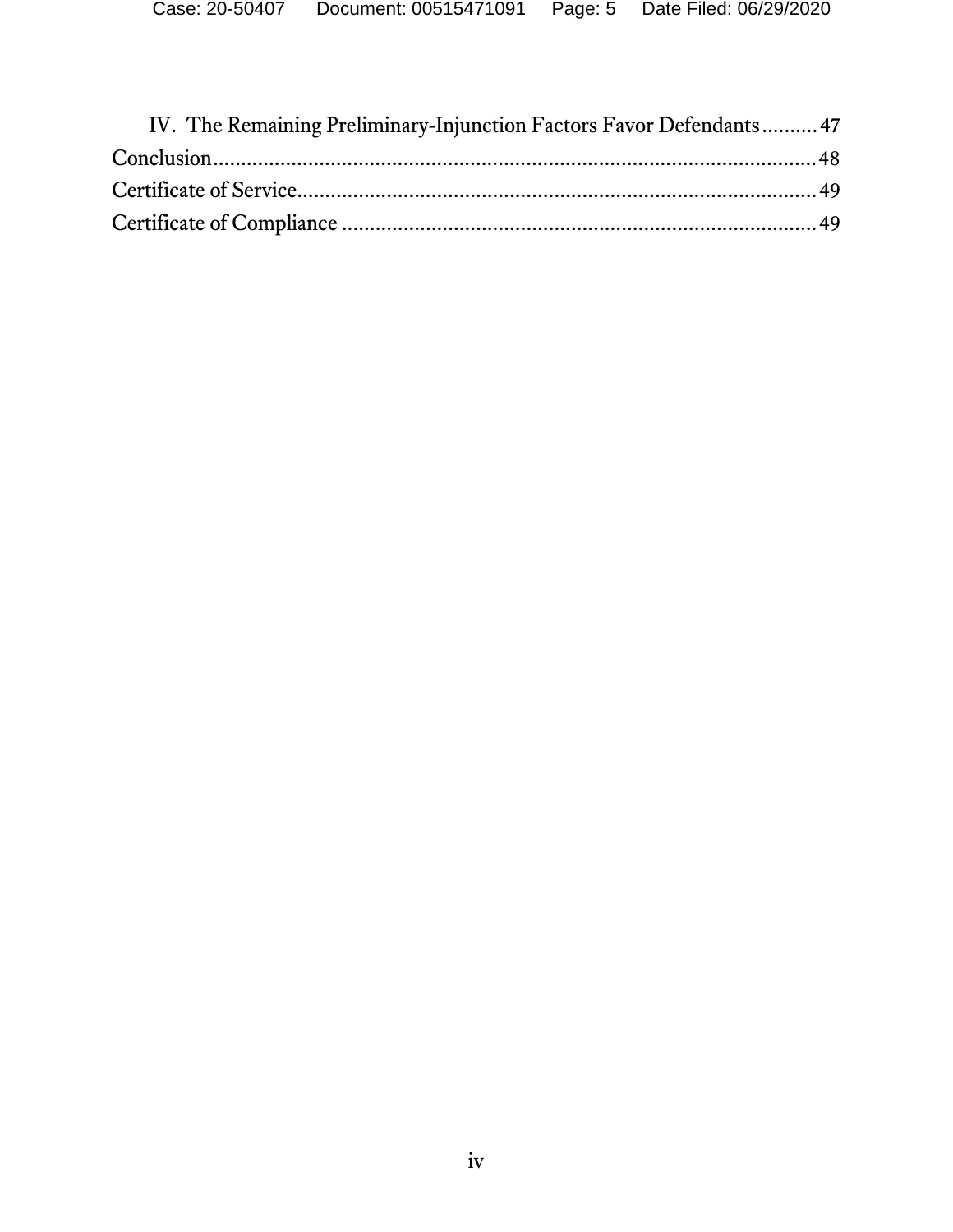## **Table of Authorities**

|                                                                 | Page(s) |
|-----------------------------------------------------------------|---------|
| <b>Cases:</b>                                                   |         |
| Abbott v. Perez,                                                |         |
|                                                                 |         |
| Air Evac EMS v. Tex. Dep't of Ins.,                             |         |
|                                                                 |         |
| Alexander v. Sandoval,                                          |         |
|                                                                 |         |
| Anderson v. Celebrezze,                                         |         |
|                                                                 |         |
| Armour v. City of Indianapolis,                                 |         |
|                                                                 |         |
| Ass'n for Retarded Citizens of Dall. v.                         |         |
| Dall. Cty. Mental Health & Mental Retardation Ctr. Bd. of Trs., |         |
|                                                                 |         |
| Atwater v. Lago Vista,                                          |         |
|                                                                 |         |
| Baker v. Carr,                                                  |         |
|                                                                 |         |
| Ballas v. Symm,                                                 |         |
| 351 F. Supp. 876 (S.D. Tex. 1972),                              |         |
|                                                                 |         |
| Barber v. Bryant,                                               |         |
|                                                                 | .20     |
| Benningfield v. City of Houston,                                |         |
|                                                                 |         |
| Bond v. Floyd,                                                  |         |
|                                                                 |         |
| Box v. Planned Parenthood of Ind. & Ky., Inc.,                  |         |
|                                                                 |         |
| Brushaber v. Union Pac. R.R.,                                   |         |
|                                                                 |         |
| Bullock v. Calvert,                                             |         |
|                                                                 |         |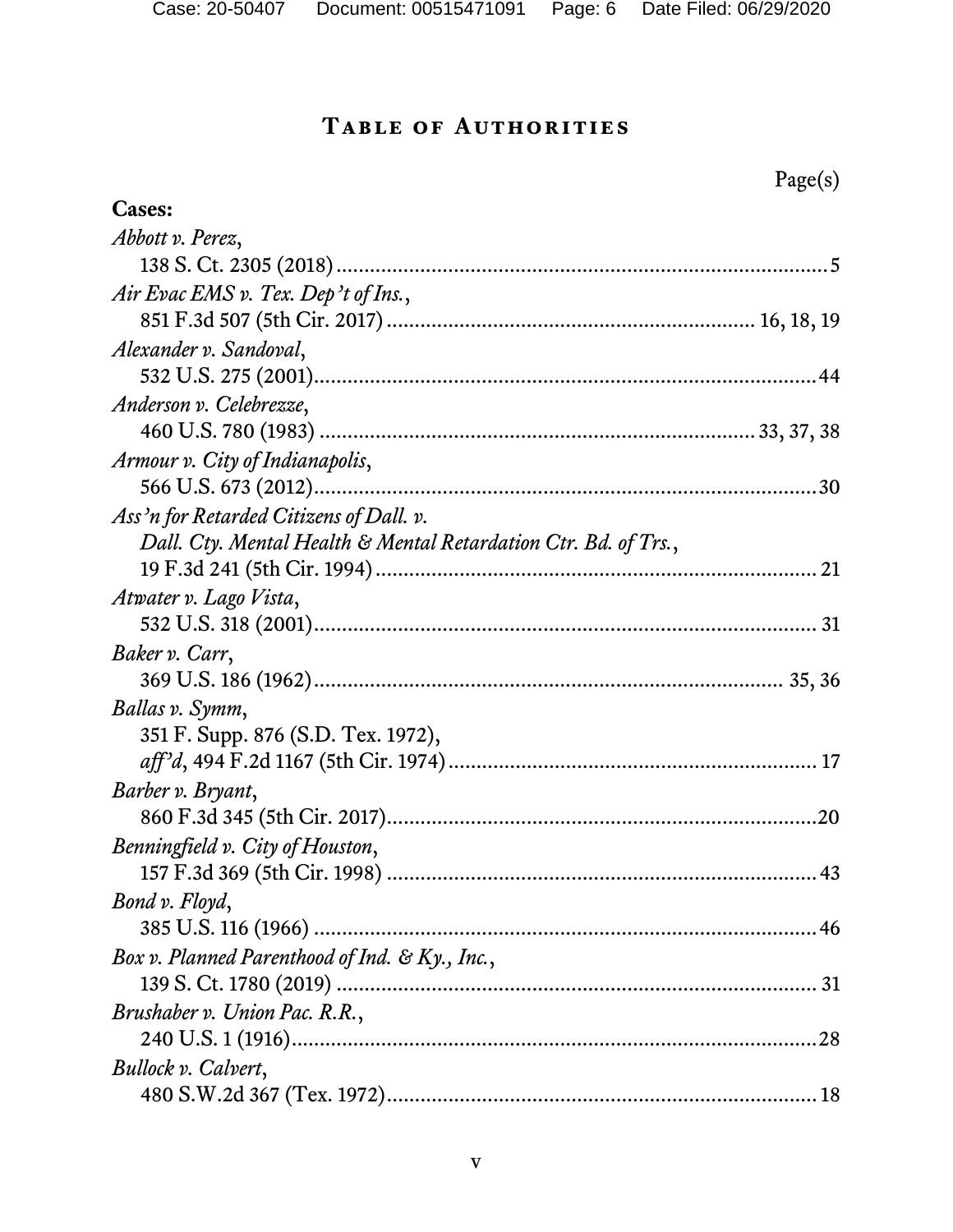| Burdick v. Takushi,                                 |
|-----------------------------------------------------|
|                                                     |
| Bush v. Gore,                                       |
|                                                     |
| Cantu v. Moody,                                     |
|                                                     |
| City of Austin v. Paxton,                           |
|                                                     |
| Clapper v. Amnesty Int'l USA,                       |
|                                                     |
| Clingman v. Beaver,                                 |
|                                                     |
| Coal. For Good Governance v. Raffensperger,         |
| No. 1:20-cv-1677-TCB,                               |
|                                                     |
| Colo. Project-Common Cause v. Anderson,             |
| Colson v. Grohman,                                  |
|                                                     |
| Cox v. Louisiana,                                   |
|                                                     |
| Crawford v. Marion Cty. Elec. Bd.,                  |
|                                                     |
| Delancey v. City of Austin,                         |
|                                                     |
| Dennis Melancon, Inc. v. City of New Orleans,       |
|                                                     |
| Dep't of Homeland Sec. v. Thuraissigiam,            |
|                                                     |
| Deubert v. Gulf Stream Fed. Sav. Bank,              |
|                                                     |
| Eisner v. Macomber,                                 |
|                                                     |
| Elec. Privacy Info. Ctr. v.                         |
| Presidential Advisory Comm'n on Election Integrity, |
|                                                     |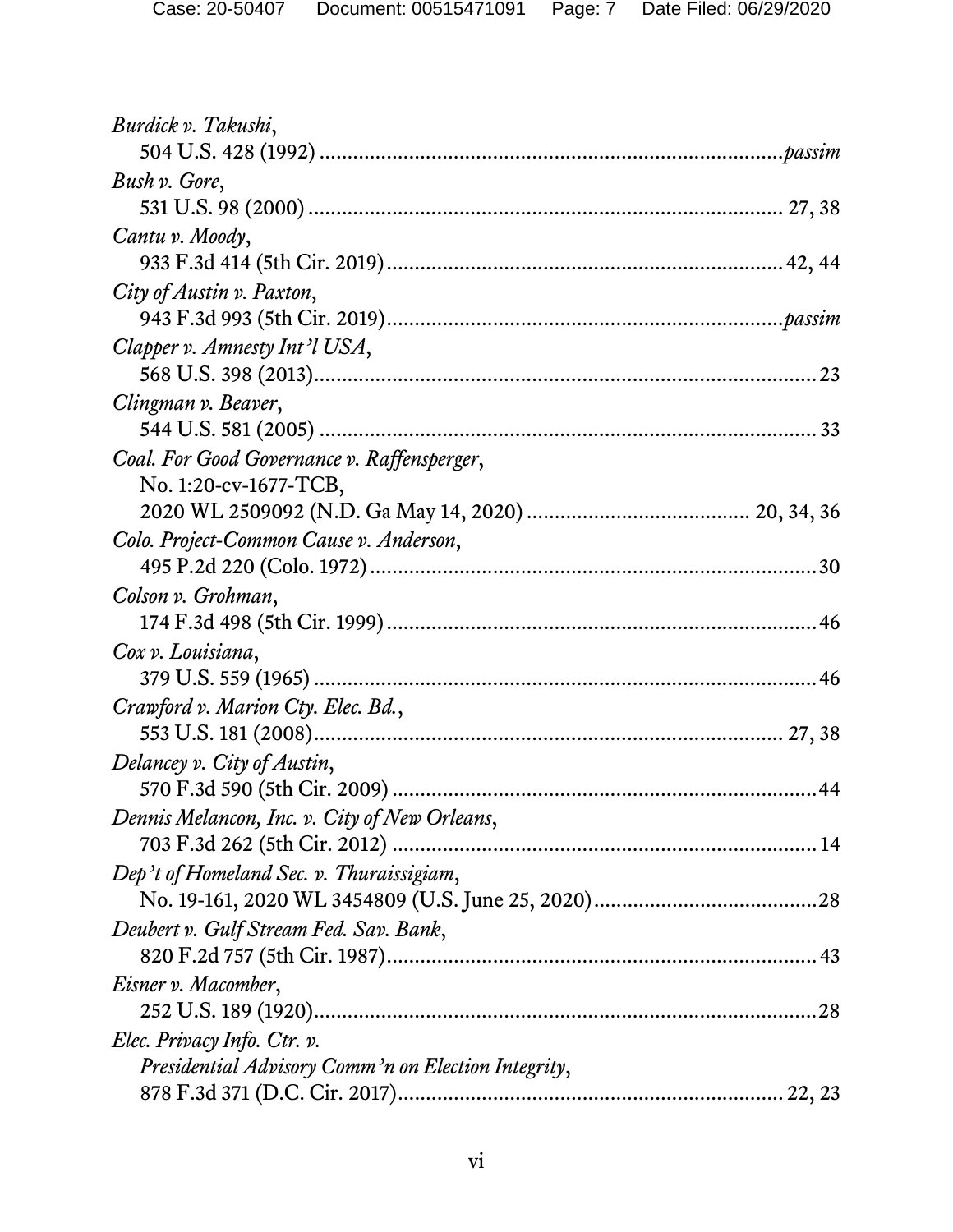| Enterprise Intern., Inc. v. Corporacion Estatal Petrolera Ecuatoriana, |  |
|------------------------------------------------------------------------|--|
|                                                                        |  |
| Epps v. Fowler,                                                        |  |
|                                                                        |  |
| Eu v. S.F. Cty. Democratic Cent. Comm.,                                |  |
|                                                                        |  |
| Ex parte Young,                                                        |  |
|                                                                        |  |
| F.C.C. v. Beach Commc'ns Inc.,                                         |  |
|                                                                        |  |
| Fin. Oversight & Mgmt. Bd. for P.R. v. Aurelius Inv. LLC,              |  |
|                                                                        |  |
| Fitzgerald v. Racing Ass'n of Cent. Iowa,                              |  |
|                                                                        |  |
| Ford Motor Co. v. Tex. DOT,                                            |  |
|                                                                        |  |
| Fox v. Washington,                                                     |  |
|                                                                        |  |
| Frank v. Walker,                                                       |  |
|                                                                        |  |
| Funeral Consumers All., Inc. v. Serv. Corp. Int'l,                     |  |
|                                                                        |  |
| Gentile v. State Bar of Nev.,                                          |  |
|                                                                        |  |
| Goosby v. Osser,                                                       |  |
|                                                                        |  |
| Griffin v. Roupas,                                                     |  |
|                                                                        |  |
| Groome Res. Ltd. v. Par. of Jefferson,                                 |  |
|                                                                        |  |
| Gross v. German Found. Indus. Initiative,                              |  |
|                                                                        |  |
| Harris v. Wilters,                                                     |  |
|                                                                        |  |
| Havens Realty Corp. v. Coleman,                                        |  |
|                                                                        |  |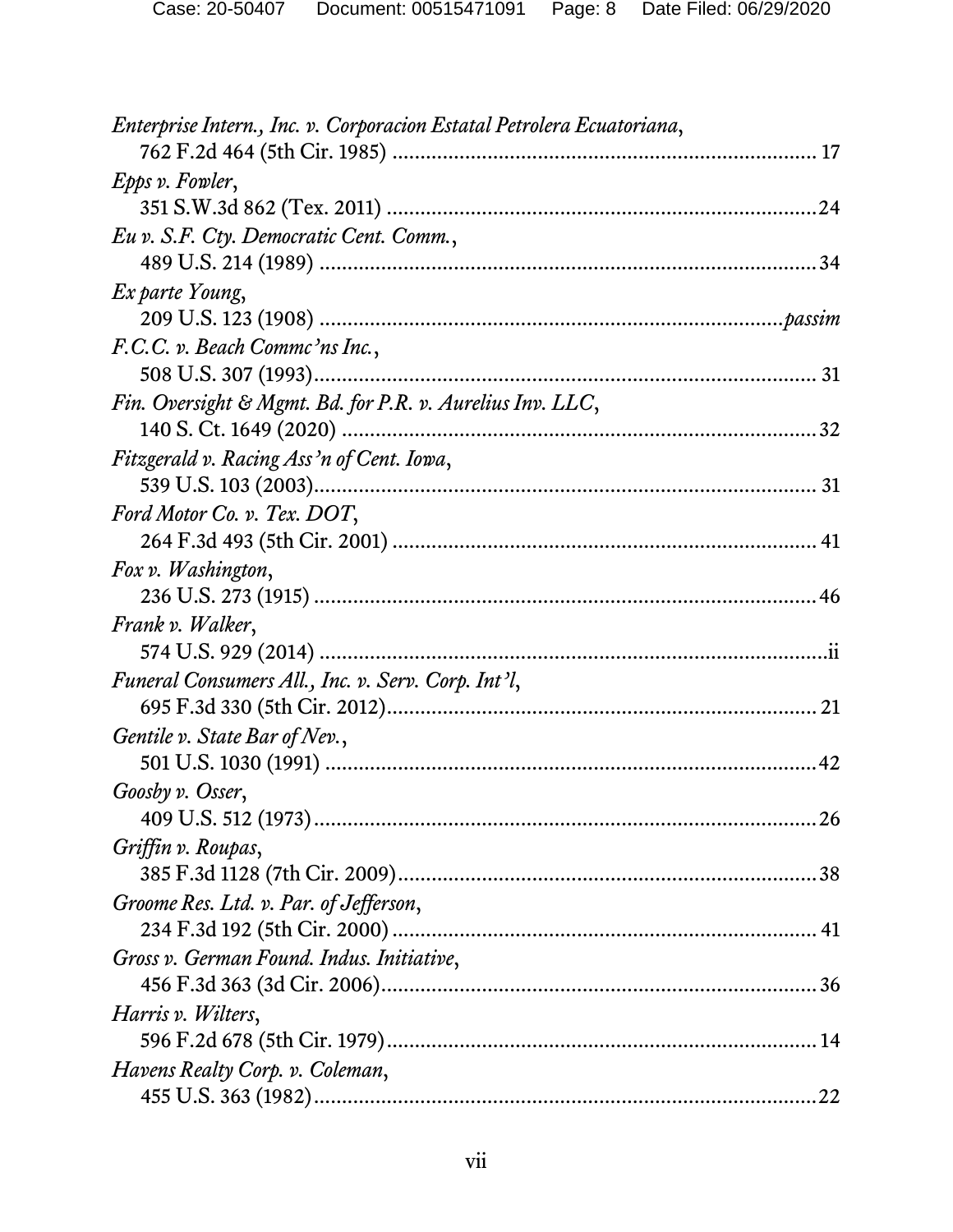| Heller v. Doe ex rel. Doe,                                           |
|----------------------------------------------------------------------|
| Hilliard v. Ferguson,                                                |
|                                                                      |
| Hunt v. Wash. State Apple Advert. Comm'n,                            |
|                                                                      |
| In re Abbott,                                                        |
|                                                                      |
| In re Bass,                                                          |
|                                                                      |
| In re Stalder,                                                       |
|                                                                      |
| In re State of Texas,                                                |
|                                                                      |
| In re Volkswagen AG,                                                 |
|                                                                      |
| Jacobson v. Fla. Sec'y of State,                                     |
|                                                                      |
| Jacobson v. Massachusetts,                                           |
|                                                                      |
| Japan Whaling Ass'n v. Am. Cetacean Soc'y,                           |
|                                                                      |
| Jolicoeur v. Mihaly,                                                 |
|                                                                      |
| Justin Indus. Inc. v. Chocktaw Sec. L.P.,                            |
|                                                                      |
| K.P. v. LeBlanc,                                                     |
|                                                                      |
| Kimel v. Fla. Bd. of Regents,                                        |
|                                                                      |
| Kollender v. Lawson,                                                 |
|                                                                      |
| Kramer v. Union Free Sch. Dist. No. 15,                              |
|                                                                      |
| La Asociacion de Trabajadores de Lake Forest v. City of Lake Forest, |
|                                                                      |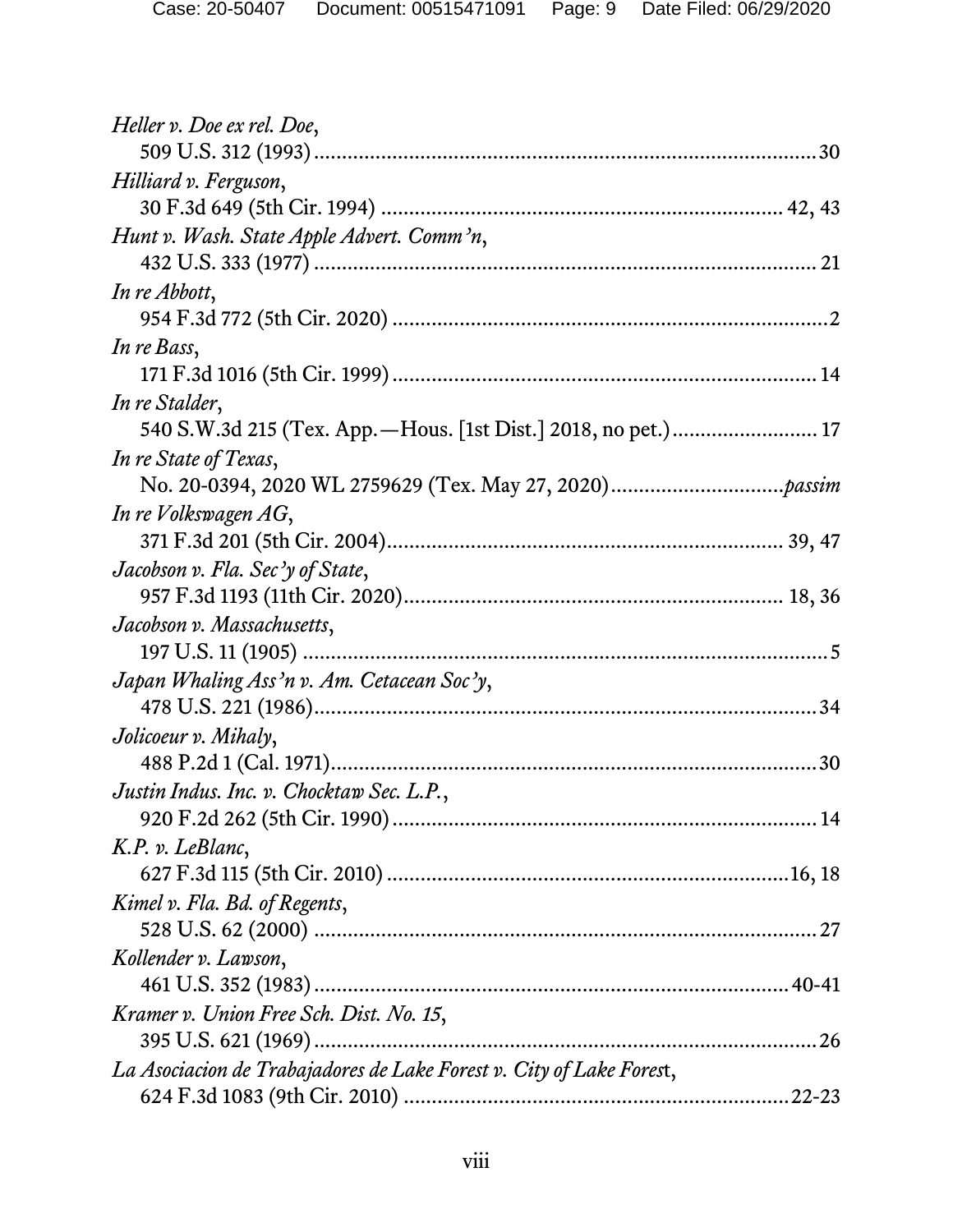| Lane v. Halliburton,                                                           |  |
|--------------------------------------------------------------------------------|--|
|                                                                                |  |
| Lee v. Va. State Bd. of Elections,                                             |  |
|                                                                                |  |
| Lewis v. Gov. of Ala.,                                                         |  |
|                                                                                |  |
| Logan v. U.S. Bank N.A.,                                                       |  |
|                                                                                |  |
| Lujan v. Defenders of Wildlife,                                                |  |
|                                                                                |  |
| Maryland v. King,                                                              |  |
|                                                                                |  |
| Matsushita Elec. Indus. Co. v. Epstein,                                        |  |
|                                                                                |  |
| Mays v. La Rose,                                                               |  |
|                                                                                |  |
| McDonald v. Bd. of Election Comm'rs of Chi.,                                   |  |
|                                                                                |  |
| Metro. Wash. Airports Auth. v. Citizens for Abatement of Aircraft Noise, Inc., |  |
|                                                                                |  |
| Meyers v. Roberts,                                                             |  |
|                                                                                |  |
| Moore v. La. Bd. of Elementary & Secondary Educ.,                              |  |
|                                                                                |  |
| Morris v. Livingston,                                                          |  |
|                                                                                |  |
| Munaf v. Geren,                                                                |  |
|                                                                                |  |
| <i>NAACP v. City of Kyle,</i>                                                  |  |
|                                                                                |  |
| Nashville Student Organizing Committee v. Hargett,                             |  |
| <i>Nautilus Ins. Co. v. Int</i> ' <i>l</i> House of Pancakes, Inc.,            |  |
|                                                                                |  |
| NiGen Biotech, L.L.C. v. Paxton,                                               |  |
|                                                                                |  |
|                                                                                |  |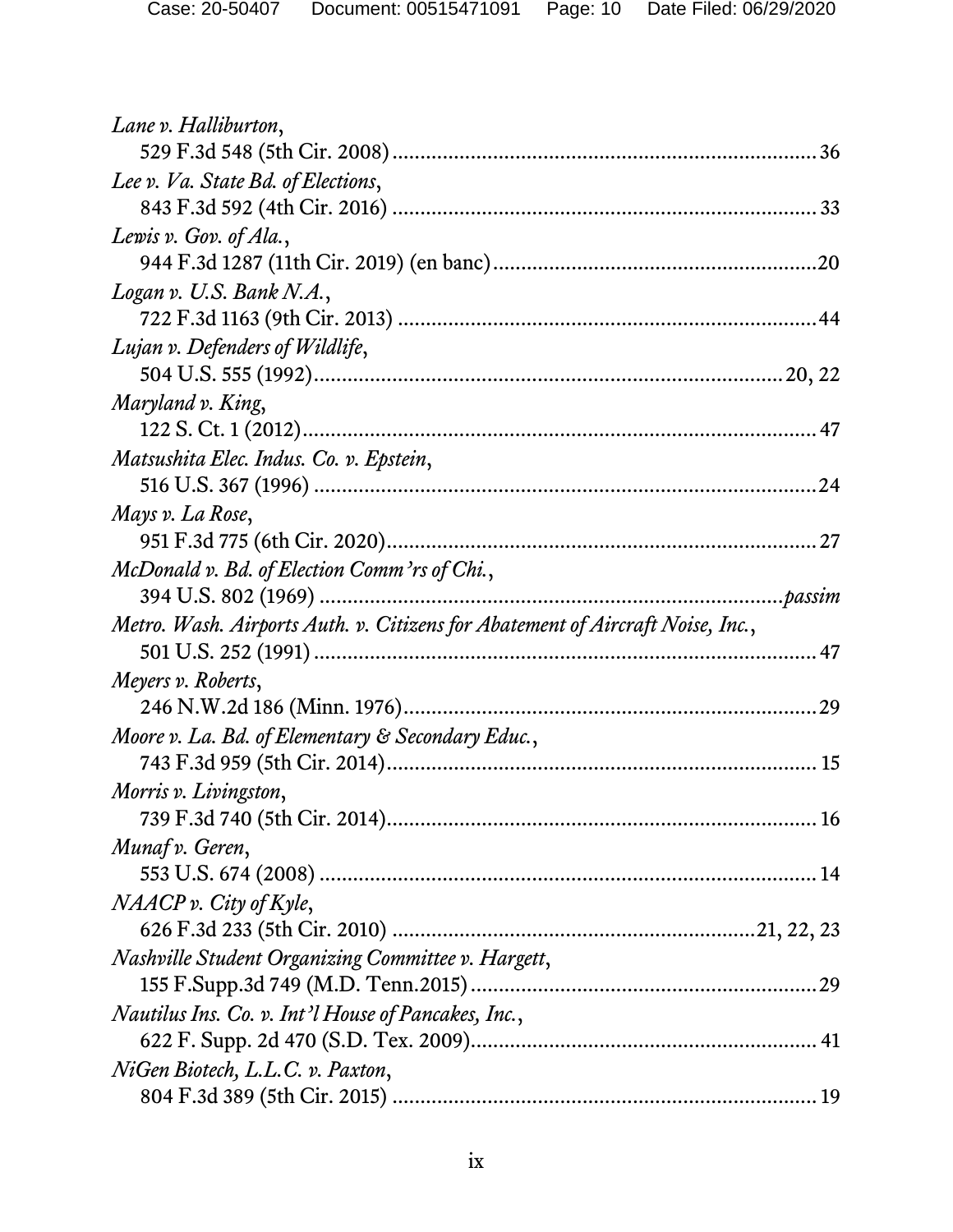| Nordlinger v. Hahn,                                         |  |
|-------------------------------------------------------------|--|
|                                                             |  |
| O'Brien v. Skinner,                                         |  |
|                                                             |  |
| O'Caña v. Salinas,                                          |  |
| No. 13-18-00563-CV, 2019 WL 1414021 (Tex. App.-Corpus       |  |
|                                                             |  |
| OCA-Greater Houston v. Texas,                               |  |
|                                                             |  |
| Okpalobi v. Foster,                                         |  |
|                                                             |  |
| Olsen v. DEA,                                               |  |
|                                                             |  |
| Pennhurst State Sch. v. Halderman,                          |  |
|                                                             |  |
| Pittsburg Press Co. v. Pittsburg Comm'n on Human Relations, |  |
|                                                             |  |
| Purcell v. Gonzalez,                                        |  |
|                                                             |  |
| R.R. Comm'n of Tex. v. Pullman Co.,                         |  |
|                                                             |  |
| Republican Nat'l Comm. v. Democratic Nat'l Comm.,           |  |
|                                                             |  |
| Roberts v. La. Downs, Inc.,                                 |  |
|                                                             |  |
| Rucho v. Common Cause,                                      |  |
|                                                             |  |
| Russell v. Lundergan-Grimes,                                |  |
|                                                             |  |
| Sessions v. Dimaya,                                         |  |
|                                                             |  |
| Sessions v. Morales-Santana,                                |  |
|                                                             |  |
|                                                             |  |
| S. Bay United Pentecostal Church v. Newsom,                 |  |
|                                                             |  |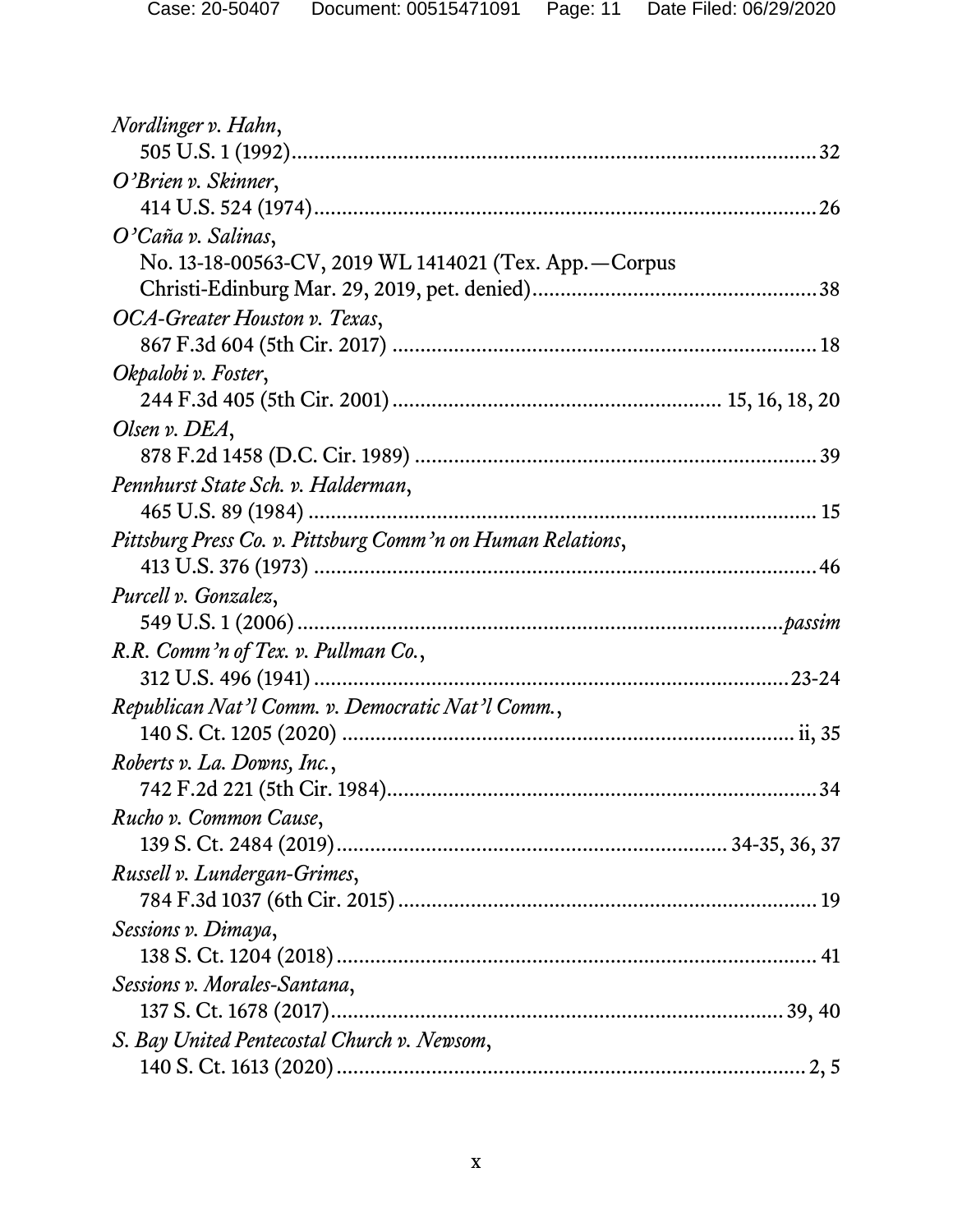| Spectrum Stores, Inc. v. Citgo Petroleum Corp.,                   |
|-------------------------------------------------------------------|
|                                                                   |
| Spencer v. Bd. of Educ. of Schenectady,                           |
|                                                                   |
| Spencer v. Hughes Watters Askanse, LLP,                           |
| No. 5:15-CV-00233, 2015 WL 3507117 (W.D. Tex. June 3, 2015)24     |
| Stansberg v. Holmes,                                              |
|                                                                   |
| Storer v. Brown,                                                  |
|                                                                   |
| Summers v. Earth Island Inst.,                                    |
|                                                                   |
| Susan B. Anthony List v. Driehaus,                                |
|                                                                   |
| Tex. Indigenous Council v. Simpkins,                              |
| No. SA-11-cv-315-XR, 2014 WL 252024 (W.D. Tex. Jan. 22, 2014)  21 |
| Texas Democratic Party v. Abbott,                                 |
|                                                                   |
| Texas v. EPA,                                                     |
|                                                                   |
| Thole v. U.S. Bank N.A.,                                          |
|                                                                   |
| Thompson v. Dewine,                                               |
|                                                                   |
| Thornhill v. Alabama,                                             |
|                                                                   |
| Timmons v. Twin Cities Area New Party,                            |
|                                                                   |
| Town of Chester v. Laroe Estates,<br>.20                          |
| Town of Greece v. Galloway,                                       |
|                                                                   |
| United States v. Clinical Leasing Servs., Inc.,                   |
|                                                                   |
| United States v. Henderson,                                       |
|                                                                   |
|                                                                   |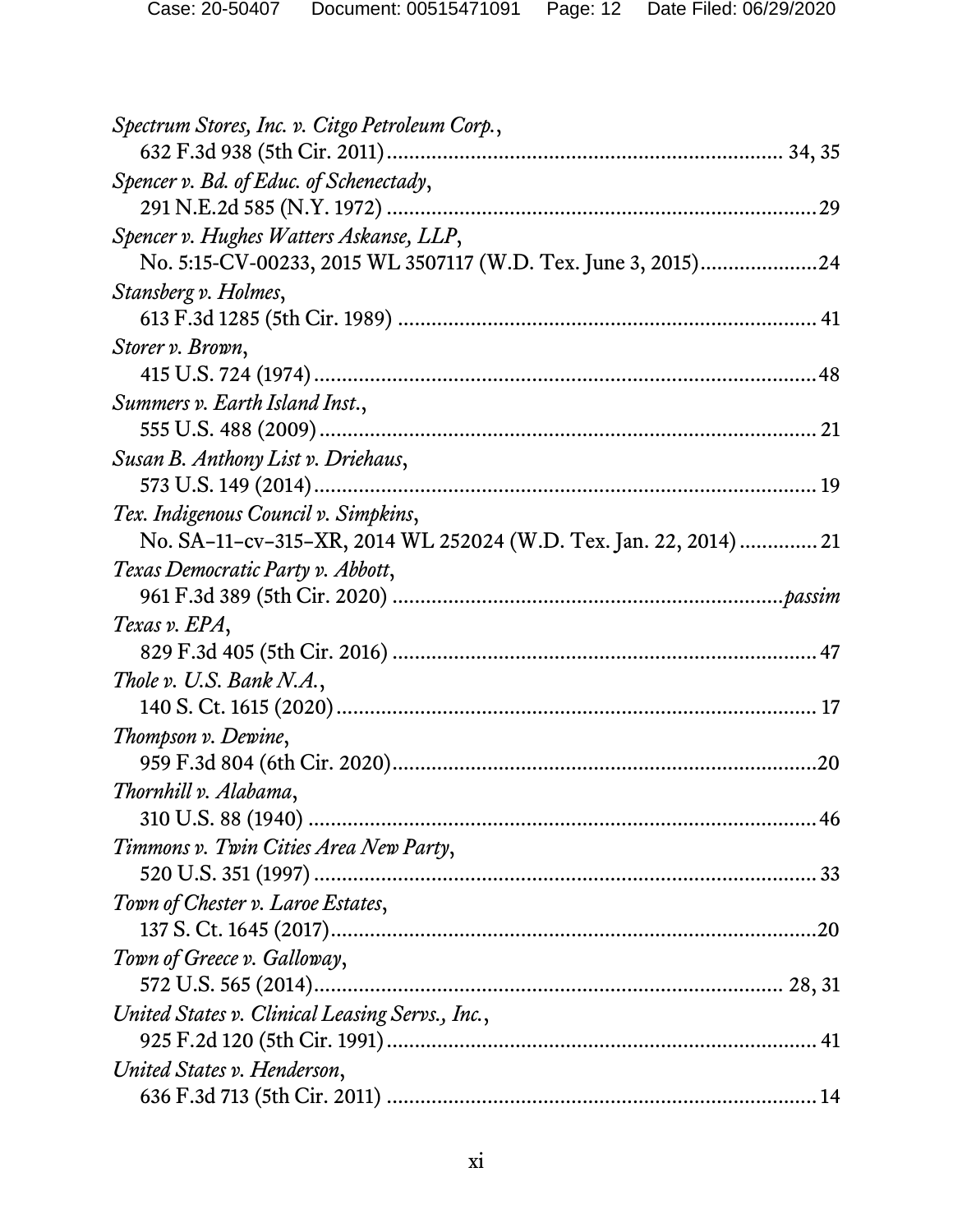| United States v. McLeod,                                           |
|--------------------------------------------------------------------|
|                                                                    |
| United States v. Texas,                                            |
| 445 F. Supp. 1245 (S.D. Tex. 1978),                                |
| aff'd sub nom. Symm v. United States, 439 U.S. 1105 (1979)  29, 30 |
| United States v. Williams,                                         |
|                                                                    |
| United States R.R. Ret. Bd. v. Fritz,                              |
|                                                                    |
| United Tribe of Shawnee Indians v. United States,                  |
|                                                                    |
| Va. Office for Prot. & Advocacy v. Stewart,                        |
|                                                                    |
| Veasey v. Abbott,                                                  |
|                                                                    |
| Veasey v. Abbott,                                                  |
|                                                                    |
| Veasey v. Perry,                                                   |
|                                                                    |
| Vieth v. Jubelirer,                                                |
|                                                                    |
| Walgren v. Bd. of Selectmen of Town of Amherst,                    |
|                                                                    |
| Washington v. Glucksberg,                                          |
|                                                                    |
| Willingham v. Cty. of Albany,                                      |
|                                                                    |
| Winter v. Nat. Res. Def. Council,                                  |
|                                                                    |
| Zapata v. Smith,                                                   |
|                                                                    |
| Ziglar v. Abassi,                                                  |
|                                                                    |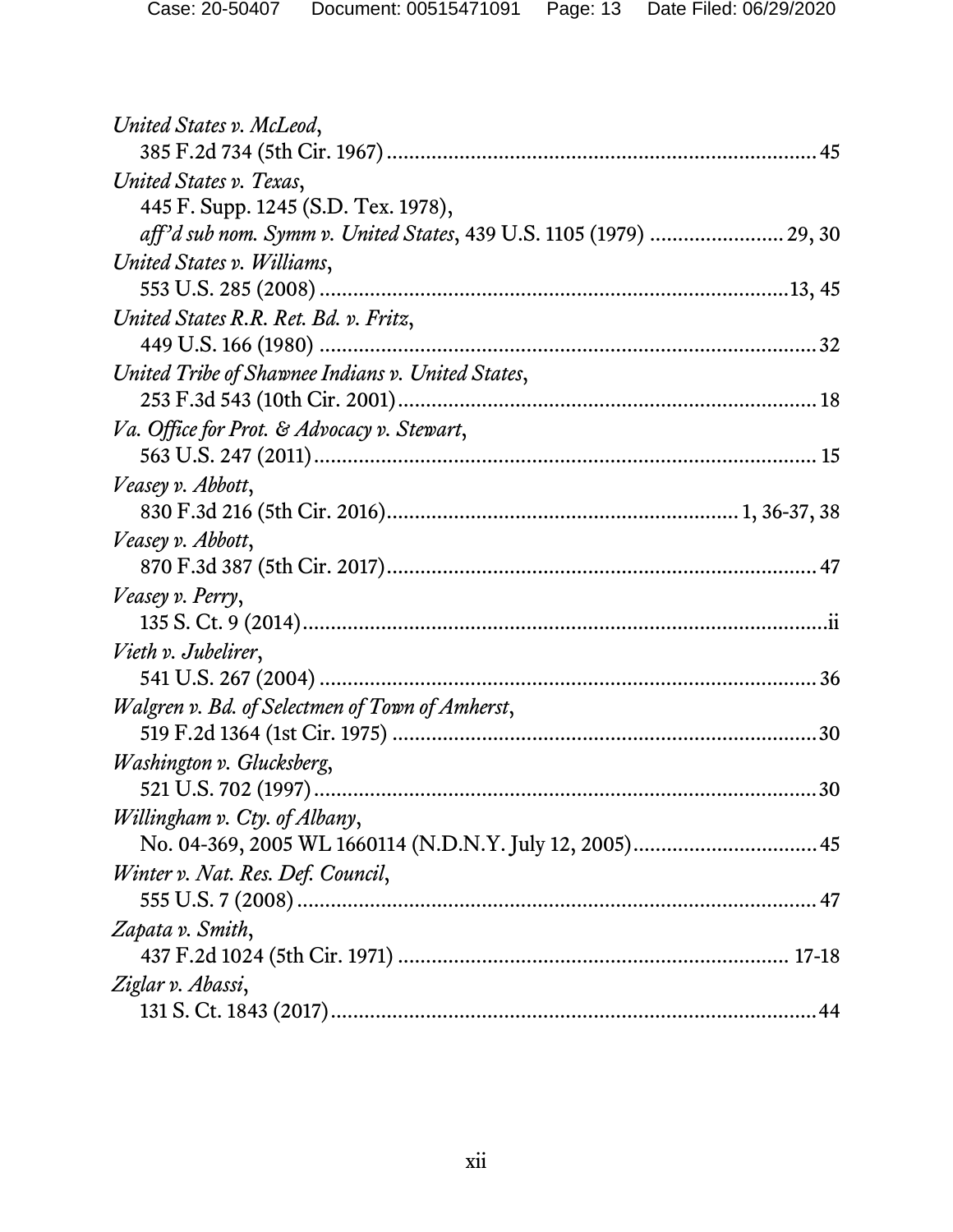## **Constitutional Provisions, Statutes and Rules:**

| U.S. Const.:     |  |
|------------------|--|
|                  |  |
|                  |  |
|                  |  |
|                  |  |
|                  |  |
|                  |  |
| 28 U.S.C.:       |  |
|                  |  |
|                  |  |
|                  |  |
| 52 U.S.C.:       |  |
|                  |  |
|                  |  |
|                  |  |
|                  |  |
|                  |  |
|                  |  |
|                  |  |
|                  |  |
| Tex. Elec. Code: |  |
|                  |  |
|                  |  |
|                  |  |
|                  |  |
|                  |  |
|                  |  |
|                  |  |
|                  |  |
|                  |  |
|                  |  |
|                  |  |
|                  |  |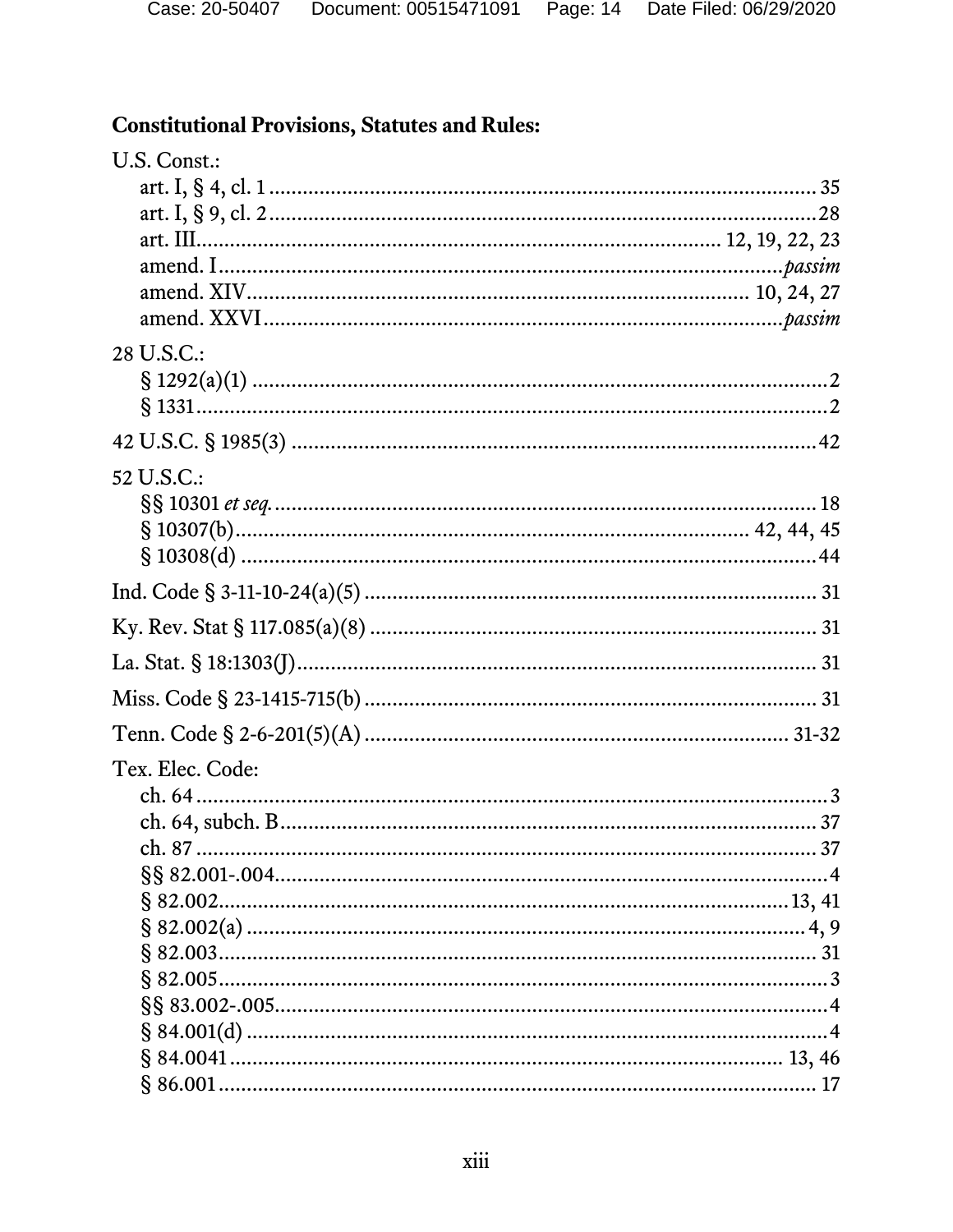| Tex. Elec. Code:                                                                                                                                                                         |
|------------------------------------------------------------------------------------------------------------------------------------------------------------------------------------------|
|                                                                                                                                                                                          |
|                                                                                                                                                                                          |
|                                                                                                                                                                                          |
|                                                                                                                                                                                          |
|                                                                                                                                                                                          |
| Tex. Gov't Code:                                                                                                                                                                         |
|                                                                                                                                                                                          |
|                                                                                                                                                                                          |
|                                                                                                                                                                                          |
| Act of May 26, 1917, 35 Leg., 1st C.S., ch. 40, 1917                                                                                                                                     |
|                                                                                                                                                                                          |
| Act of May 30, 1975, 64th Leg. R.S., ch. 682, § 5, 1975                                                                                                                                  |
|                                                                                                                                                                                          |
| Act of October 30, 1935, 44th Leg., 2nd C.S. ch. 437, § 1, 1935                                                                                                                          |
|                                                                                                                                                                                          |
|                                                                                                                                                                                          |
| <b>Other Authorities:</b>                                                                                                                                                                |
| Antonin Scalia & Bryan A. Garner, <i>Reading Law: The Interpretation of</i>                                                                                                              |
|                                                                                                                                                                                          |
| Chad W. Dunn, et al., Legal Theories to Compel Vote-by-Mail in Federal                                                                                                                   |
|                                                                                                                                                                                          |
| David Wildstein, Evidence of Massive Voter Fraud in Paterson<br>Election, Court Records Show, N.J. Globe (June 14, 2020),<br>https://newjerseyglobe.com/local/evidence-of-massive-voter- |
|                                                                                                                                                                                          |
| Eric S. Fish, Note, The Twenty-Sixth Amendment Enforcement Power,                                                                                                                        |
| Gilberto Hinojosa & Associates: Attorney at Law, http://ghinojosalaw.net/                                                                                                                |
|                                                                                                                                                                                          |
| House Comm. On Elections, Bill Analysis, S.B. 1047, 64th Leg., R.S. (1975),<br>https://lrl.texas.gov/LASDOCS/64R/SB1047/SB1047 64R.pdf#page=824                                          |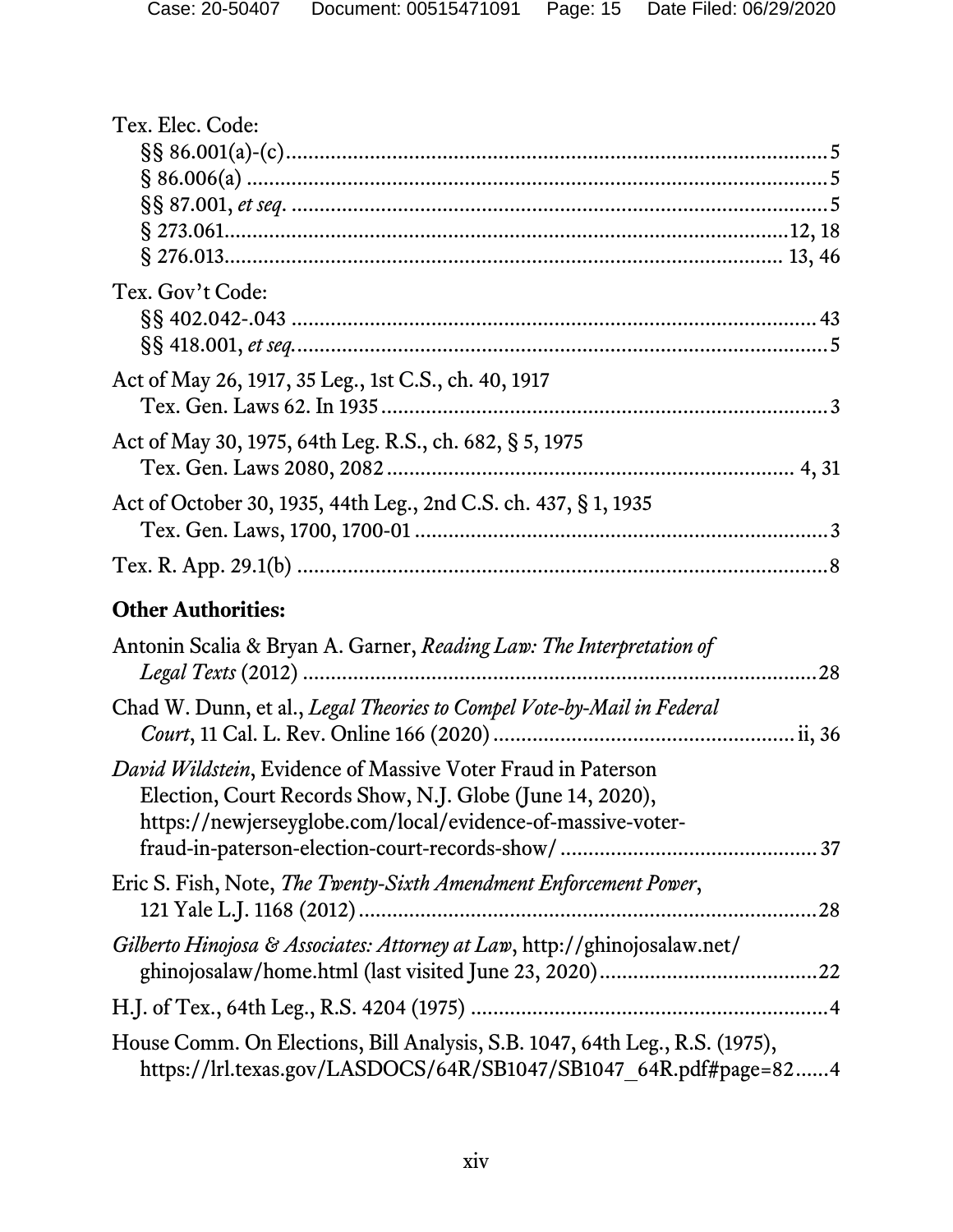| Michael King, Paxton Threatens Election Officials with Prosecution, Austin<br>Chron. (May 4, 2020), https://www.austinchronicle.com/daily/news/<br>2020-05-04/paxton-threatens-election-officials-with-prosecution/8               |
|------------------------------------------------------------------------------------------------------------------------------------------------------------------------------------------------------------------------------------|
| Michael T. Morley, Election Emergencies: Voting in the Wake of Natural<br>Disasters and Terrorist Attacks, 67 Emory L.J. 545 (2018)  33, 34                                                                                        |
| National Conference of State Legislatures, Voting Outside the Polling Place:<br>Absentee, All-Mail, and Other Voting at Home Options, Qualifying for an<br>Absentee Ballot (June 9, 2020), https://www.ncsl.org/research/elections |
| Notice of Nonsuit, Tex. Democratic Party v. Debeauvoir,                                                                                                                                                                            |
| Party Affiliation on the First Day of the Legislative Session, Legislative<br>Reference Library of Texas, https://lrl.texas.gov/legeLeaders/                                                                                       |
| Records of the Federal Convention of 1787 (M. Farrand, ed., 1966) 35                                                                                                                                                               |
| Reply to Respondents' Opposition to the Application to Vacate the<br>Fifth Circuit Stay, Tex. Democratic Party v. Abbott, No. 19A1055,                                                                                             |
|                                                                                                                                                                                                                                    |
|                                                                                                                                                                                                                                    |
| Tessa Weinberg, Paxton Warns Local Officials Against Encouraging Vote-by-<br>Mail Due to Coronavirus Fears, Fort Worth Star-Telegram (May 1, 2020)8                                                                                |
| Tex. Gov. Proclamation (Mar. 18, 2020 10:00 a.m.),<br>https://gov.texas.gov/uploads/files/press/PROC COVID-                                                                                                                        |
|                                                                                                                                                                                                                                    |
| Texas Coronavirus Map and Case Count, N.Y. Times,<br>https://www.nytimes.com/interactive/2020/us/texas-                                                                                                                            |
| Texas Health and Human Services, Long Term Care,                                                                                                                                                                                   |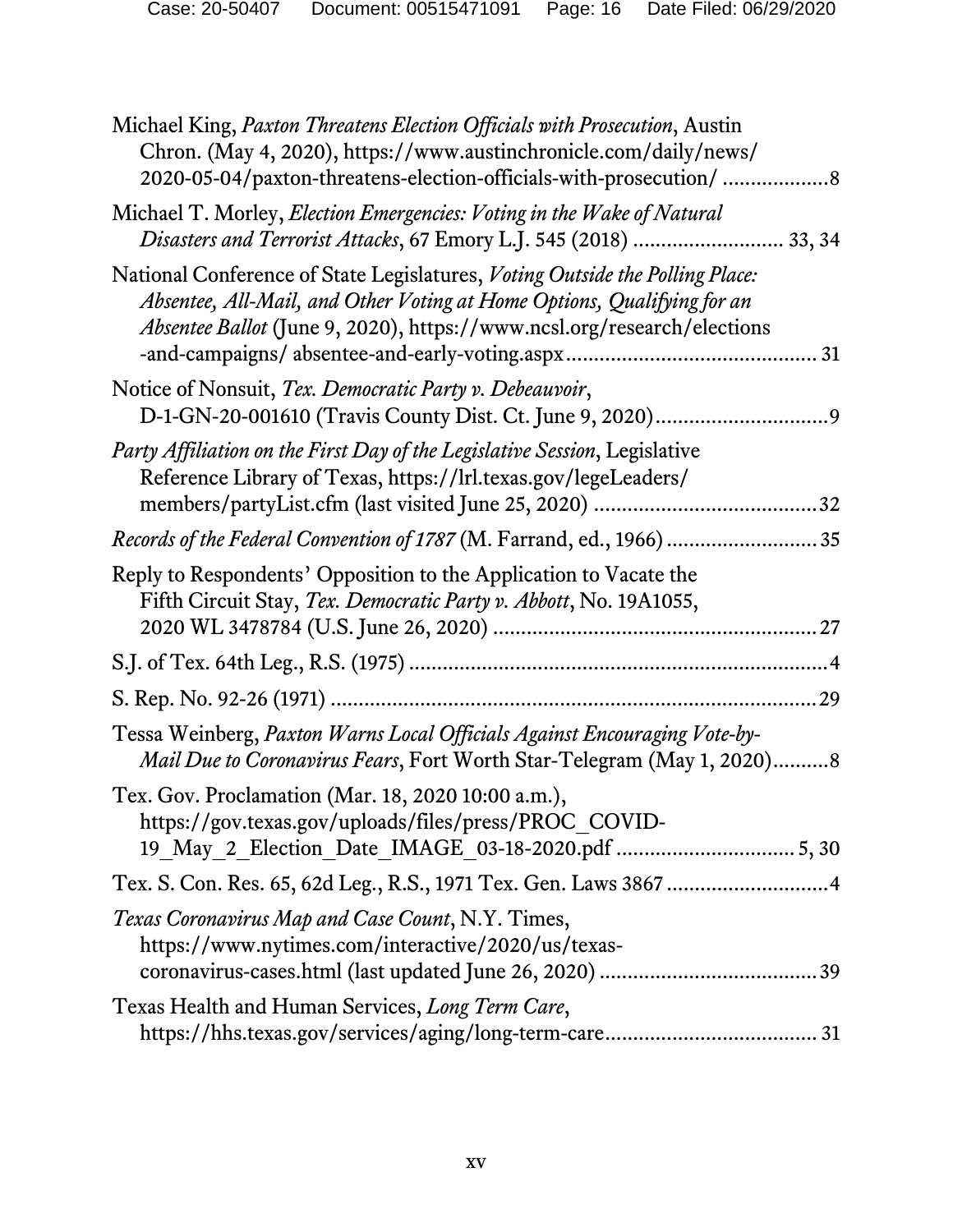| Texas Secretary of State, Election Advisory No. 2020-12 Actions for May<br>2, 2020 Uniform Election Date (March 18, 2020),                                                       |
|----------------------------------------------------------------------------------------------------------------------------------------------------------------------------------|
| https://www.sos.state.tx.us/elections/laws/advisory2020-                                                                                                                         |
| Texas Secretary of State, Election Advisory No. 2020-19, Voting In<br>Person During COVID-19 (June 18, 2020),<br>https://www.sos.texas.gov/elections/laws/advisory2020-19.shtml7 |
| Texas Secretary of State, Health Protocols for Voters,<br>https://www.sos.texas.gov/elections/forms/health-protocols-for-                                                        |
| The Federalist No. 37 (James Madison) (Clinton Rossiter, ed., 1961)  41                                                                                                          |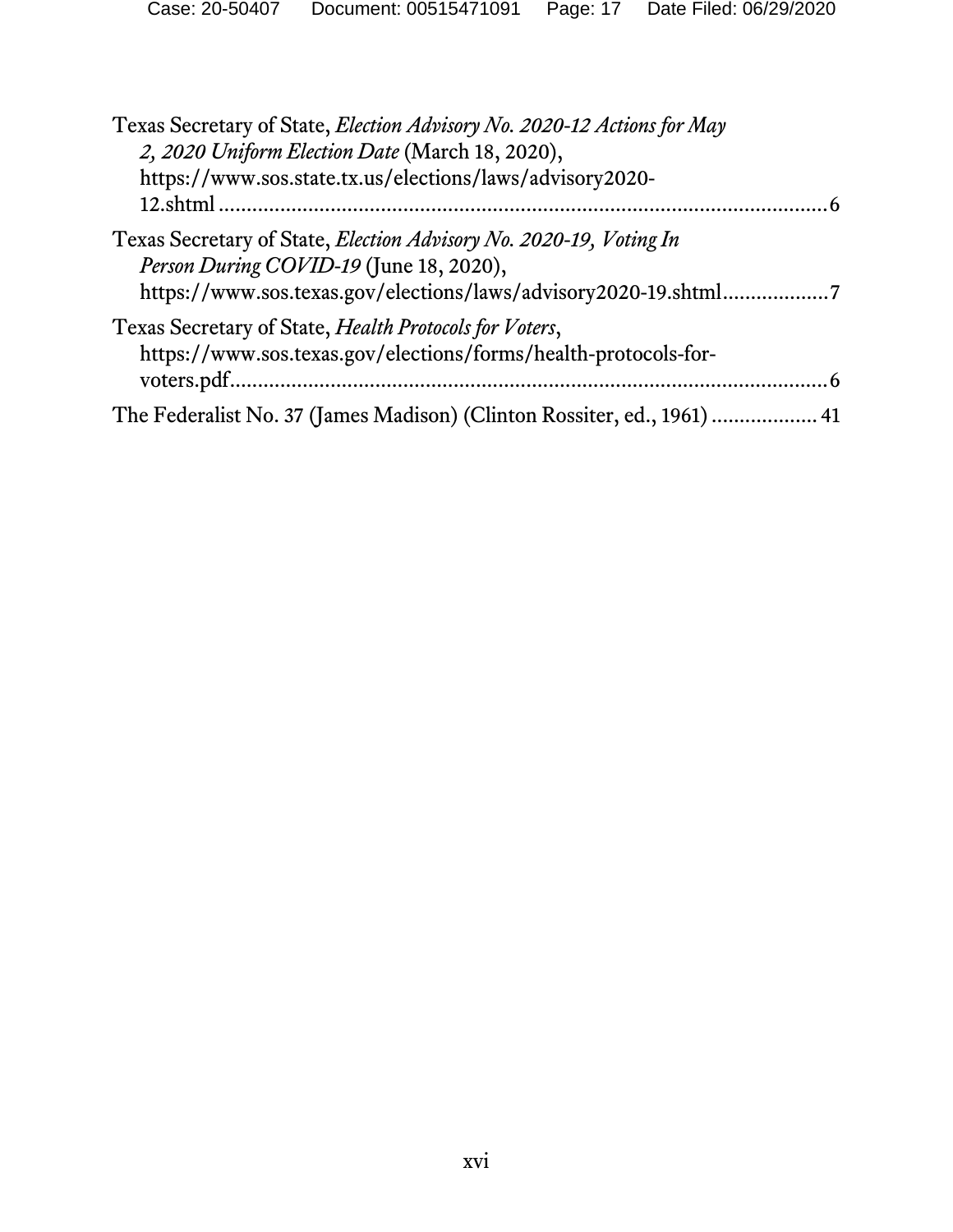#### **Introduction**

Texas law generally requires eligible voters to vote by personal appearance at a designated polling place. The Texas Legislature's preference for in-person voting is among the State's many policies protecting the integrity of elections. The Legislature has determined that other forms of voting, including mail-in ballots, should be limited because in-person voting is the surest way to prevent voter fraud and guarantee that every voter is who he claims to be. *See Veasey v. Abbott*, 830 F.3d 216, 239 (5th Cir. 2016) (en banc) ("[T]he potential and reality of fraud is much greater in the mail-in-ballot context than with in-person voting.").

Nevertheless, the district court below issued a preliminary injunction requiring Texas officials to disregard the Legislature's policy choice mere weeks before an election and days before mail-in ballots began to be distributed to eligible voters. To the district court, the emergence of a global pandemic provides sufficient policy justification to override the Texas Legislature's anti-fraud measures and grant every voter in Texas the unalienable right to vote by mail. Relying on "the Declaration of Independence, the Gettysburg Address, the Bible, and various poems," the district court, "order[ed] that '[a]ny eligible Texas voter who seeks to vote by mail in order to avoid transmission'" of COVID-19 may do so. *Texas Democratic Party v. Abbott*, 961 F.3d 389, 395 (5th Cir. 2020) (*TDP*). Moreover, the court forbade Defendants from issuing guidance about the meaning of state law. ROA.2121.

The district court's order either ignores or misapplies decades of precedent about the limits of federal jurisdiction and the constitutional status of mail-in voting. Because of its myriad legal errors and because the injunction irreparably harms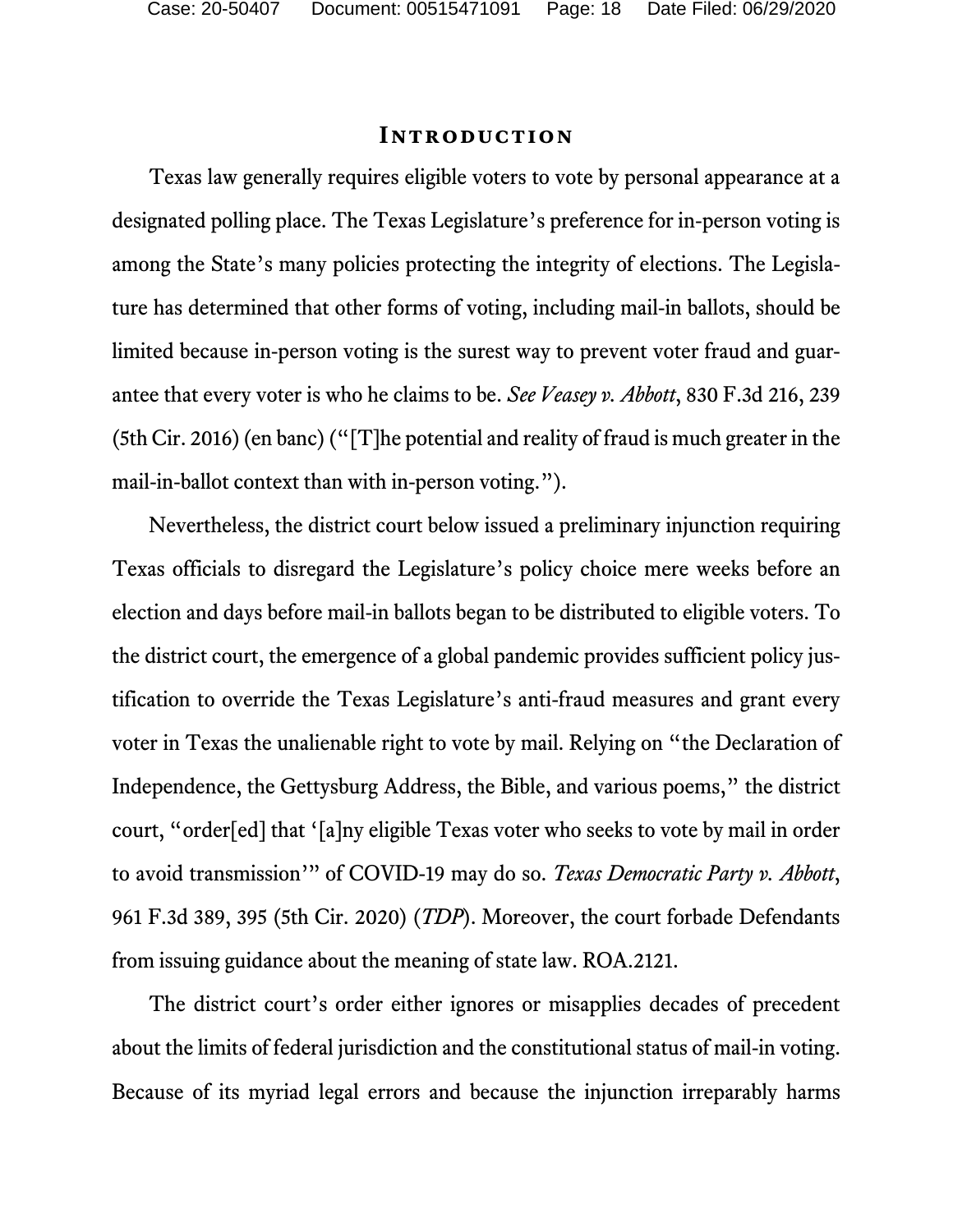Defendants, this Court issued a published opinion staying the injunction pending appeal. The Court should now reverse the district court's order and vacate the injunction. Plaintiffs' claims fail at the outset because Defendants do not enforce the laws whose enforcement Plaintiffs seek to enjoin. As there is no constitutional right to vote by mail, Plaintiffs are not likely to succeed on their constitutional claims. Moreover, any impediment to Plaintiffs' right to vote comes from a virus that operates independently of Defendants' control. The district court erroneously turned the fundamentally political question of what precautions are "enough" to protect voters against that virus into a constitutional claim.

<span id="page-18-0"></span>This Court should vacate the injunction in recognition that while the appropriate response to this pandemic is "subject to reasonable disagreement," local officials must be allowed space to "shap[e] their response to changing facts on the ground." *S. Bay United Pentecostal Church v. Newsom*, 140 S. Ct. 1613, 1613, 1614 (2020) (Roberts, C.J., concurring in denial of injunctive relief); *see also In re Abbott*, 954 F.3d 772, 783-85 (5th Cir. 2020).

#### **STATEMENT OF JURISDICTION**

Plaintiffs invoked the district court's jurisdiction under 28 U.S.C. § 1331. The Court has appellate jurisdiction pursuant to 28 U.S.C. § 1292(a)(1).

#### **Issues Presented**

1. Whether federal courts have jurisdiction to enjoin the enforcement of a statute that Defendants do not enforce.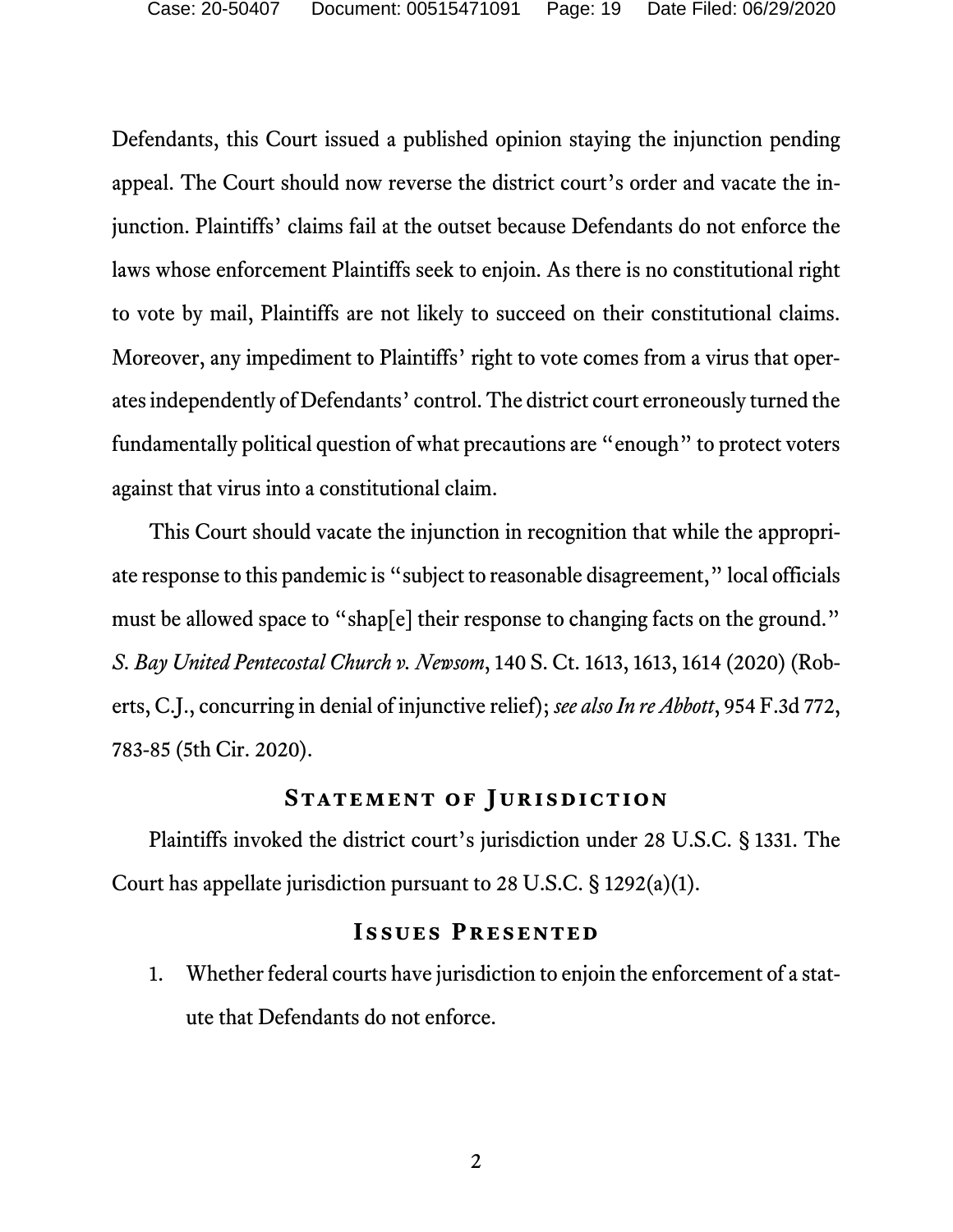- 2. Whether Plaintiffs have established a likelihood of success on their claim that Texas's mail-in-ballot rules abridge their right to vote.
- 3. Whether Plaintiffs are likely to succeed on their claims that:
	- a. The definition of "disability" in the Texas Election Code, as interpreted by the Texas Supreme Court, is impermissibly vague;
	- b. Plaintiffs have a constitutionally protected right to encourage ineligible voters to vote by mail; and
	- c. The Attorney General conspired with his own staff to intimidate voters by correctly explaining state law to election officials.
- 4. Whether the remaining stay factors favor Defendants.

## <span id="page-19-2"></span><span id="page-19-1"></span><span id="page-19-0"></span>**STATEMENT OF THE CASE**

## **A. Voting by Mail in Texas**

<span id="page-19-3"></span>For more than a century, Texas law has required most voters to cast their ballots in person, either on election day, Tex. Elec. Code ch. 64, or during an early-voting period prescribed by the Legislature, *id.* § 82.005. The only exceptions are for voters who face unique hardships in going to the polls. In 1917, the Legislature passed the first absentee voting law to allow qualified voters who expected to be away from their jurisdictions on election day to vote. Act of May 26, 1917, 35 Leg., 1st C.S., ch. 40, 1917 Tex. Gen. Laws 62. In 1935, the Legislature extended absentee voting to the ill and physically disabled. Act of October 30, 1935, 44th Leg., 2nd C.S. ch. 437, § 1, 1935 Tex. Gen. Laws, 1700, 1700-01.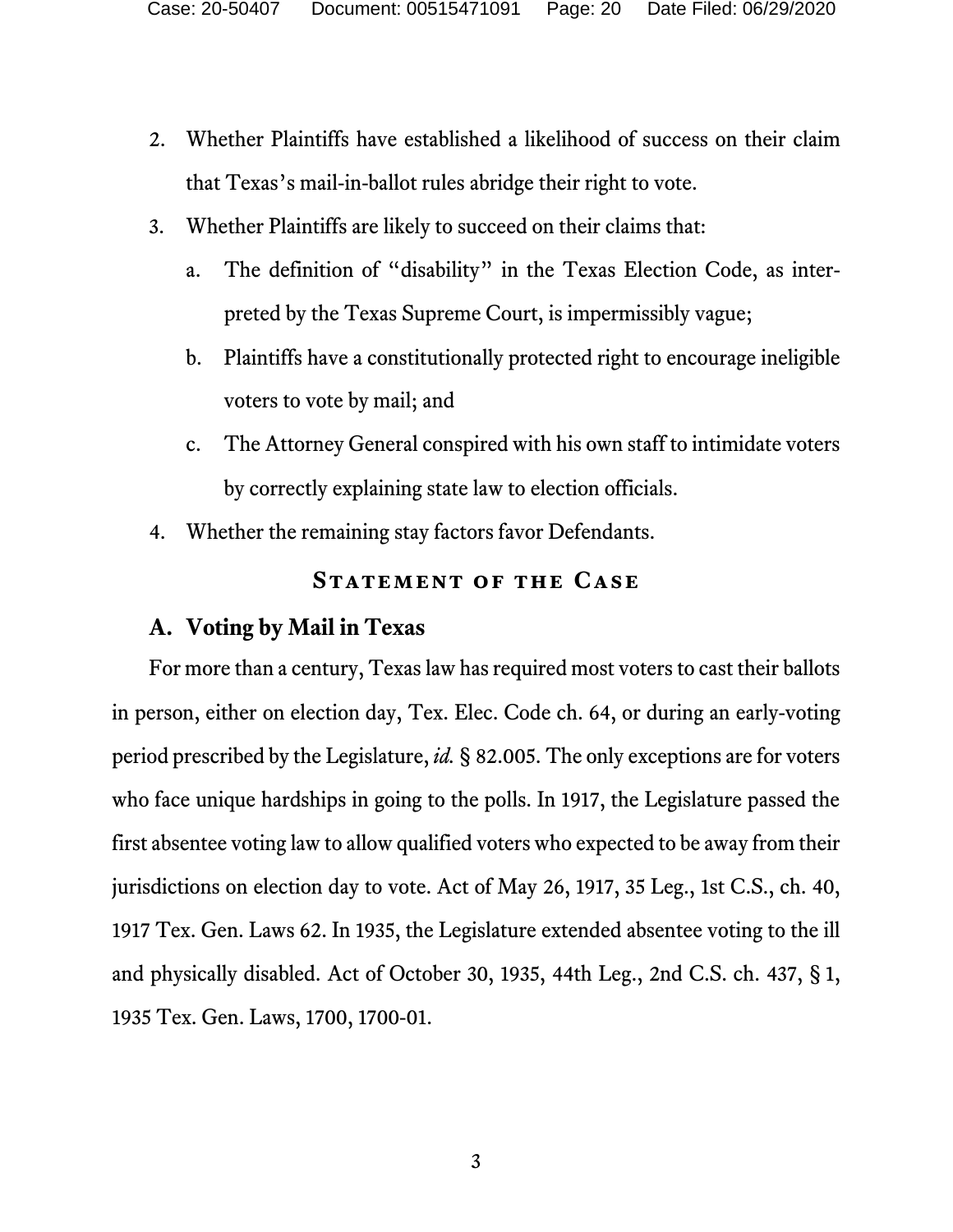<span id="page-20-3"></span>In 1975, the Legislature "extended absentee voting to voters 65 years of age or older." *In re State of Texas*, 2020 WL 2759629, at \*8 (Tex. May 27, 2020) (*Texas*) (citing Act of May 30, 1975, 64th Leg. R.S., ch. 682, § 5, 1975 Tex. Gen. Laws 2080, 2082). This was part of a significant revision of the Election Code passed after Texas (among other States) ratified the Twenty-Sixth Amendment.[2](#page-20-5) One purpose of these revisions was "to bring the Texas Election Code into conformity with" with the Twenty-Sixth Amendment.[3](#page-20-6) The Legislature adopted this bill, which both lowered the voting age to 18 *and* allowed all voters over 65 to vote by mail, by an overwhelming majority. [4](#page-20-7)

<span id="page-20-0"></span>Texas currently allows voters to vote by mail if they (1) anticipate being absent from their county of residence; (2) are sick or disabled; (3) are 65 or older; or (4) are confined to jail. Tex. Elec. Code §§ 82.001-.004. The "disability" category allows a voter to vote by mail if he "has a sickness or physical condition that prevents the voter from appearing at the polling place on election day without a likelihood . . . of injuring the voter's health." *Id.* § 82.002(a).

<span id="page-20-2"></span><span id="page-20-1"></span>A voter who wants to vote by mail must apply "to the early voting clerk" in "the election precinct of the applicant's residence." *Id.* § 84.001(d). Depending on the type of election, that early-voting clerk is either a county or city employee. *Id.*  §§ 83.002-.005. The early-voting clerk "review[s] each application for a ballot to be

 <sup>2</sup> Tex. S. Con. Res. 65, 62d Leg., R.S., 1971 Tex. Gen. Laws 3867.

<span id="page-20-7"></span><span id="page-20-6"></span><span id="page-20-5"></span><sup>3</sup> House Comm. On Elections, Bill Analysis, S.B. 1047, 64th Leg., R.S. (1975), https://lrl.texas.gov/LASDOCS/64R/SB1047/SB1047\_64R.pdf#page=82.

<span id="page-20-4"></span><sup>4</sup> H.J. of Tex., 64th Leg., R.S. 4204 (1975); S.J. of Tex. 64th Leg., R.S. (1975).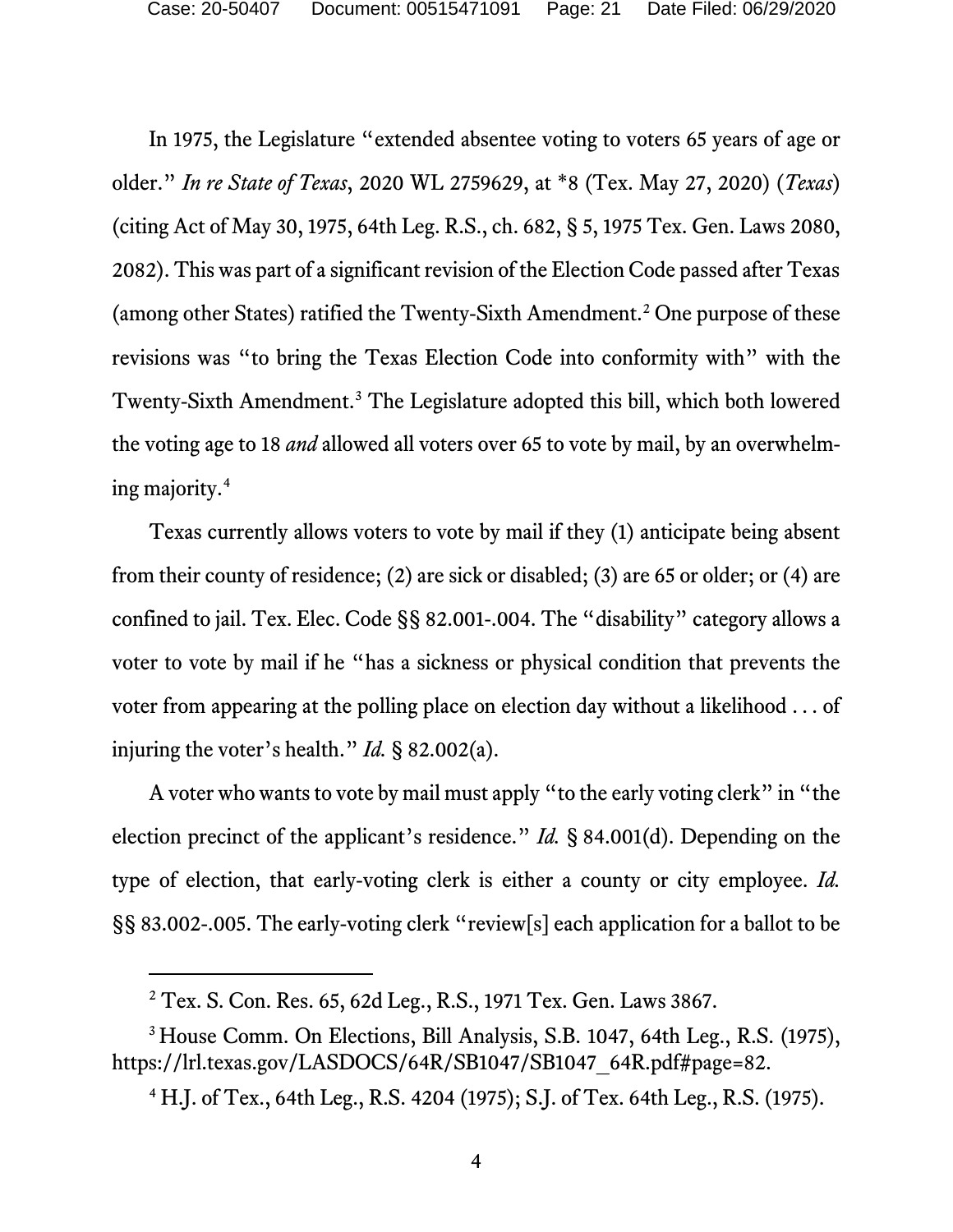<span id="page-21-4"></span><span id="page-21-3"></span>voted by mail" and either "provide[s]" a ballot or rejects the application. *Id.*  §§ 86.001(a)-(c). Once a voter has completed a mail-in ballot, it is returned to the early-voting clerk. *Id.* § 86.006(a). The local early-voting-ballot board then processes and counts (or rejects) the mail-in ballot. *Id.* §§ 87.001, *et seq*. Though the Secretary may provide guidance in this process, neither she nor any other Defendant has authority to process mail-in ballots or applications.

### <span id="page-21-5"></span><span id="page-21-2"></span>**B. State Officials Work Tirelessly to Make In-Person Voting Safe.**

<span id="page-21-1"></span><span id="page-21-0"></span>Our federal system gives state officials the primary role in protecting the health and safety of Texans. *Newsom*, 140 S. Ct. at 1613 (Roberts, C.J., concurring) (quoting *Jacobson v. Massachusetts*, 197 U.S. 11, 38 (1905)). It likewise places primary responsibility on state officials to conduct elections—a duty courts presume is discharged in good faith. *See Abbott v. Perez*, 138 S. Ct. 2305, 2324 (2018). To accomplish both those ends, state officials are assiduously monitoring COVID-19. On March 13, 2020, Governor Abbott exercised his statutory power under the Texas Disaster Act, Tex. Gov't Code §§ 418.001, *et seq.*, and declared a state of disaster in all of Texas's 254 counties. ROA.990-92. Since the disaster declaration, state officials have adopted multiple measures to protect—among many other things—the uniformity and integrity of elections.

The Governor has used his authority to delay, or allow municipalities to delay, elections that were scheduled during May. ROA.1049-50; Tex. Gov. Proclamation (Mar. 18, 2020 10:00 a.m.), https://gov.texas.gov/uploads/files/press/ PROC COVID-19 May 2 Election Date IMAGE 03-18-2020.pdf. This includes postponing a May primary runoff to July 14. ROA.1003-04. More recently,

<span id="page-21-7"></span><span id="page-21-6"></span>5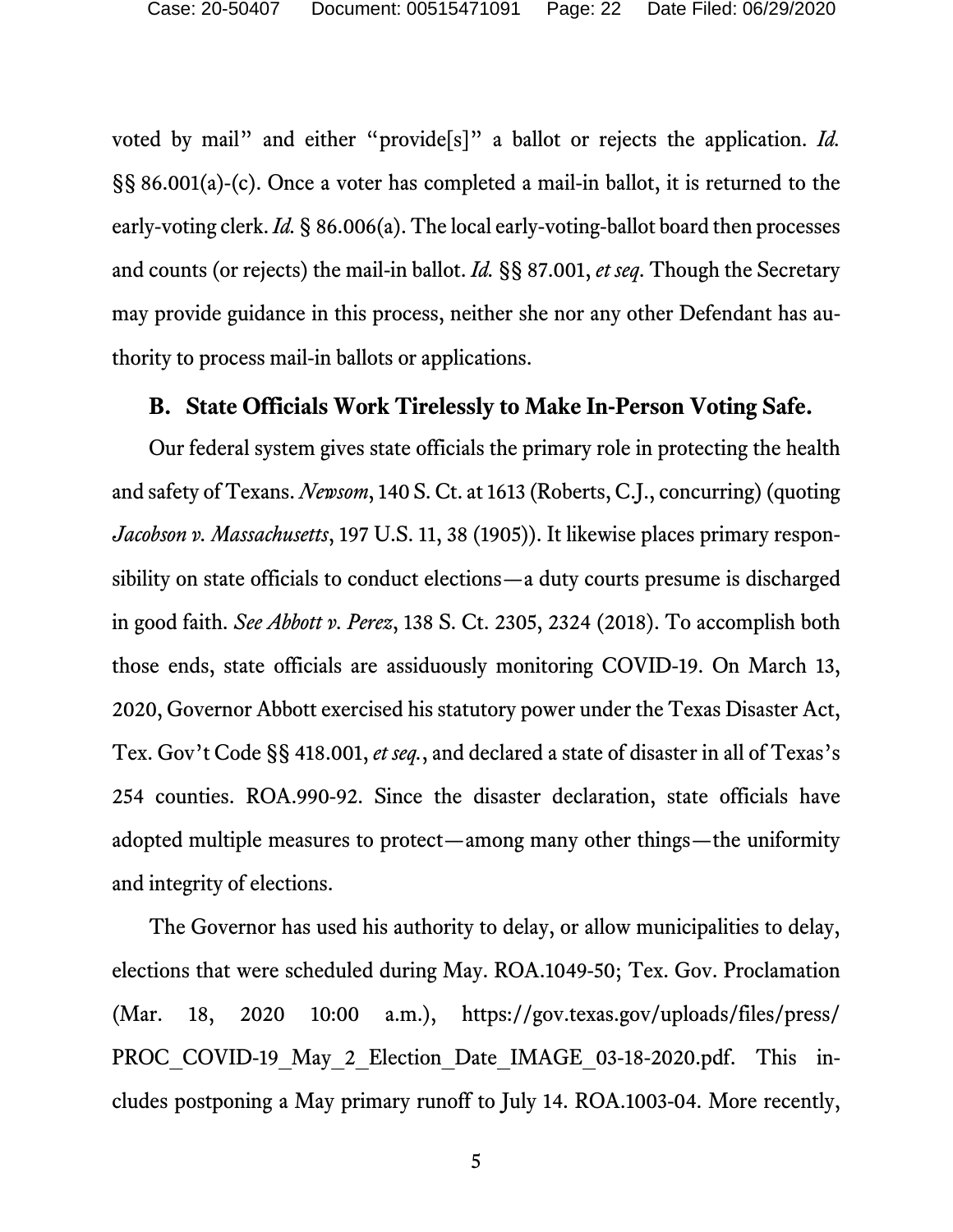the Governor issued a proclamation doubling the time available for early voting for the July 14 primary. ROA.562-63. This will reduce lines and crowds while allowing the State to protect the integrity of the election. ROA.562.

The Secretary of State has issued several advisories, including a March 18 advisory urging local officials to exercise their authority to postpone elections scheduled for May 2, 2020. [5](#page-22-2) Most, but not all, localities followed this advice. Since then, the Secretary has continued to act to ensure that elections are run safely, including promptly alerting local election officials that the Governor's May 11 proclamation gives them "flexibility to offer voters extended early voting hours." ROA.565. She has further explained that Texas would receive \$24.5 million in federal funds to "prevent, prepare for, and respond to [the] coronavirus . . . for the 2020 Federal election cycle," which would be subgranted to Texas counties. ROA.565.

<span id="page-22-1"></span>On May 26, 2020, the Secretary issued detailed guidance to voters and election officials in consultation with the Texas Department of State Health Services. Texas Secretary of State, *Health Protocols for Voters*, https://www.sos.texas.gov/elections/forms/health-protocols-for-voters.pdf. Voters are being encouraged to selfscreen for the symptoms of COVID-19. *Id.* at 2. Those with symptoms are encouraged to contact election officials regarding arrangements to use curbside voting or vote a late ballot. *Id.* Voters are also encouraged to wear face coverings, disinfect their hands, and bring their own means of marking the ballot. *Id.* at 2-3. Election

<span id="page-22-2"></span><span id="page-22-0"></span> <sup>5</sup> Texas Secretary of State, *Election Advisory No. 2020-12 Actions for May 2, 2020 Uniform Election Date* (March 18, 2020), https://www.sos.state.tx.us/elections/laws/advisory2020-12.shtml.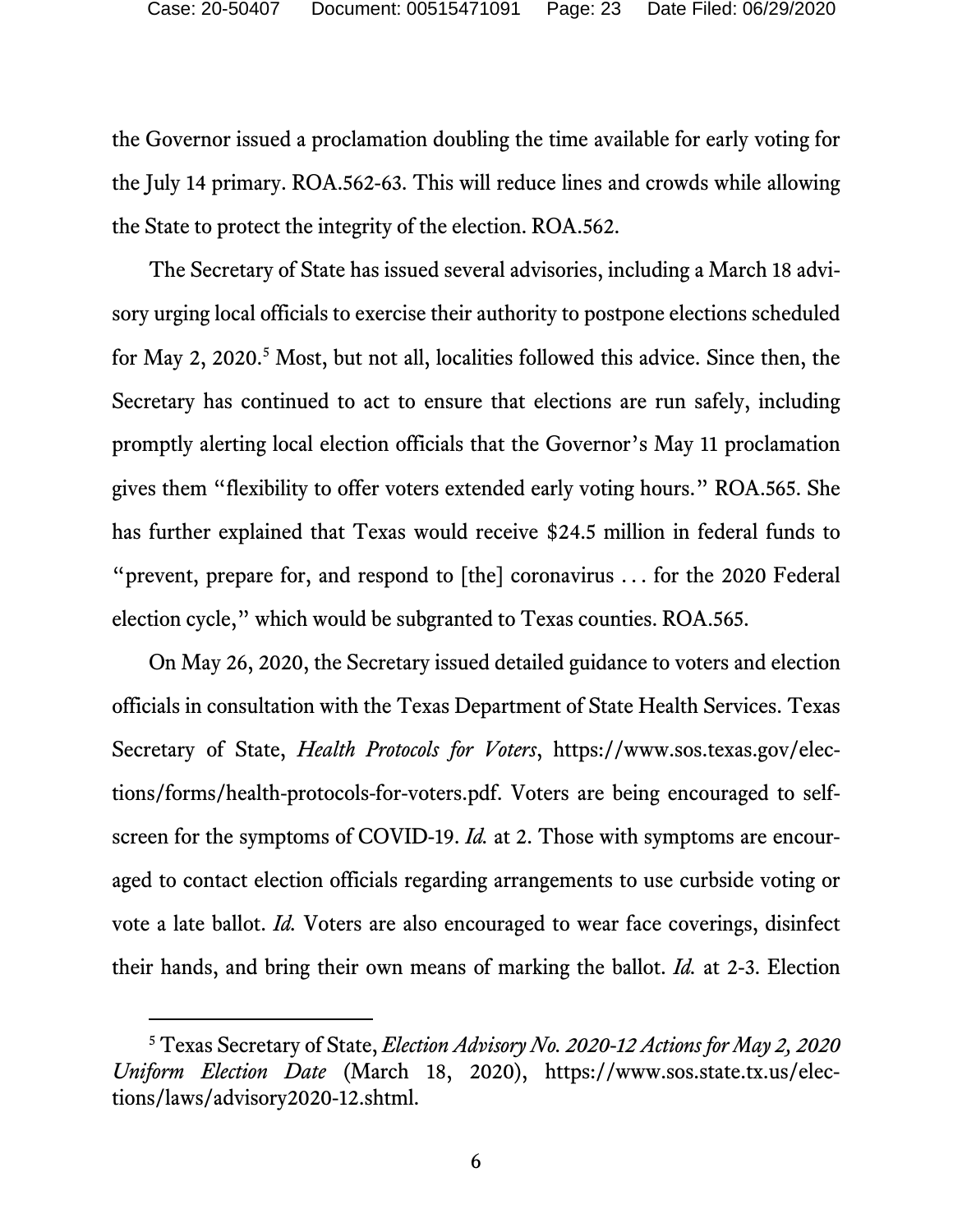officials are, in turn, urged to take numerous steps to encourage social distancing and proper hygiene, including arranging voting booths farther apart, disinfecting commonly touched surfaces frequently, and providing voters with means to disinfect their hands. *Id*. at 7-8. Heavily trafficked polling locations are to consider "a polling place worker wholly or partially dedicated to ensuring the recommended health protocols are successfully implemented and followed." *Id.* at 8.

<span id="page-23-0"></span>On June 18, the Secretary supplemented these protocols with additional guidance regarding (among other things) the spacing and cleaning of voting equipment, providing protective equipment to poll workers and voters, and handling voters who appear to display symptoms of COVID-19. Texas Secretary of State, *Election Advisory No. 2020-19, Voting In Person During COVID-19* (June 18, 2020), https://www.sos.texas.gov/elections/laws/advisory2020-19.shtml. In this advisory, the Secretary reiterated that her "primary concern is the health and safety of voters, election workers, and local election officials and their staff." *Id.*

## **C. Plaintiffs Pursue Unsuccessful Claims in State Court.**

In March, several organizations and a handful of voters, including Plaintiffs, filed a lawsuit against the Travis County Clerk, aimed at allowing all Texans to vote by mail.<sup>[6](#page-23-1)</sup> They asked the state court to declare that "any eligible voter, regardless of age and physical condition," may vote by mail "if they believe they should practice social distancing in order to hinder the known or unknown spread of a virus or disease."

<span id="page-23-1"></span> <sup>6</sup> Brenda Li Garcia was not a named plaintiff in the state-court action, but TDP sued on behalf, and as a representative of, its members. ROA.306. TDP asserted that Garcia is a member to establish standing here. ROA.961.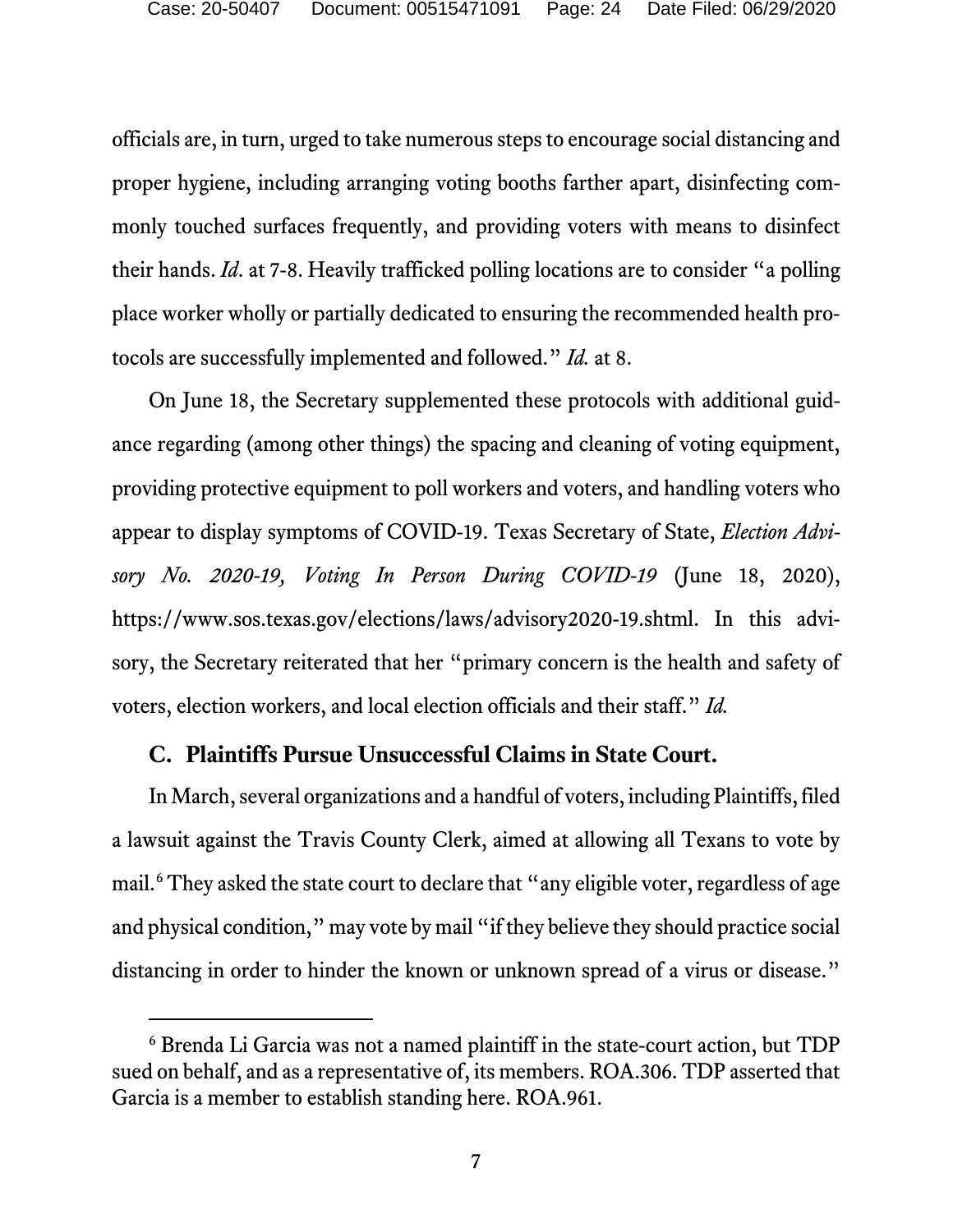*See* ROA.41. The clerk did not oppose the plaintiffs' request, and the State intervened to defend Texas law. The state trial court entered an injunction prohibiting any state official, including Defendants, from "taking actions . . . that would prohibit individuals from submitting mail ballots based on the disability category" during the pandemic. ROA.1905. The State immediately filed a notice of interlocutory appeal, which superseded and stayed the state court's order. Tex. R. App. 29.1(b); *Texas*, 2020 WL 2759629, at \*3.

<span id="page-24-0"></span>Despite the stay, Plaintiffs acted as if the state-court injunction remained in effect. Indeed, the Texas Democratic Party's (TDP) Primary Director testified that TDP expended considerable resources engaging in unspecified "voter contact methodologies" and "supporting voters who are planning to vote-by-mail." ROA.1611- 12. TDP and its counsel also engaged in a media blitz to convince the public that the injunction remained in force.<sup>[7](#page-24-3)</sup>

In response to the "public confusion" caused by the state-court action and Plaintiffs' conduct, the Attorney General provided guidance to county election officials, explaining that "[b]ased on the plain language of the relevant statutory text, fear of contracting COVID-19 unaccompanied by a qualifying sickness or physical

<span id="page-24-3"></span><span id="page-24-2"></span><span id="page-24-1"></span> <sup>7</sup> Michael King, *Paxton Threatens Election Officials with Prosecution*, Austin Chron. (May 4, 2020), [https://www.austinchronicle.com/daily/news/2020-05-](https://www.austinchronicle.com/daily/news/2020-05-04/paxton-threatens-election-officials-with-prosecution/) [04/paxton-threatens-election-officials-with-prosecution/](https://www.austinchronicle.com/daily/news/2020-05-04/paxton-threatens-election-officials-with-prosecution/) ("Dunn also rejected Paxton's assertion that District Judge Sulak's order is 'stayed' pending appeal."); Tessa Weinberg, *Paxton Warns Local Officials Against Encouraging Vote-by-Mail Due to Coronavirus Fears*, Fort Worth Star-Telegram (May 1, 2020), [https://www.star-tel](https://www.star-telegram.com/news/politics-government/article242443406.html)[egram.com/news/politics-government/article242443406.html](https://www.star-telegram.com/news/politics-government/article242443406.html) (substantively same).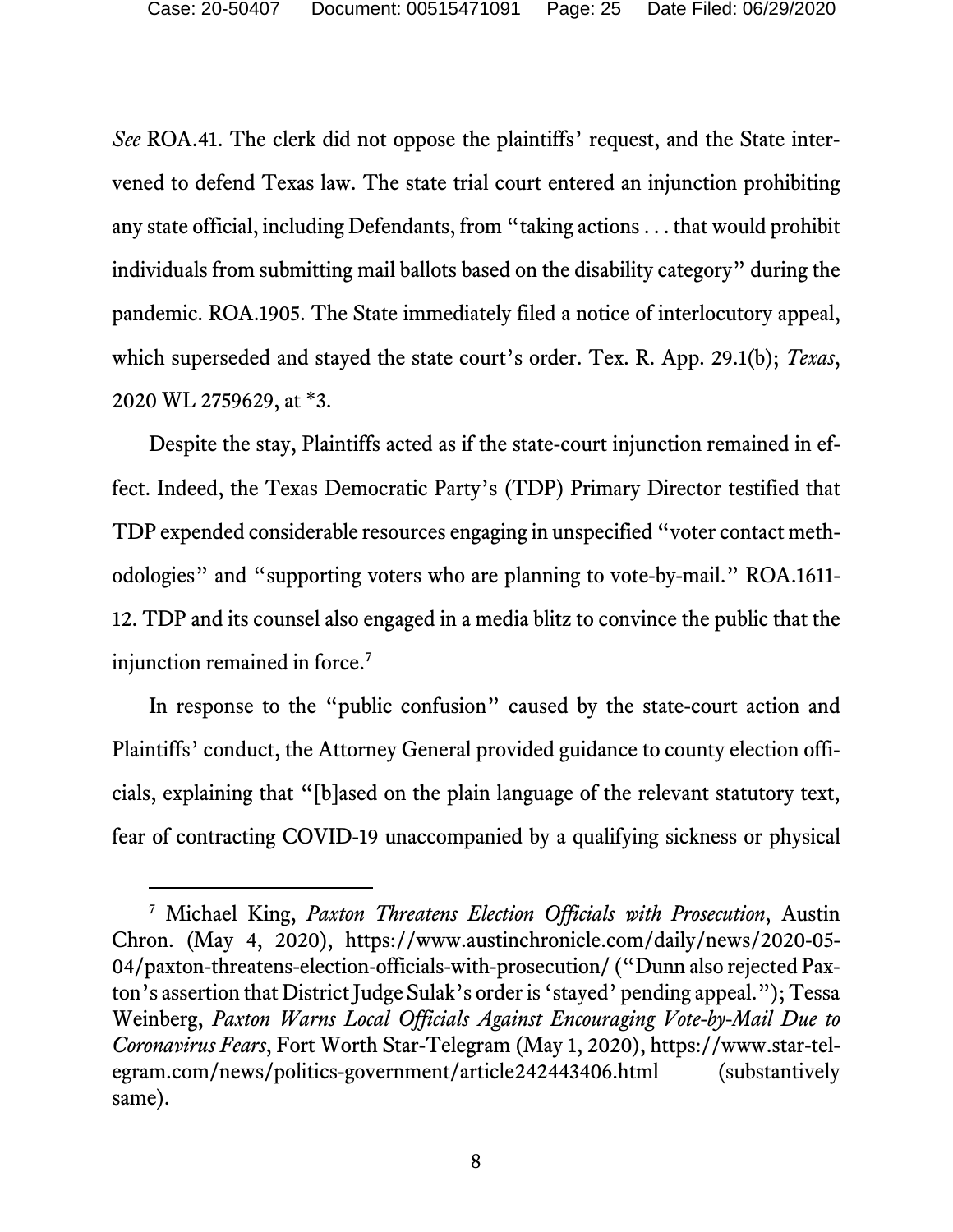condition does not constitute a disability under the Texas Election Code." ROA.857. Moreover, he explained, "advis[ing] voters to apply for a ballot by mail for reasons not authorized by the Election Code" could subject "third parties to criminal sanctions." ROA.858. But, he explicitly stated, "whether specific activity constitutes an offense . . . will depend upon the facts and circumstances of each individual case." ROA.858. Finally, he explained that the then-stayed state-court injunction "does not change or suspend these requirements." ROA.858.

Because confusion continued to spread, the State petitioned the Texas Supreme Court for a writ of mandamus on May 13, 2020, to compel five county clerks to abide by the language of the Election Code. ROA.1830-59. On May 27, the Supreme Court held "that a lack of immunity to COVID-19 is not itself a 'physical condition' that renders a voter eligible to vote by mail within the meaning of § 82.002(a)." *Texas*, 2020 WL 2759629, at \*11. It declined to issue a writ of mandamus because the Court was "[c]onfident that election officials will comply." *Id*.

<span id="page-25-0"></span>After the Texas Supreme Court's ruling conclusively resolved the merits of their state-court case, Plaintiffs dismissed that suit with prejudice on June 9. Notice of Nonsuit, *Tex. Democratic Party v. Debeauvoir*, D-1-GN-20-001610 (Travis County Dist. Ct.).

## <span id="page-25-1"></span>**D. This Duplicative Litigation**

Hedging against such an unfavorable outcome in state court, Plaintiffs filed this action on April 7 but delayed serving Defendants until well after the state-court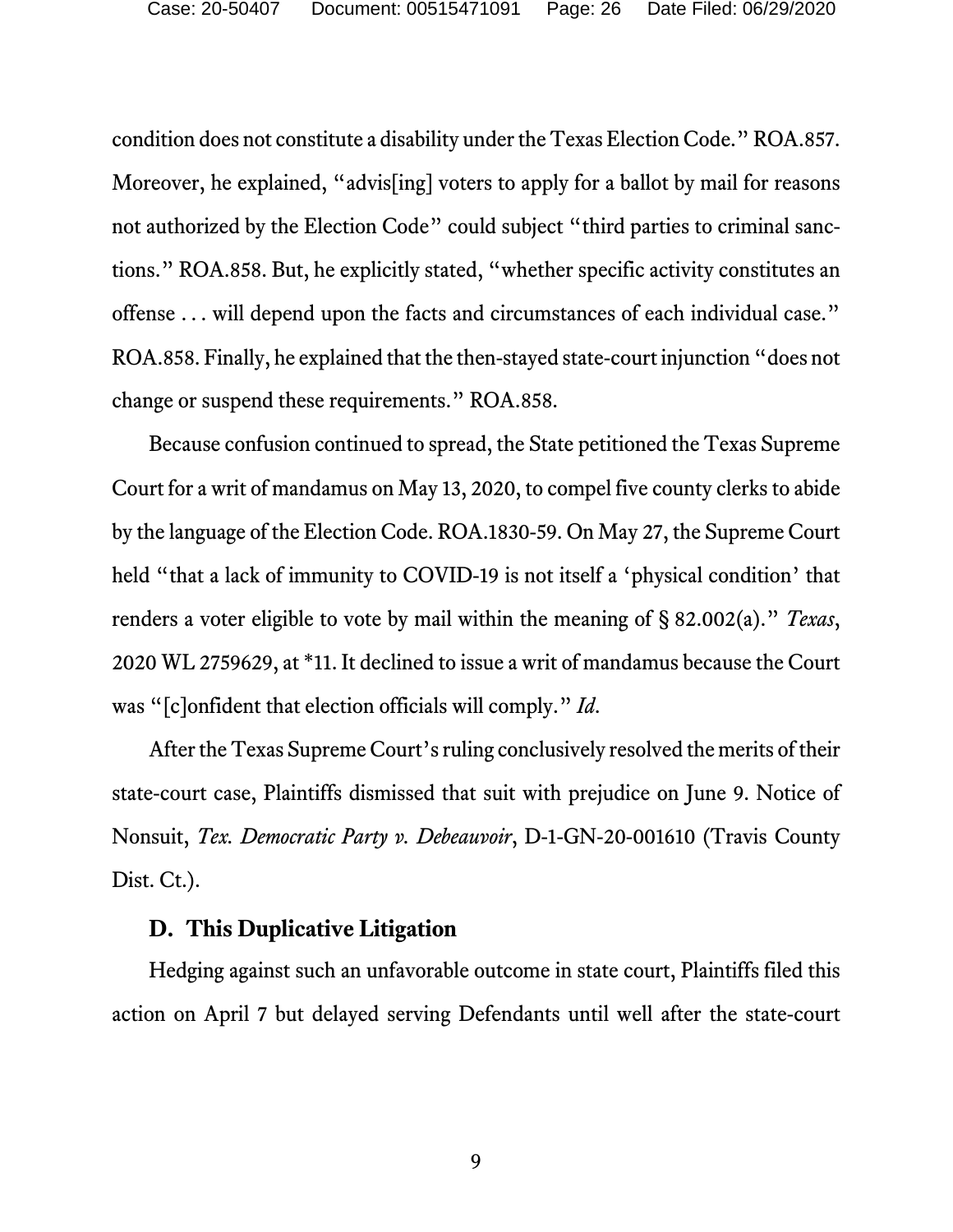injunction was entered.<sup>[8](#page-26-0)</sup> ROA.8. Seeking a preliminary injunction, they asserted that the State's articulation of the plain text of its Election Code violates the First, Fourteenth, and Twenty-Sixth Amendment (as-applied), and that it is void for vagueness. ROA.112-18, 122-25, 127-28.<sup>[9](#page-26-1)</sup> And they accused the Attorney General of voter intimidation and suppressing political speech. ROA.117-22, 125-27. Plaintiffs sought relief indistinguishable from what they were ultimately denied in state court. *Compare* ROA.1904-05, *with* ROA.2028-29. Much of Plaintiffs' evidence is duplicative of that offered in state court. *Cf.* ROA.918-20 (distinguishing state-court exhibits from "other"). As Plaintiffs' witnesses admitted in state court, this evidence generally does not account for measures taken by Defendants to ensure that Texas elections are safe. *E.g.*, ROA.225, 228-29, 250-53.

By contrast, the State offered evidence that the specific steps taken to protect in-person voting in Texas can and will work. For example, Collin County's earlyvoting clerk explained that, even before the Secretary's most recent guidance, his jurisdiction would (among other things):

- Train election workers to set up polling locations to allow for social distancing;
- Provide Plexiglas shields and masks to protect poll workers;
- Provide sanitizing wipes and hand sanitizer to each location;
- Provide social distancing floor decals;

<sup>&</sup>lt;sup>8</sup> The Governor still has not been served.

<span id="page-26-1"></span><span id="page-26-0"></span><sup>&</sup>lt;sup>9</sup> The complaint also asserts facial challenges and claims of race-based discrimination, but Plaintiffs did not seek preliminary relief on those grounds. ROA.2153-54.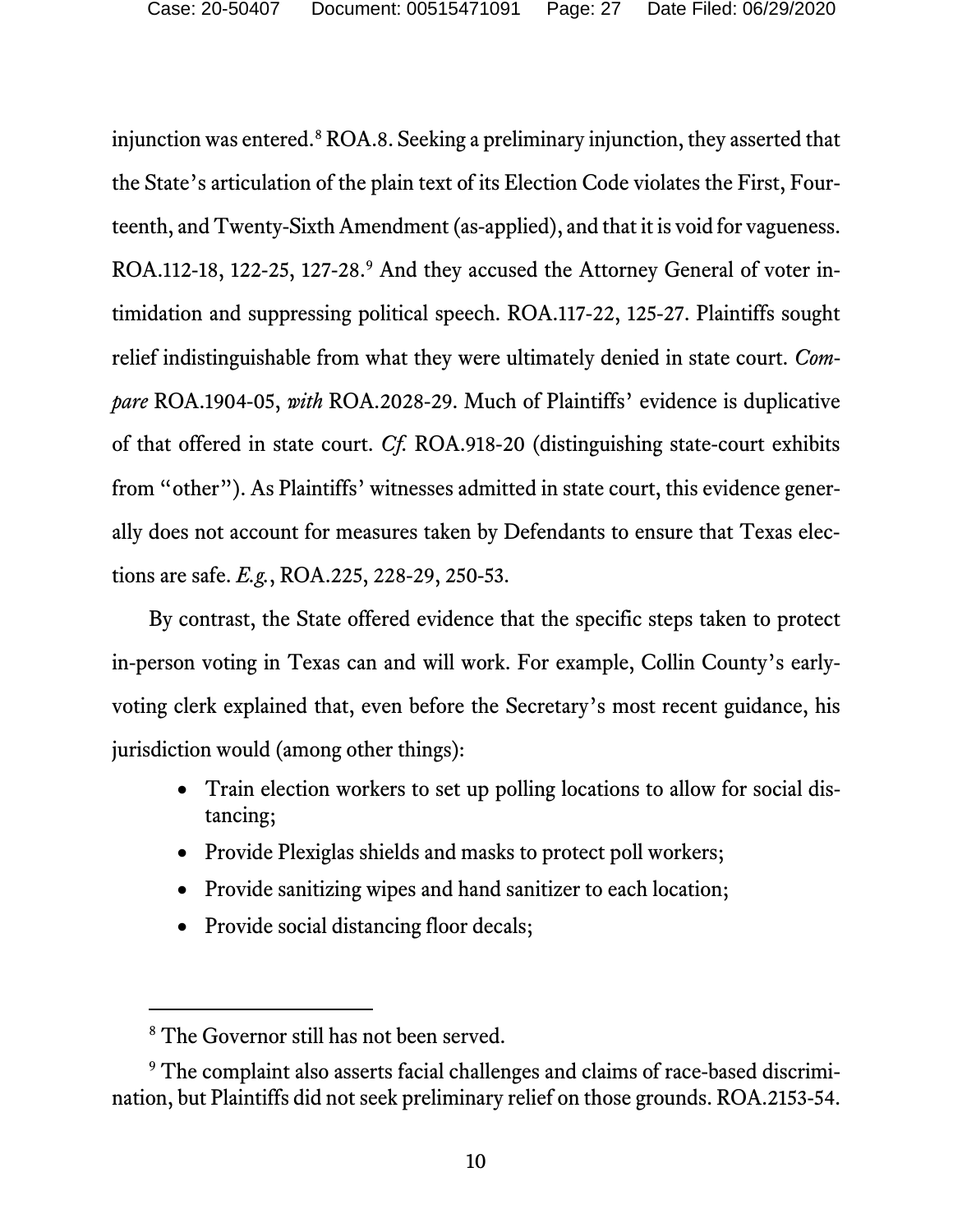- Offer cotton swabs as disposable styli to mark ballots; and
- Utilize additional staff to ensure that these measures are implemented safely.

ROA.572-73. Other counties are taking similar precautions. ROA.574.

The State also offered the expert testimony of a Professor of Medicine and Public Health at UCLA with 520 peer-reviewed publications regarding infectious-disease prevention, an award from the CDC for contributions to public health, and experience both as a Medical Director in a COVID-19 laboratory and a volunteer pollworkerin Los Angeles County, ROA.567-68, 571. He concluded that the State's precautions are "reasonable and effective measures to reduce the likelihood of exposure to Covid-19 for voters and poll workers." ROA.571. Moreover, the evidence shows that similar measures were highly effective in preventing an outbreak following Wisconsin's April election, which may have seen as few as 19 cases of transmission among approximately 300,000 in-person voters. ROA.571; ROA.595-621 (finding "no detectable spike" in infections following election); ROA.607 (finding that "the average daily rate of new COVID-19 cases for Wisconsin was 3.65 before the election, and 3.23 for the 10-day incubation period following the election").

On May 19, the district court issued a 74-page opinion and order requiring noexcuse-mail-in balloting in Texas. ROA.2057-130. Unable to discredit the State's evidence, the court largely disregarded it. The court also ignored that the Supreme Court of Texas was to hear argument on the question within hours and declared that the term "disability," as defined in the Election Code, describes all Texans. ROA.2064. Then, citing *Poor Richard's Almanac*, the court ordered that "[a]ny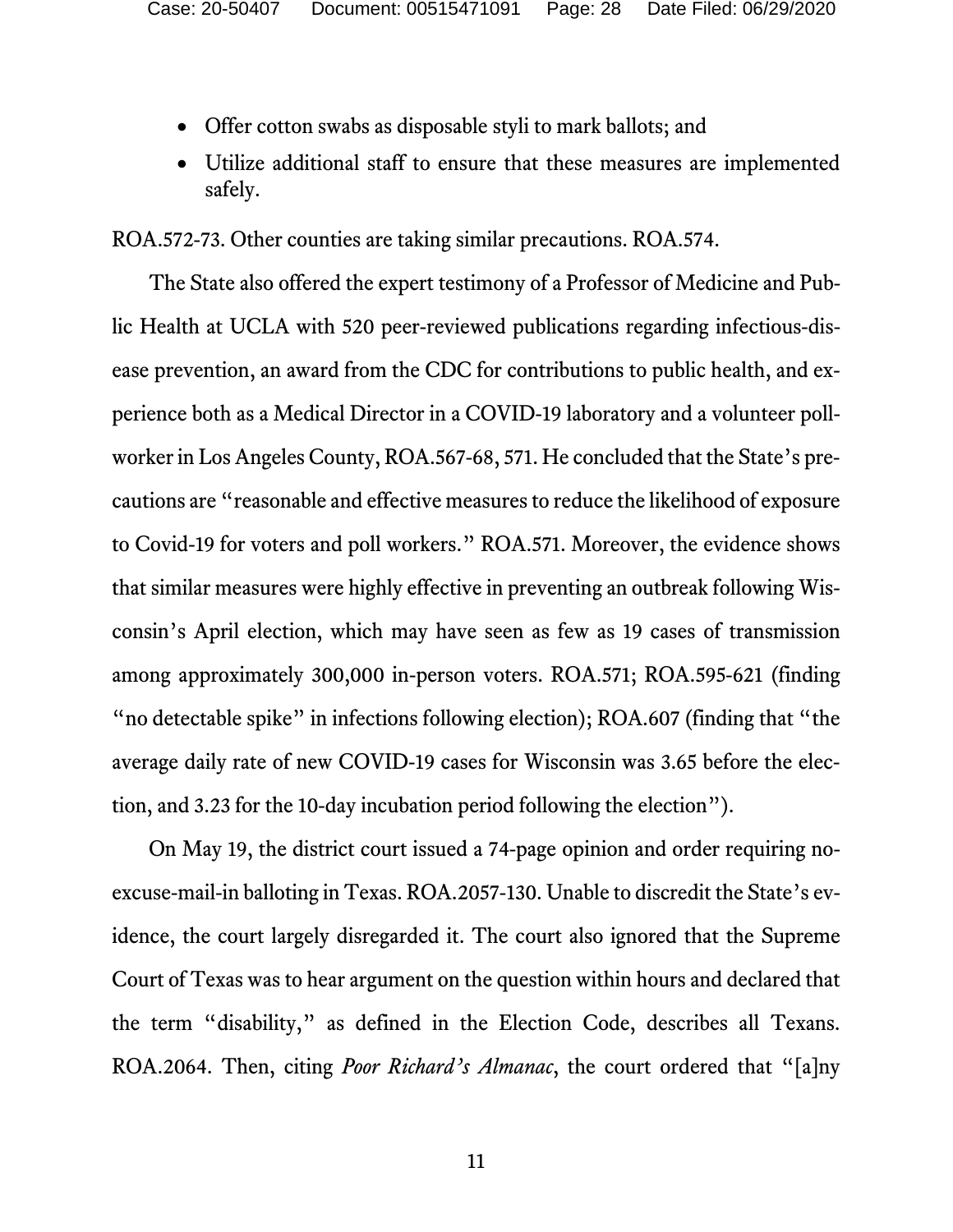eligible Texas voter who seeks to vote by mail in order to avoid transmission of COVID-19 can apply for, receive, and cast an absentee ballot in upcoming elections during the pendency of pandemic circumstances." ROA.2065-66 & n.22. The court further enjoined Defendants from "issuing any guidance, pronouncements, threats of criminal prosecution or orders, or otherwise taking any actions inconsistent with this Order." ROA.2067.

#### **Summary of the Argument**

**I.** The Court should reverse the order below and vacate the preliminary injunction for multiple independent reasons. First, Plaintiffs cannot overcome sovereign immunity or establish standing because—as the procedural history that led to the Texas Supreme Court's decision amply demonstrates—Defendants do not enforce the challenged provisions of the Election Code. This Court has recently emphasized that to enjoin a state official, a plaintiff must show both that the official "*has* the authority to enforce" the challenged statute and that she is "likely to do [so] here." *City of Austin v. Paxton*, 943 F.3d 993, 1002 (5th Cir. 2019). It is precisely because Defendants do *not* enforce the Election Code that Texas had to seek the extraordinary relief of a writ of mandamus "to compel the performance of [county election officials'] dut[ies]." Tex. Elec. Code § 273.061. And Plaintiffs do not allege that any Defendant is likely to—or even could—bring an enforcement action against them in particular. Without a realistic threat of enforcement *against Plaintiffs*, Plaintiffs can neither overcome sovereign immunity nor establish Article III standing.

**II.** Plaintiffs similarly fail to establish a likelihood of success—or even a justiciable question—on their claimed right to a mail-in ballot. It is settled that the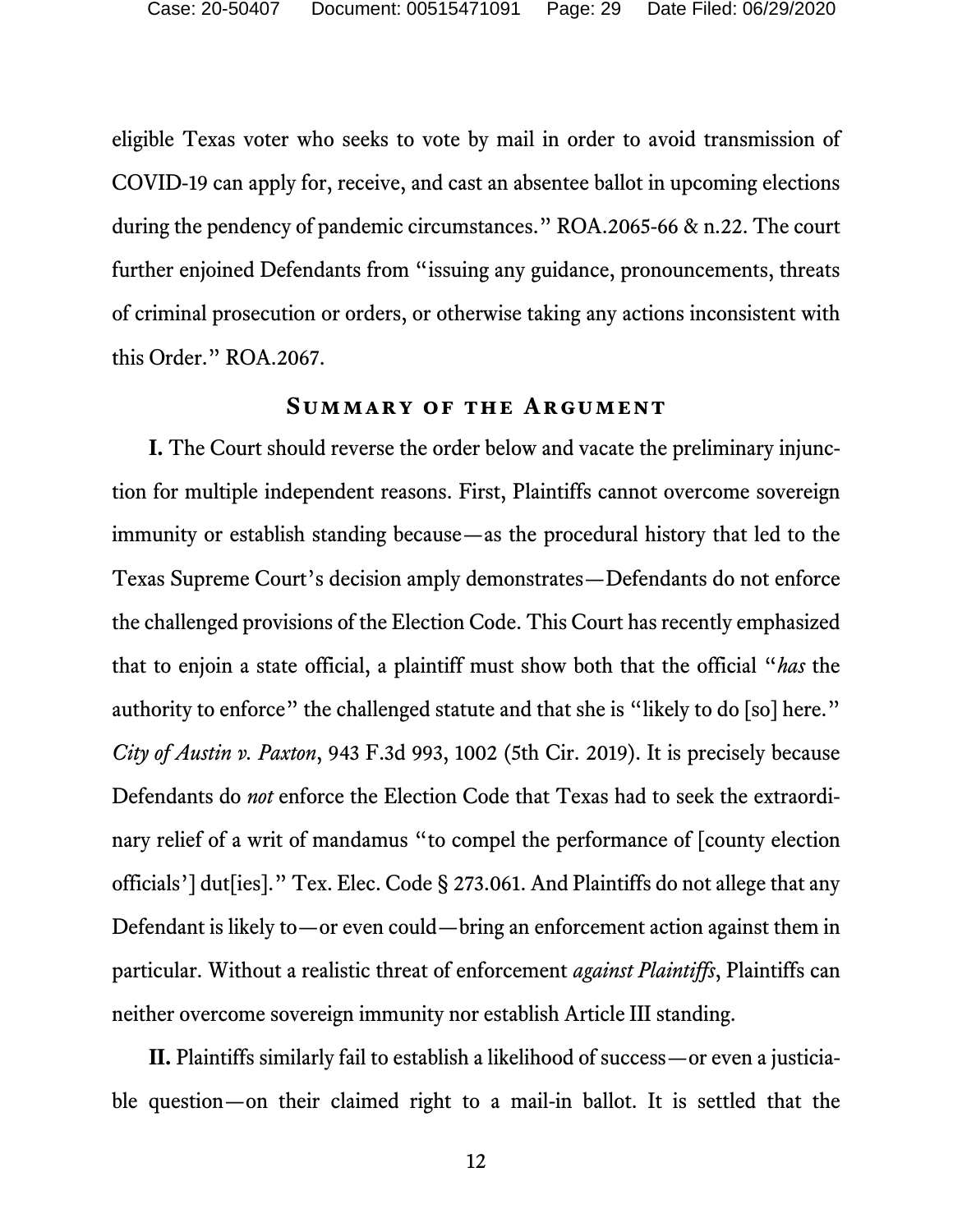Constitution does not guarantee a right to vote by mail. *McDonald v. Bd. of Election Comm'rs of Chi.*, 394 U.S. 802, 807 (1969). Because mail-in ballots are constitutionally gratuitous, States need only a rational basis for any eligibility criteria. *Id.* Texas's decision to limit mail-in voting to populations facing unique impediments to voting in-person is more than justified by its interests in deterring voter fraud and preserving efficient, orderly election administration. Any additional burdens imposed by COVID-19 cannot establish a constitutional claim because they not chargeable to the State. Moreover, whether the State has taken "enough" precautions to protect voters is a non-justiciable political question. Finally, even if the line Texas has drawn is unlawful, the remedy is to extend the general rule—in-person voting—not to expand the supposedly unconstitutional mail-in ballot exception to all voters.

**III.** Plaintiffs' remaining three claims will also fail, particularly in light of the Texas Supreme Court's decision. *First*, to the extent there was any doubt that the definition of "disability" in section 82.002 is sufficiently clear to satisfy due process (there was not), the Texas Supreme Court has resolved that doubt. *Second*, Plaintiffs' First Amendment claims are premised on an asserted right to encourage voters who lack immunity to COVID-19 to apply to vote by mail based on "disability." *See*  ROA.93. The Texas Supreme Court confirmed that such voters are not ipso facto eligible to vote by mail, and encouraging voters who are not eligible to apply to vote by mail is a crime. Tex. Elec. Code §§ 84.0041, 276.013. The First Amendment does not protect the right to advocate or engage in criminal activity. *United States v. Williams*, 553 U.S. 285, 298 (2008). *Third*, Plaintiffs' claim that the Attorney General engaged in unlawful voter intimidation fails under this Court's precedent for many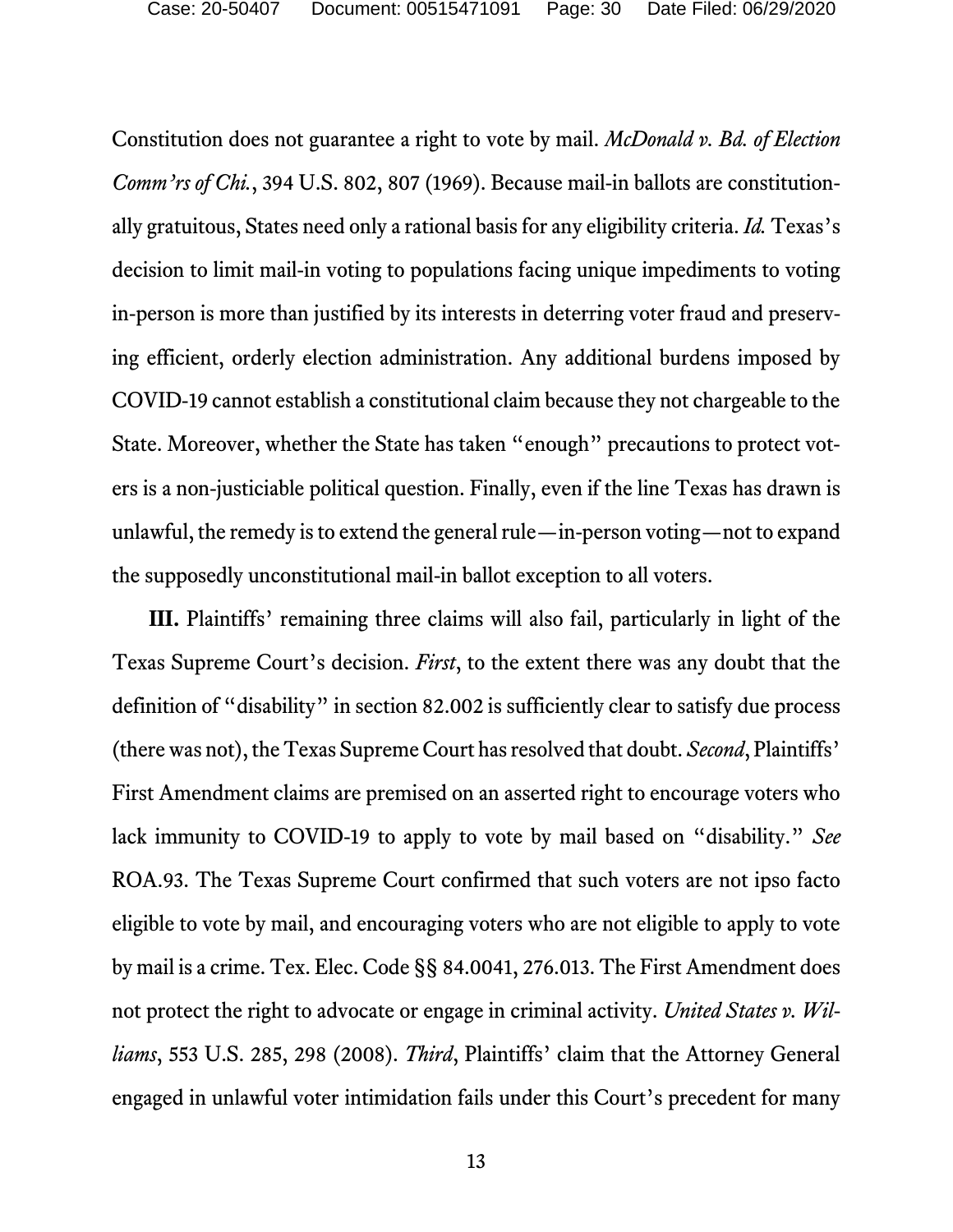reasons, not least that the Attorney General cannot (as he is alleged to do) conspire with his own staff.

#### <span id="page-30-1"></span>**Standard of Review**

This Court reviews questions implicating federal jurisdiction de novo, *e.g.*, *In re Bass*, 171 F.3d 1016, 1021 (5th Cir. 1999), and reviews the grant of a preliminary injunction for abuse of discretion. A decision based on legal error or clearly erroneous assessment of the evidence is an abuse of discretion. *United States v. Henderson*, 636 F.3d 713, 717 (5th Cir. 2011) (per curiam); *Harris v. Wilters*, 596 F.2d 678, 680 (5th Cir. 1979) (per curiam).

#### <span id="page-30-3"></span><span id="page-30-2"></span><span id="page-30-0"></span>**ARGUMENT**

"A preliminary injunction is an extraordinary and drastic remedy." *Munaf v. Geren*, 553 U.S. 674, 689 (2008) (quotation marks omitted). A movant must show: "(1) irreparable injury[,] (2) substantial likelihood of success on the merits, (3) a favorable balance of hardships, and (4) no adverse effect on the public interest." *Dennis Melancon, Inc. v. City of New Orleans*, 703 F.3d 262, 268 (5th Cir. 2012) (alterations in original). A preliminary injunction "should not be granted unless the party seeking it has clearly carried the burden of persuasion on all four requirements." *Id.*  Because Plaintiffs have sought a mandatory injunction, their burden is higher than if they had simply sought to preserve the status quo. *See, e.g.*, *Justin Indus. Inc. v. Chocktaw Sec. L.P.*, 920 F.2d 262, 268 n.7 (5th Cir. 1990) (per curiam); *Harris*, 596 F.2d at 680 ("Only in rare instances is the issuance of a mandatory preliminary injunction proper.").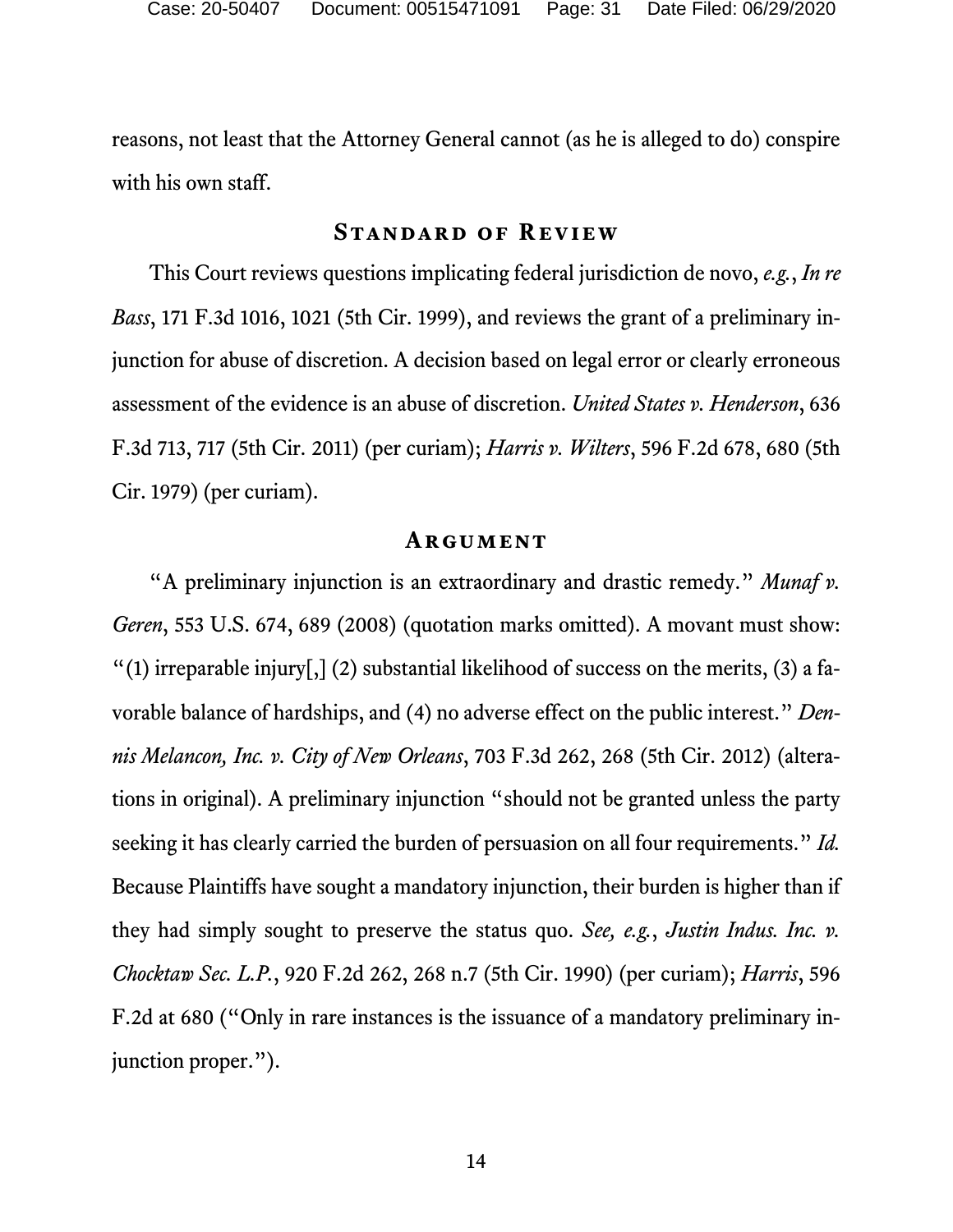The district court erred in entering a preliminary injunction because Plaintiffs failed to establish federal jurisdiction, let alone a clear entitlement to relief.

## **I. Because Defendants Do Not Enforce the Challenged Laws, the Temporary Injunction Exceeds the Court's Jurisdiction.**

### <span id="page-31-0"></span>**A. Sovereign immunity bars Plaintiffs' claims.**

"Federal courts are without jurisdiction over suits against a [S]tate, a state agency, or a state official in his official capacity unless that state has waived its sovereign immunity or Congress has clearly abrogated it." *Moore v. La. Bd. of Elementary & Secondary Educ.*, 743 F.3d 959, 963 (5th Cir. 2014). Plaintiffs acknowledged that *Ex parte Young* is their only route around sovereign immunity. ROA.956-58. *Ex parte Young*, however, "rests on the premise—less delicately called a fiction—that when a federal court commands a state official to do nothing more than refrain from violating a federal law, he is not the State for sovereign-immunity purposes." *Va. Office for Prot. & Advocacy v. Stewart*, 563 U.S. 247, 255 (2011) (citation omitted).

<span id="page-31-1"></span>The preliminary injunction must be vacated because Plaintiffs do not allege a "sufficient connection between the defendant state officials and the challenged statute" to invoke *Ex parte Young*. *Okpalobi v. Foster*, 244 F.3d 405, 415 (5th Cir. 2001) (en banc) (plurality). As an initial matter, to fit within this limited doctrine, a plaintiff must allege an ongoing violation of *federal* law. *City of Austin*, 943 F.3d at 1001-02. Federal courts lack jurisdiction to declare the content of and command compliance with state law. *Pennhurst State Sch. v. Halderman*, 465 U.S. 89, 92 (1984). To the extent the district court purported to enforce state law (ROA.2064), its order must be vacated.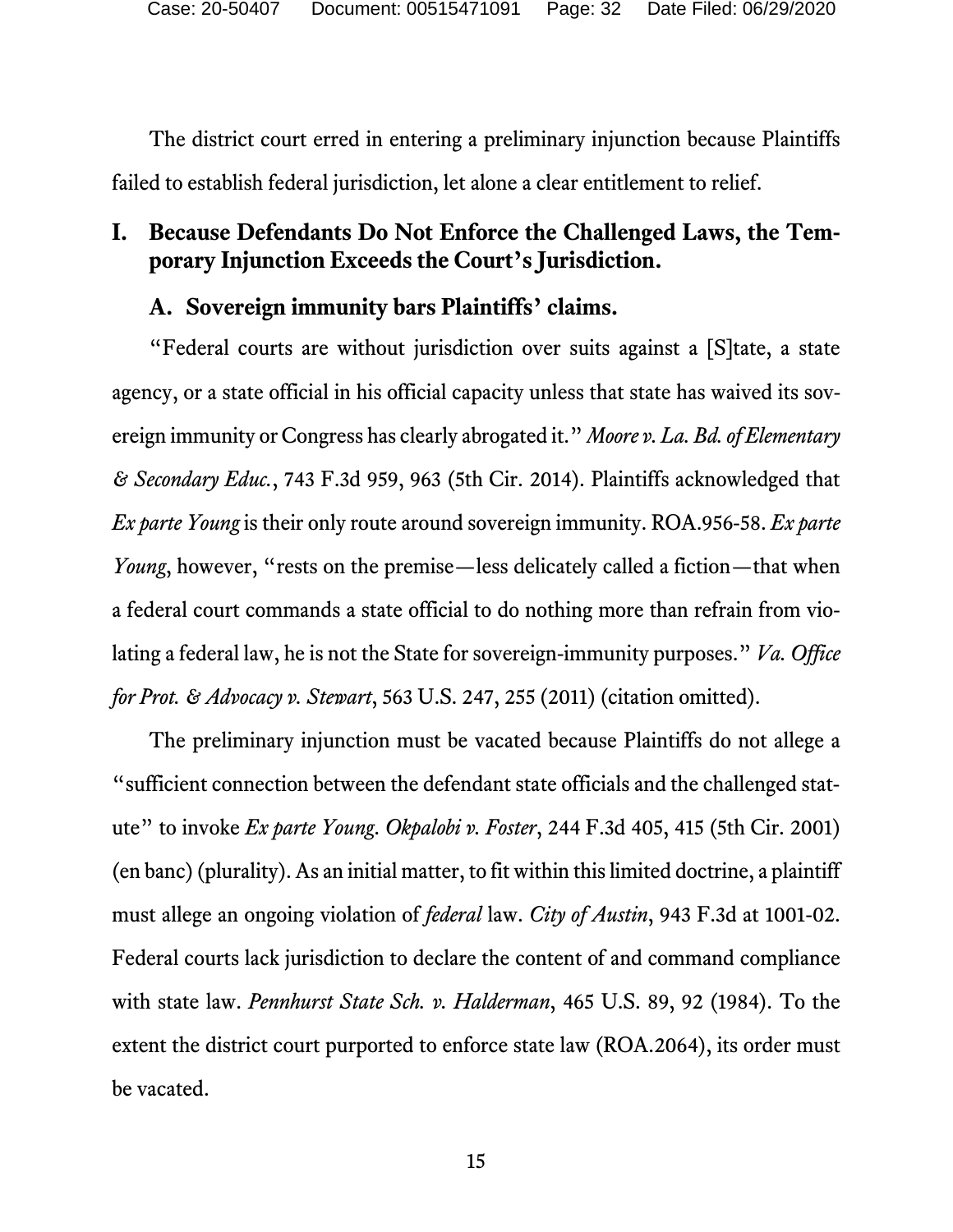More generally, Plaintiffs' claims fail because they impermissibly rely on Defendants' generalized duties (and willingness) to enforce Texas law. Although it would be a "convenient way for obtaining a speedy judicial determination of questions of constitutional law" to allow a plaintiff to sue an official because he *might*  enforce state law, *Ex parte Young* recognized that such convenience would be fundamentally at odds with our federal system. 209 U.S. 123, 157 (1908). Instead, the named defendant must have both "the particular duty to enforce the statute in question and a demonstrated willingness to exercise that duty." *Morris v. Livingston*, 739 F.3d 740, 746 (5th Cir. 2014) (adopting *Okpalobi* plurality). Moreover, generalized willingness to enforce the law is insufficient; Plaintiffs must show that Defendants are "likely to do [so] here." *City of Austin*, 943 F.3d at 1002. Plaintiffs failed to meet that burden as to the three Defendants.

<span id="page-32-1"></span><span id="page-32-0"></span>**1.** The Governor lacks authority to "enforce" Texas's mail-in ballot rules. This Court has defined the term "enforce" in this context to involve "compulsion or constraint." *K.P. v. LeBlanc*, 627 F.3d 115, 124-25 (5th Cir. 2010); *see also Air Evac EMS v. Tex. Dep't of Ins.*, 851 F.3d 507, 519 (5th Cir. 2017). To enjoin the Governor, Plaintiffs must show he has "t[aken] an active role" in compelling their compliance with the Election Code, either by bringing an enforcement action or by actively administering the system on a day-to-day basis. *K.P.*, 627 F.3d at 124-25. The record shows only that the Governor suspended certain timing-related provisions of the Election Code in light of COVID-19. ROA.958. Those laws, however, addressed "*when* an election was to be held, not *how* it was to be conducted." *TDP*, 961 F.3d at 400 (citing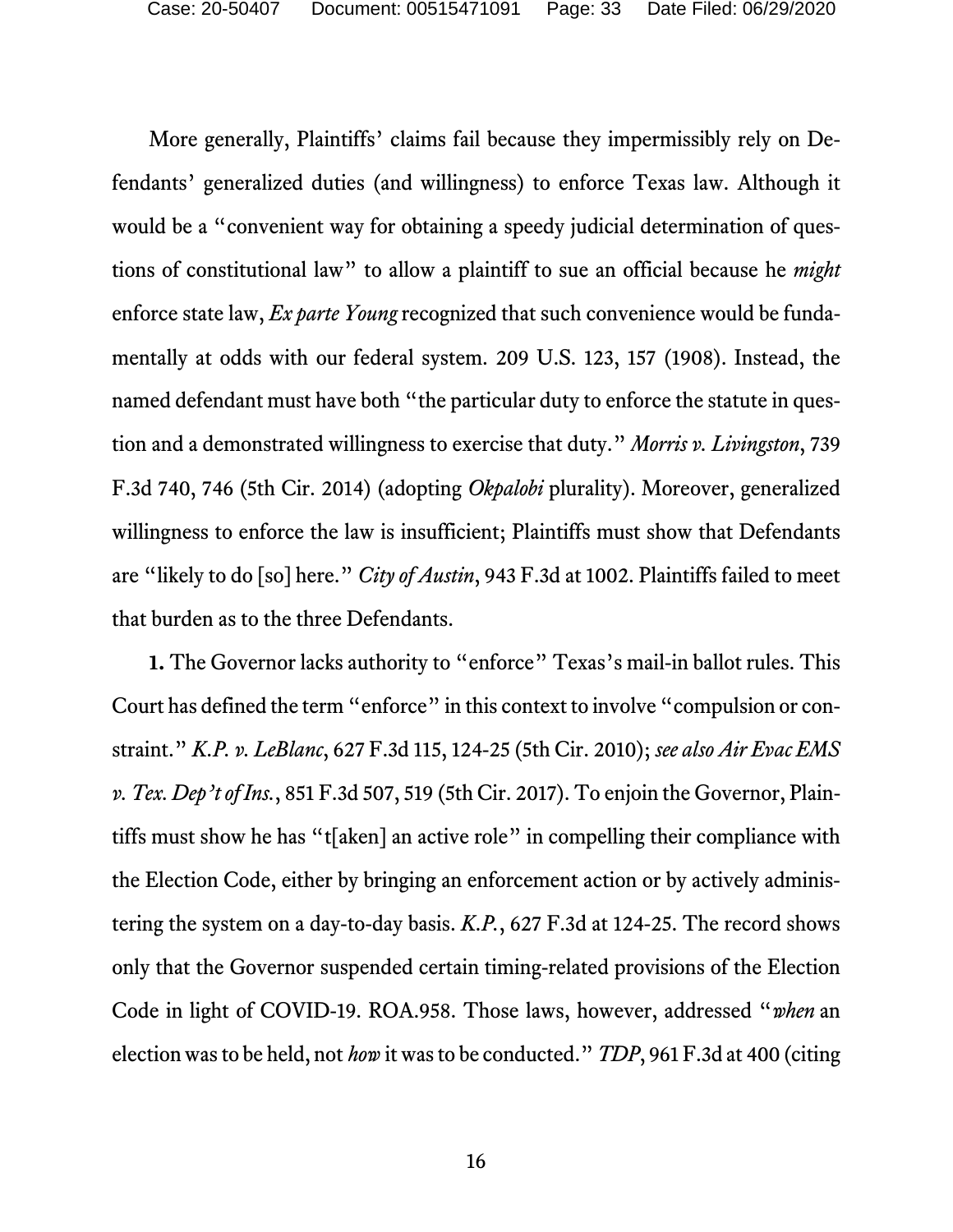*Thole v. U.S. Bank N.A.*, 140 S. Ct. 1615 (2020)). And none of the Governor's actions constrains Plaintiffs' ability to apply for a mail-in ballot. *Id.*[10](#page-33-3)

<span id="page-33-2"></span>**2.** The Secretary cannot constrain Plaintiffs—or anyone else—from voting by mail. Instead, under the Election Code's plain text, only local early-voting clerks "review each application for a ballot to be voted by mail" and either "provide" a ballot or "reject the application." Tex. Elec. Code § 86.001; *see also Texas*, 2020 WL 2759629, at \*10-11 (discussing role of early-voting clerks). And the Secretary cannot compel local officials to review mail-in-ballot applications in any particular way. *In re Stalder*, 540 S.W.3d 215, 218 n.9 (Tex. App.—Hous. [1st Dist.] 2018, no pet.); *Ballas v. Symm*, 351 F. Supp. 876, 888 (S.D. Tex. 1972), *aff'd*, 494 F.2d 1167 (5th Cir. 1974) ("Plaintiff admits that the Secretary's opinions are unenforceable at law and are not binding."). Indeed, it was the Secretary's *inability* to compel clerks to act that necessitated the State's petition for a writ of mandamus in the Texas Supreme Court against five county election officials.

Moreover, even if the Secretary could compel local action, a federal court cannot order her to do so. Any enforcement action by the Secretary would be affirmative action taken in her official capacity. It is well-established in this Circuit that *Ex parte Young* does not extend to "cases where the [defendant] could satisfy the court['s] decree only by [affirmatively] acting in an official capacity"; rather, it applies only where defendants can be ordered *to stop* actions violating federal law. *Zapata v. Smith*,

<span id="page-33-3"></span><span id="page-33-1"></span><span id="page-33-0"></span><sup>&</sup>lt;sup>10</sup> The district court also lacked jurisdiction to enjoin the Governor because the Governor has not been served. *Enterprise Intern., Inc. v. Corporacion Estatal Petrolera Ecuatoriana*, 762 F.2d 464, 470-71 (5th Cir. 1985).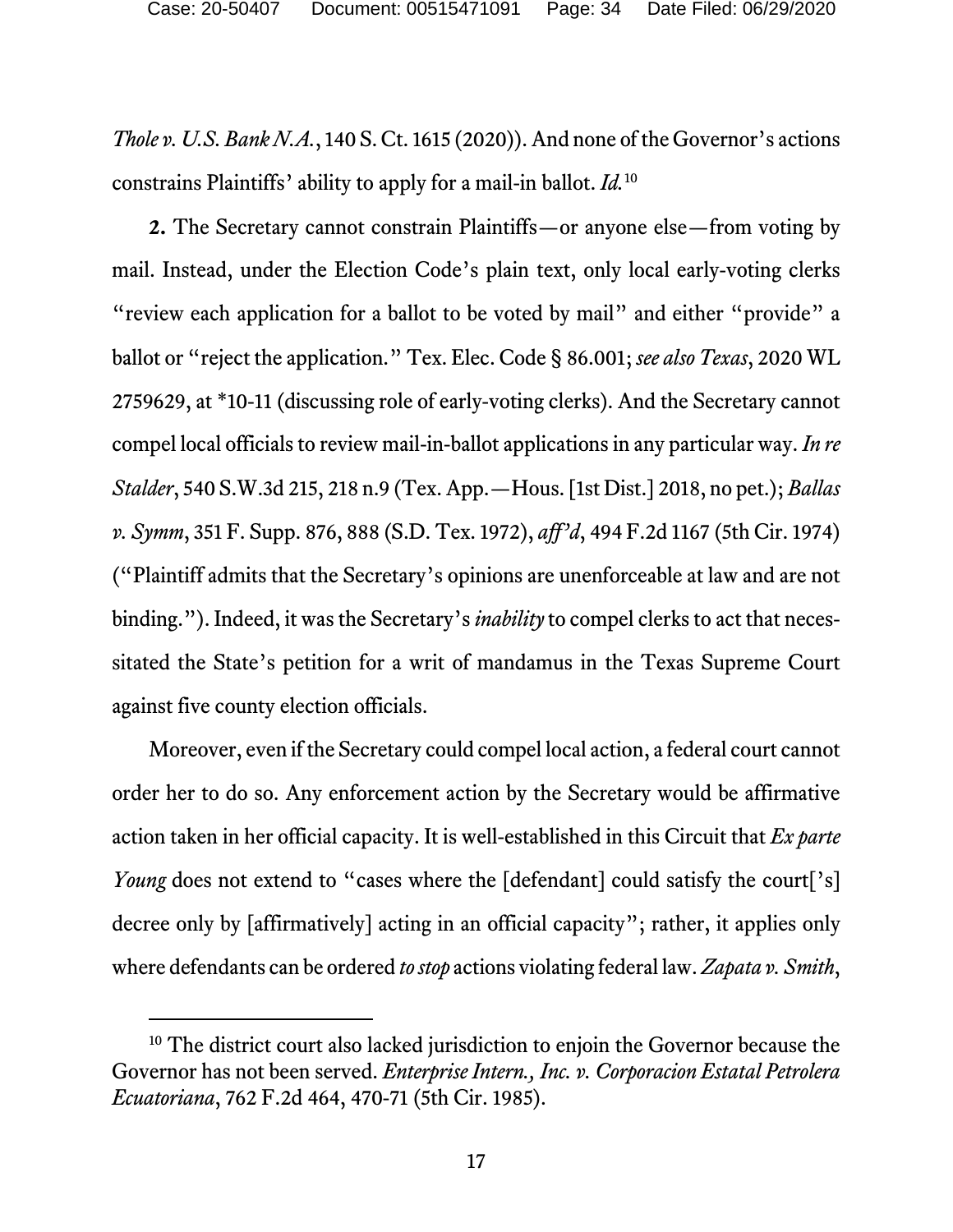<span id="page-34-3"></span><span id="page-34-1"></span>437 F.2d 1024, 1026 (5th Cir. 1971); *accord Jacobson v. Fla. Sec'y of State*, 957 F.3d 1193, 1211-12 (11th Cir. 2020); *United Tribe of Shawnee Indians v. United States*, 253 F.3d 543, 548 (10th Cir. 2001).

<span id="page-34-4"></span><span id="page-34-2"></span><span id="page-34-0"></span>Plaintiffs cannot point to any action by the Secretary that could be enjoined via a prohibitory injunction. Instead, they point to her title as chief election officer and this Court's decision in *OCA-Greater Houston v. Texas*, 867 F.3d 604, 613 (5th Cir. 2017). *E.g.*, ROA.956. The title is, however, not a "delegation of authority to care for any breakdown in the election process." *Bullock v. Calvert*, 480 S.W.2d 367, 372 (Tex. 1972). And *OCA-Greater Houston* involved a claim under the Voting Rights Act for which the Court concluded Congress had "validly abrogated state sovereign immunity." 867 F.3d at 614. The Court therefore had no reason to discuss *Ex parte Young's* exception to sovereign immunity. It did hold that those plaintiffs had *standing* to sue the Secretary on a facial challenge to a provision in the Election Code based on certain guidance she had given to local officials. *Id.* at 612-13. But that is an analytically distinct question from whether she enforces the law within the meaning of *Ex parte Young. City of Austin*, 943 F.3d at 1002-03. She does not.<sup>[11](#page-34-5)</sup>

**3.** Plaintiffs' showing as to the Attorney General is similarly deficient. Recognizing that he has no ongoing role in administering the Election Code similar to those that allowed federal jurisdiction in *K.P.* and *Air Evacuation*, Plaintiffs focus instead

<span id="page-34-5"></span> <sup>11</sup> *OCA-Greater Houston*'s standing analysis is also distinguishable because it turned on the plaintiffs' assertion of (1) a facial challenge (2) for which no private right of action is available. 867 F.3d at 613 (distinguishing *Okpalobi*). Neither is the case here. ROA.2153-54; Tex. Elec. Code § 273.061.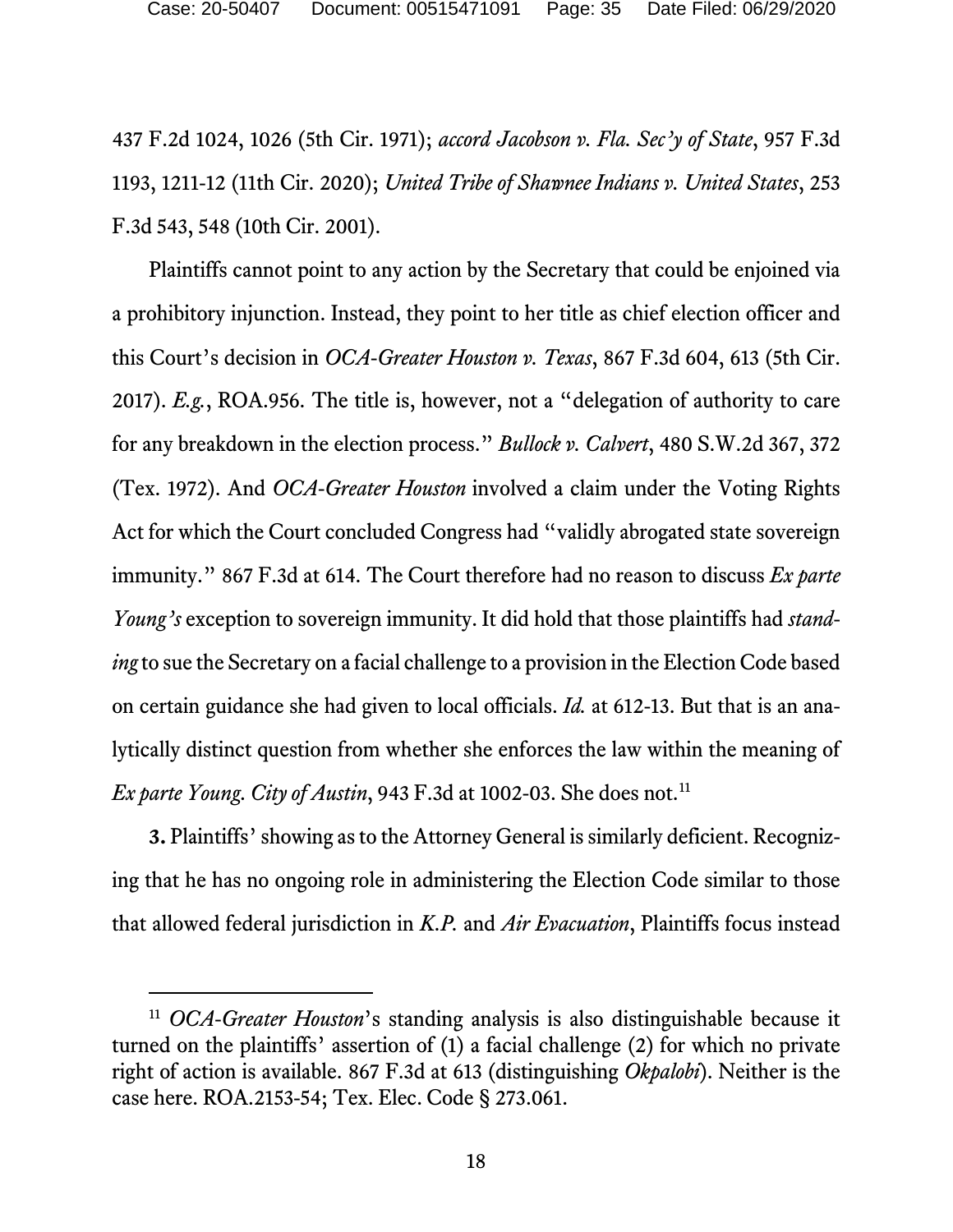<span id="page-35-0"></span>on the Attorney General's ability (shared with local prosecutors) to prosecute election fraud and two letters explaining the content of state law. ROA.332, 957. The existence of prosecutorial authority is insufficient to invoke *Ex parte Young*. *City of Austin*, 943 F.3d at 1002. While this Court has recognized that a specific threat can satisfy *Ex parte Young*, it has done so only when the alleged threat "intimat[ed] that formal enforcement was on the horizon" based on a specific wrongdoer's conduct. *NiGen Biotech, L.L.C. v. Paxton*, 804 F.3d 389, 392 (5th Cir. 2015). Plaintiffs have pointed to no such specific threat, only letters that the Attorney General sent to a state legislator and state election officials noting that election fraud can carry criminal penalties. ROA.957. Unlike the letter at issue in *NiGen*, the Attorney General's letters do not reflect any conclusion about anyone's conduct. 804 F.3d at 392. To the contrary, they disclaim any such conclusions. *See* ROA.336, 858. Consequently, the letters do no more to constrain Plaintiffs' conduct than the existence of the Election Code itself. That is insufficient to support federal jurisdiction. *Cf. Susan B. Anthony List v. Driehaus*, 573 U.S. 149, 164 (2014) (discussing indicia of enforcement).

#### **B. Plaintiffs lack standing to sue Defendants.**

For similar reasons, Plaintiffs cannot establish standing. As this Court has recognized, its "Article III . . . and *Ex parte Young* analysis 'significantly overlap,'" particularly in the pre-enforcement context. *City of Austin*, 943 F.3d at 1002 (quoting *Air Evac*, 851 F.3d at 520). Both require a determination "that an official *can* act" and a "significant possibility that he or she *will* act to harm [the] plaintiff." *Id.* (emphasis added) (citing *Russell v. Lundergan-Grimes*, 784 F.3d 1037, 1047 (6th Cir. 2015)). The questions are, however, distinct. Moreover, the burden to establish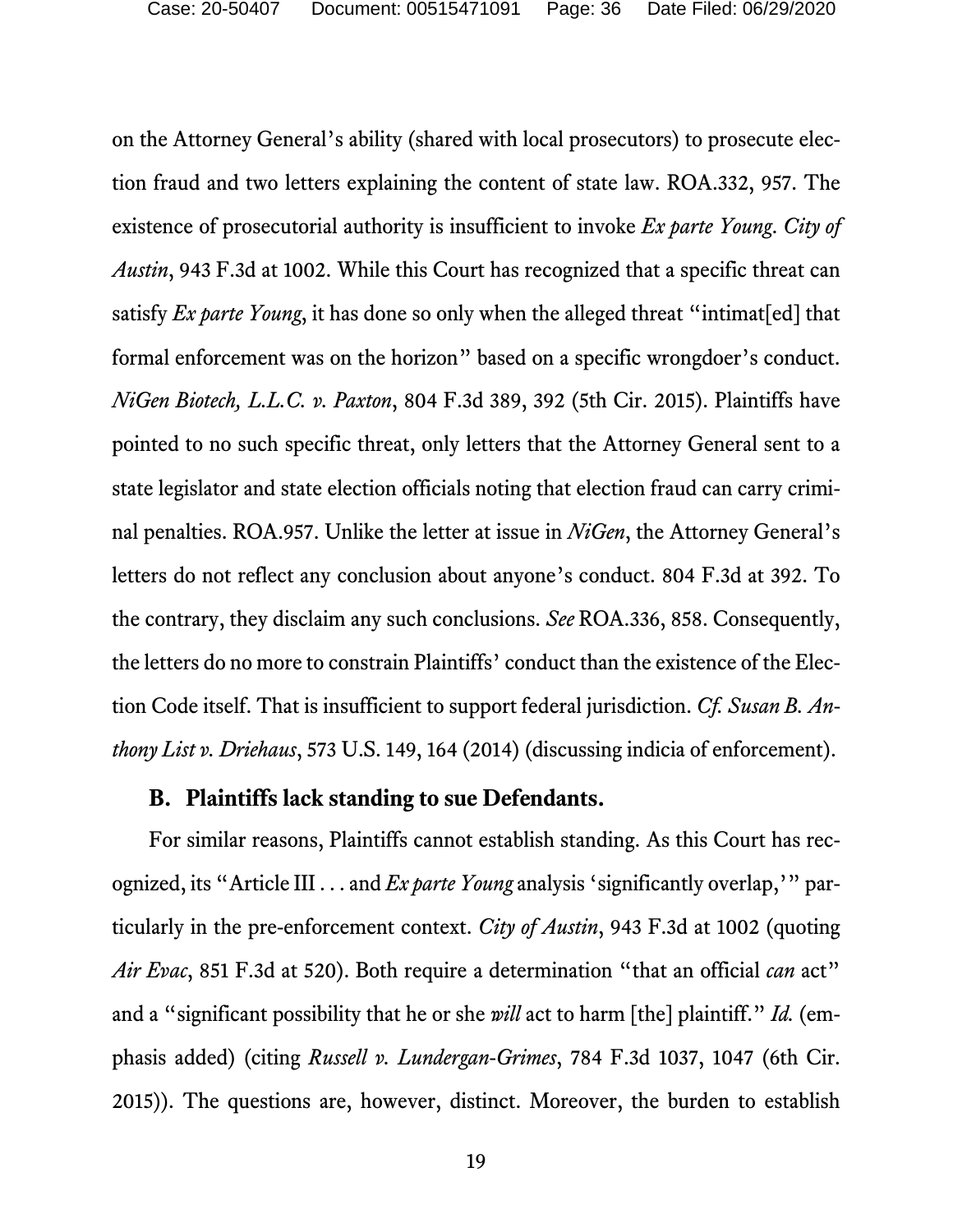<span id="page-36-1"></span><span id="page-36-0"></span>standing evolves with the procedural posture. *Lujan v. Defenders of Wildlife*, 504 U.S. 555, 561 (1992). "[P]laintiffs must make a clear showing that they have standing to maintain the preliminary injunction." *Barber v. Bryant*, 860 F.3d 345, 352 (5th Cir. 2017). Neither the individual Plaintiffs nor TDP have done so here.

<span id="page-36-3"></span><span id="page-36-2"></span>**1.** Because standing is "not dispensed in gross," this Court must examine the type of harm that Plaintiffs seek to vindicate in the complaint. *Town of Chester v. Laroe Estates*, 137 S. Ct. 1645, 1650-51 (2017). Here, the gravamen of Plaintiffs' complaint is that *COVID-19* may harm them. ROA.77-82. But harms caused by a virus cannot be charged to Defendants for standing purposes because constitutional claims "require state action." *Thompson v. Dewine*, 959 F.3d 804, 810 (6th Cir. 2020) (per curiam). So the Court "cannot hold" dangers created by an act of nature or "private citizens' decisions to stay home for their own safety against the State." *Id.*; *see also Coal. For Good Governance v. Raffensperger*, No. 1:20-cv-1677-TCB, 2020 WL 2509092, \*3 n.2 (N.D. Ga May 14, 2020).

The individual Plaintiffs offered no evidence that Defendants have caused their alleged injury. The only actions by the Governor or Secretary to which Plaintiffs point are steps to make in-person voting *safer* during the pandemic. *E.g.*, ROA.958. Similarly, they point only to evidence that the Attorney Generally has *not* sought to bring criminal charges under the confusing circumstances caused by Plaintiffs' litigation strategy. ROA.1778-84. Mere authority to prosecute a crime does not establish standing. *Lewis v. Gov. of Ala.*, 944 F.3d 1287, 1299-300 (11th Cir. 2019) (en banc) (applying *Okpalobi*). Because the only specific actions to which Plaintiffs point do not harm them, they cannot support standing.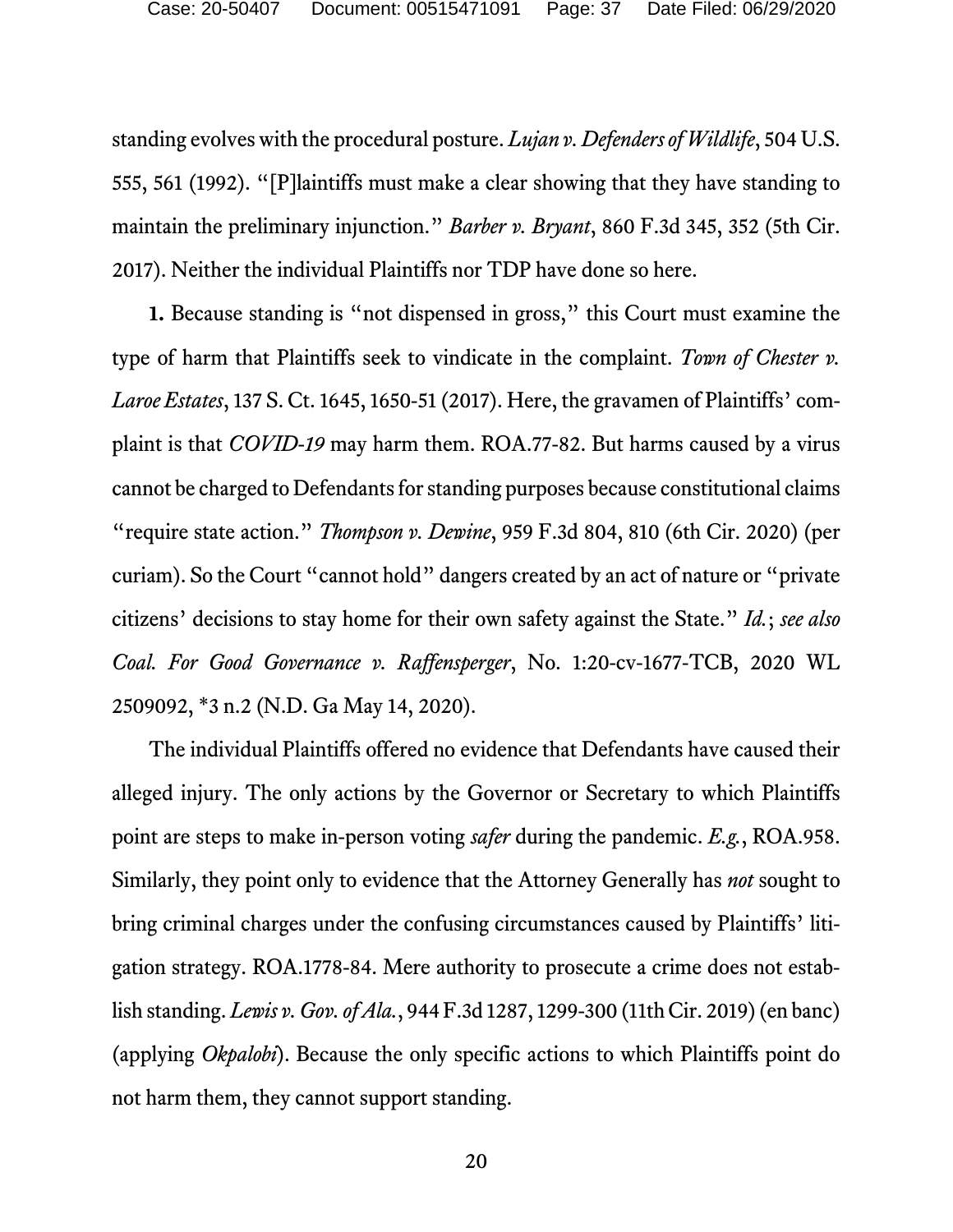**2.** The evidence offered by TDP to establish its standing fares no better, whether analyzed for associational or organizational standing.

<span id="page-37-3"></span><span id="page-37-2"></span><span id="page-37-1"></span>*First*, TDP cannot show associational standing because (among other reasons) there is no "evidence in the record showing that a specific member" was injured by Defendants' challenged conduct. *NAACP v. City of Kyle*, 626 F.3d 233, 237 (5th Cir. 2010); *see also Summers v. Earth Island Inst*., 555 U.S. 488, 499 (2009) (requiring organizations to "identify members who have suffered the requisite harm"). "Member" in this context is a term of art, requiring the organization to show certain "indicia of membership." *Hunt v. Wash. State Apple Advert. Comm'n*, 432 U.S. 333, 344 (1977). The person whose purported injury is alleged to support associational standing, must be among those who "elect leadership, serve as the organization's leadership, and finance the organization's activities." *Funeral Consumers All., Inc. v. Serv. Corp. Int'l*, 695 F.3d 330, 344 n.9 (5th Cir. 2012); *see also Tex. Indigenous Council v. Simpkins*, No. SA–11–cv–315–XR, 2014 WL 252024, at \*3 (W.D. Tex. Jan. 22, 2014).

<span id="page-37-4"></span><span id="page-37-0"></span>To establish standing, TDP points to the injury of the three named voters and its Chairman, Gilbert Hinojosa. The individual voters lack standing for the reasons discussed above. Moreover, the only evidence regarding their supposed TDP membership is their stated intent to vote in the Democratic primary. ROA.1034, 1038, 1613. This is insufficient because it does not show that they "participate in and guide the organization's efforts," *Ass'n for Retarded Citizens of Dall. v. Dall. Cty. Mental Health & Mental Retardation Ctr. Bd. of Trs.*, 19 F.3d 241, 244 (5th Cir. 1994), let alone that they "finance [TDP's] activities, including the costs of this lawsuit," *Hunt*, 432 U.S. at 344. Hinojosa is a member of TDP's leadership, but he is 67 years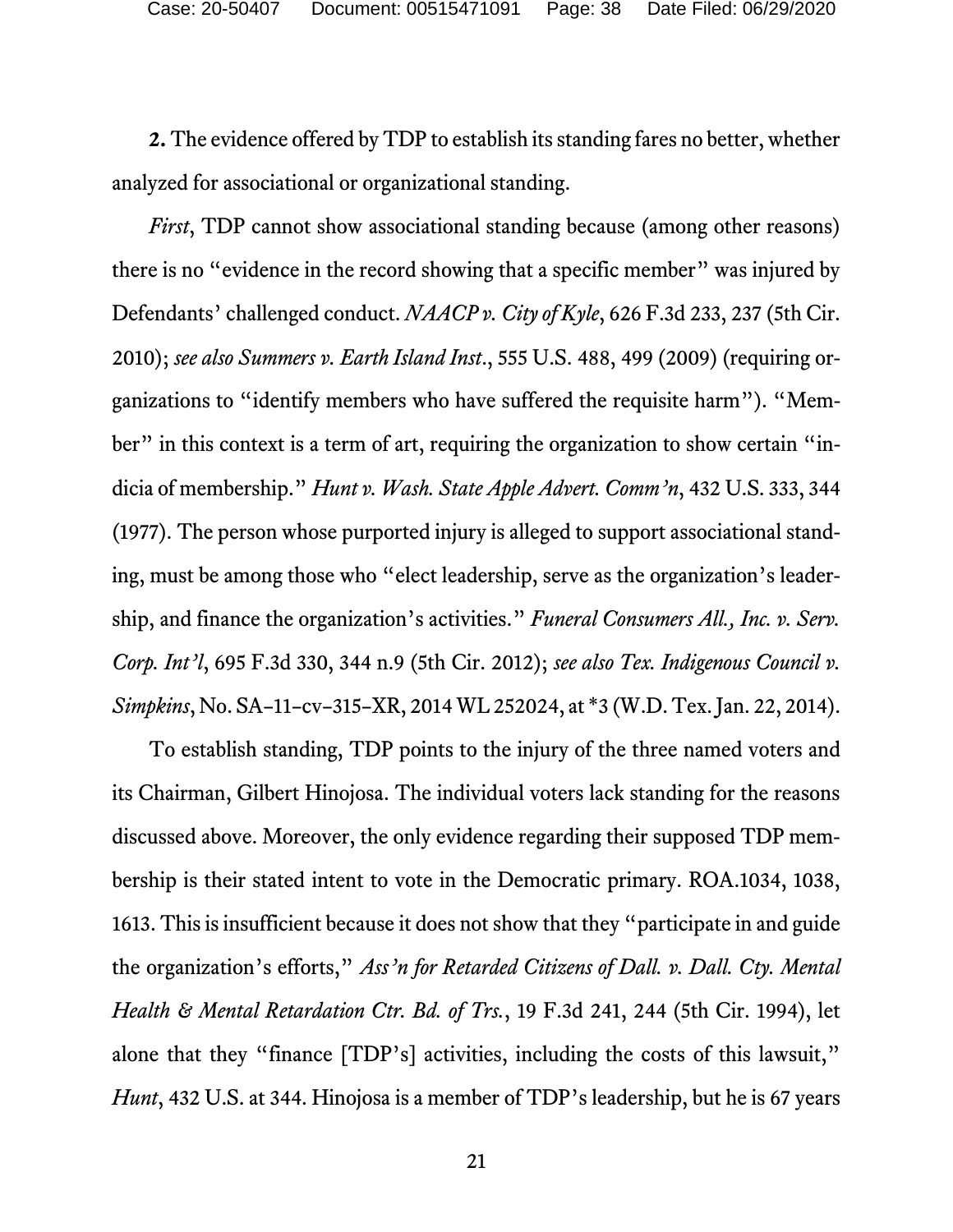<span id="page-38-3"></span>old. [12](#page-38-6) His membership cannot confer associational standing because he is not injured by actions affecting those under 65. *City of Kyle*, 626 F.3d at 237.

<span id="page-38-2"></span>*Second*, TDP has not established organizational standing because it cannot satisfy the same Article III requirements applicable to individuals: injury in fact, causation, and redressability. *E.g.*, *id.* (citing *Lujan*, 504 U.S.at 560–61). The only evidence that TDP offered to show an injury directly to the organization was a declaration of Glen Maxey, its Primary Director, claiming that the Attorney General's letter to election officials "caused TDP to divert millions of dollars in resources and wholly disrupted TDP's activities," including a "robust vote-by-mail campaign[]" based on the state trial court's original order. ROA.1610-11.

<span id="page-38-4"></span><span id="page-38-0"></span>A diversion of resources can represent injury in fact, but only if it specifically and "perceptibly impair[s]" an organization's activities. *Havens Realty Corp. v. Coleman*, 455 U.S. 363, 379 (1982). Resources spent on the organization's "routine" activities do not suffice. *City of Kyle*, 626 F.3d at 238. So TDP had to show a "cognizable interest" that was threatened by the Attorney General's conduct and which a diversion of resources was meant "to counteract." *Elec. Privacy Info. Ctr. v. Presidential Advisory Comm'n on Election Integrity*, 878 F.3d 371, 379 (D.C. Cir. 2017). Put another way, a diversion of resources will not satisfy Article III unless Plaintiff "would have suffered" an injury to a constitutionally cognizable interest "if it had not diverted resources to counteracting the problem." *La Asociacion de Trabajadores* 

<span id="page-38-6"></span><span id="page-38-5"></span><span id="page-38-1"></span> <sup>12</sup> *Gilberto Hinojosa & Associates: Attorney at Law*, http://ghinojosalaw.net/ghinojosalaw/home.html (last visited June 23, 2020) ("Born July 8, 1952").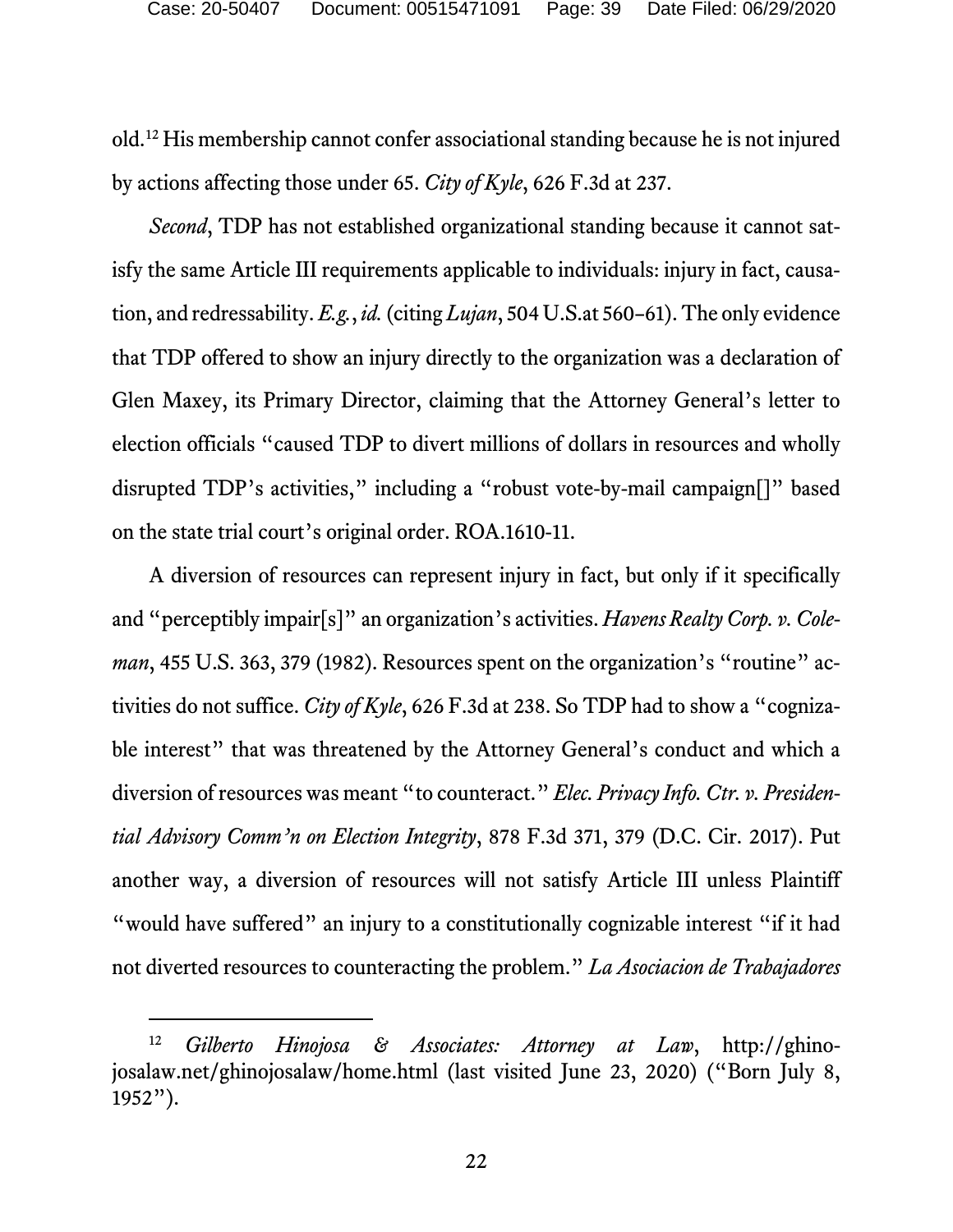<span id="page-39-0"></span>Case: 20-50407 Document: 00515471091 Page: 40 Date Filed: 06/29/2020

*de Lake Forest v. City of Lake Fores*t, 624 F.3d 1083, 1088 (9th Cir. 2010). But a plaintiff "cannot manufacture standing by choosing to make expenditures based on" an alleged harm that does not itself qualify as an injury in fact. *Clapper v. Amnesty Int'l USA*, 568 U.S. 398, 402 (2013). Absent such a cognizable interest, "any resources" the organizational "used to counteract" the defendant's conduct "were a self-inflicted budgetary choice." *Elec. Privacy Info. Ctr.*, 878 F.3d at 379 (quotation omitted).

Maxey's declaration does not confer organizational standing because he does not identify any activities that "differ from the [organization's] routine . . . activities," or point to any "specific projects" TDP has "had to put on hold or otherwise curtail in order to respond" to the Attorney General's letter. *City of Kyle*, 626 F.3d at 238. Moreover, Texas's Supreme Court has now squarely held that the people whom TDP sought to encourage to vote by mail were not entitled to do so. *Texas*, 2020 WL 2759629, at \*11. Because the conduct that the Attorney General "wholly disrupted" (ROA.1610) is conduct in which TDP has no cognizable right to participate, TDP's diversion of funds does not constitute an Article III injury. *Elec. Privacy Info. Ctr.*, 878 F.3d at 379.

#### **C.** *Pullman* **required the district court to abstain.**

The district court lacked jurisdiction to enter its preliminary injunction for one additional reason: "This was a textbook case for *Pullman* abstention." *TDP*, 961 F.3d at at 417 (Costa, J., concurring in stay) (citing *R.R. Comm'n of Tex. v. Pullman Co.*, 312 U.S. 496, 501 (1941)). The order below reached out to decide a contested issue of Texas law that the Texas Supreme Court would consider at oral argument literally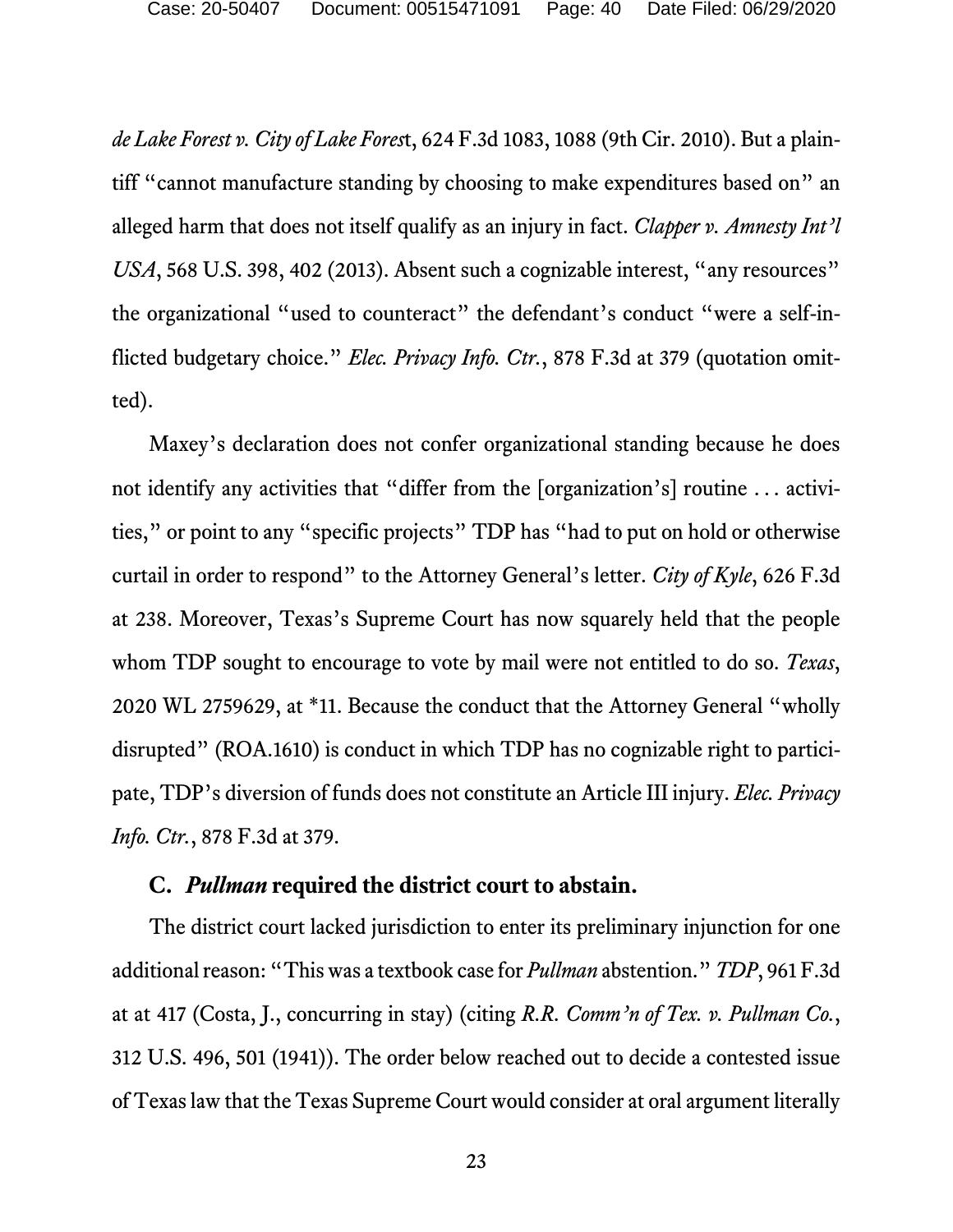hours after the order below issued. That was a "threshold procedural error"; the district court had an unmistakable duty to "wait[] for an imminent interpretation of state law before determining whether that law offends the Constitution." *Id*. That alone counsels in favor of vacatur and remand for further consideration, particularly as a nonsuit with prejudice has claim-preclusive consequences under Texas law. *Epps v. Fowler*, 351 S.W.3d 862, 868-69 (Tex. 2011); *see also, e.g.*, *Spencer v. Hughes Watters Askanse, LLP*, No. 5:15-CV-00233, 2015 WL 3507117, at \*4 (W.D. Tex. June 3, 2015). And state law determines the "preclusive effect of a prior state judgment in a subsequent action involving a claim within the exclusive jurisdiction of the federal courts." *Matsushita Elec. Indus. Co. v. Epstein*, 516 U.S. 367, 374 (1996).

## **II. Plaintiffs Are Not Likely to Show a Constitutional Right to Vote by Mail.**

<span id="page-40-0"></span>Even if Plaintiffs could establish jurisdiction, the injunction is still improper because they have not demonstrated that Texas is abridging the rights of those under 65 to vote. The district court's muddled opinion concluded that Plaintiffs have a right to vote by mail under state law as well as the First, Fourteenth, and/or Twenty-Sixth Amendments. ROA.2066, 2123. On Plaintiffs' federal claims, the court reasoned that there was "no rational basis" for Texas to distinguish between voters under and over 65 that would survive strict scrutiny. ROA.2064. Leaving aside that the injunction conflates two very different constitutional tests, Plaintiffs' claims are subject to rational-basis review, which Texas law easily satisfies. Even if a more stringent test applies, Texas's strong interests in preserving the integrity of and confidence in its elections outweigh any burden that the *State* has placed on Plaintiffs' right to vote.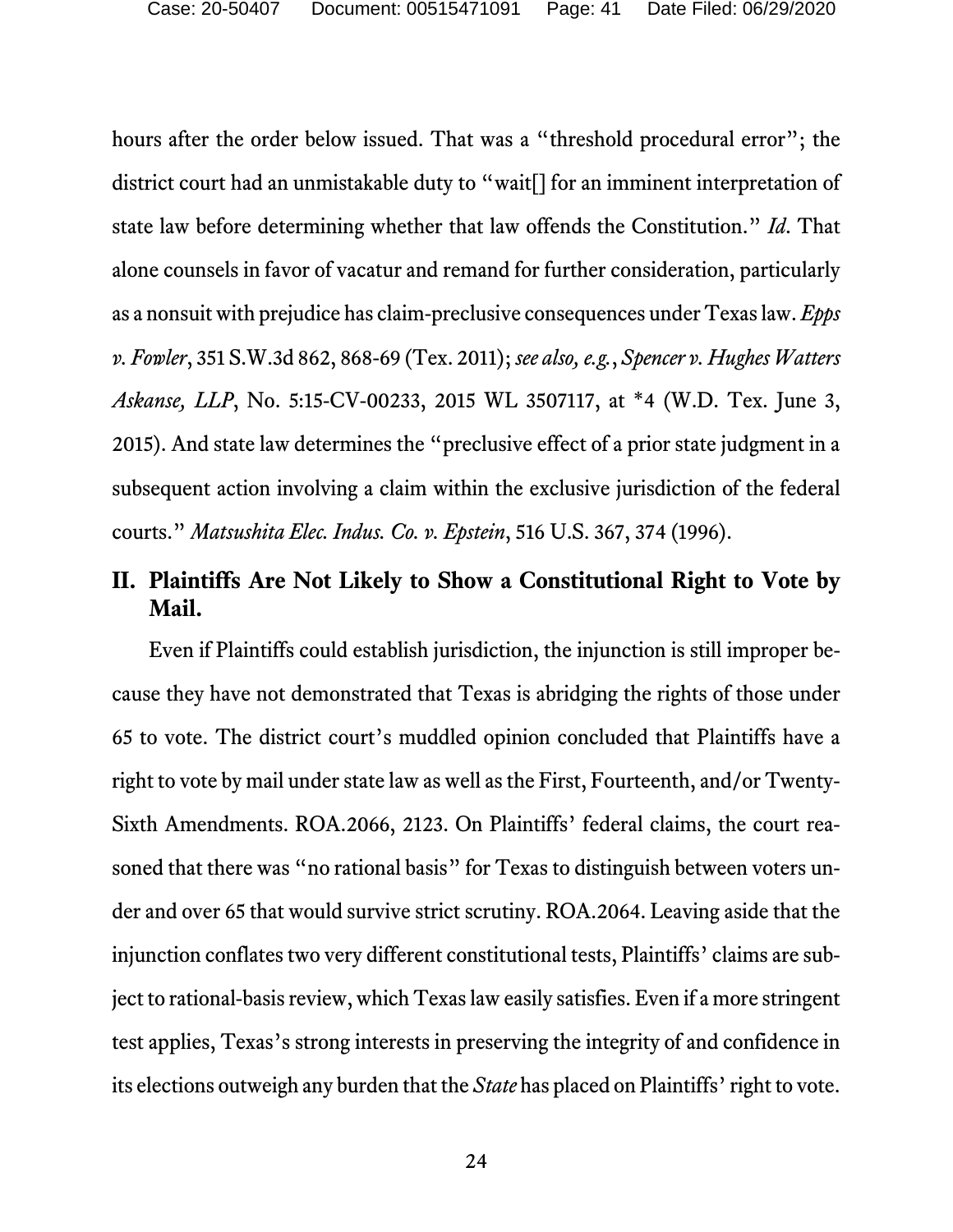To the extent Plaintiffs assert policymakers must waive application of state law because COVID-19 is dangerous, that presents a non-justiciable political question.

## **A. Texas's mail-in ballot rules easily pass the applicable rational-basis test.**

Though Plaintiffs assert a right to vote by mail under three different Amendments, the assertions suffer the same fatal flaw: Under binding Supreme Court precedent, their constitutionally protected right to vote does not extend to a right to vote by mail. As a result, Texas's law is subject only to the highly deferential rationalbasis test, which it easily passes. To the extent that the district court purported to apply strict scrutiny based on the Twenty-Sixth Amendment, it erred.

**1.** Plaintiffs' multifarious claims that Texas has abridged their right to vote fail because the right to vote is not at issue in this case. Instead, this case turns on "a claimed right to receive [and cast] absentee ballots." *McDonald*, 394 U.S. at 807. Texas permits—indeed encourages—Plaintiffs to vote by other means, and the Constitution does not guarantee them a right to vote by mail. *Id.* 

In *McDonald*, the plaintiffs were incarcerated persons from the Chicago area who claimed a right to vote by mail because they could not "readily appear at the polls." *Id.* at 803. Like Texas, Illinois "made absentee balloting available to [only] four classes of persons," including (among others) those absent from their precinct and the disabled. *Id.* at 803-04. Because incarcerated persons were not among the limited classes, plaintiffs' applications "were refused." *Id.* at 804. Applying an equal-protection framework, the Supreme Court held that so long as the inmates had another means of voting, the "Illinois statutory scheme" would not "impact" the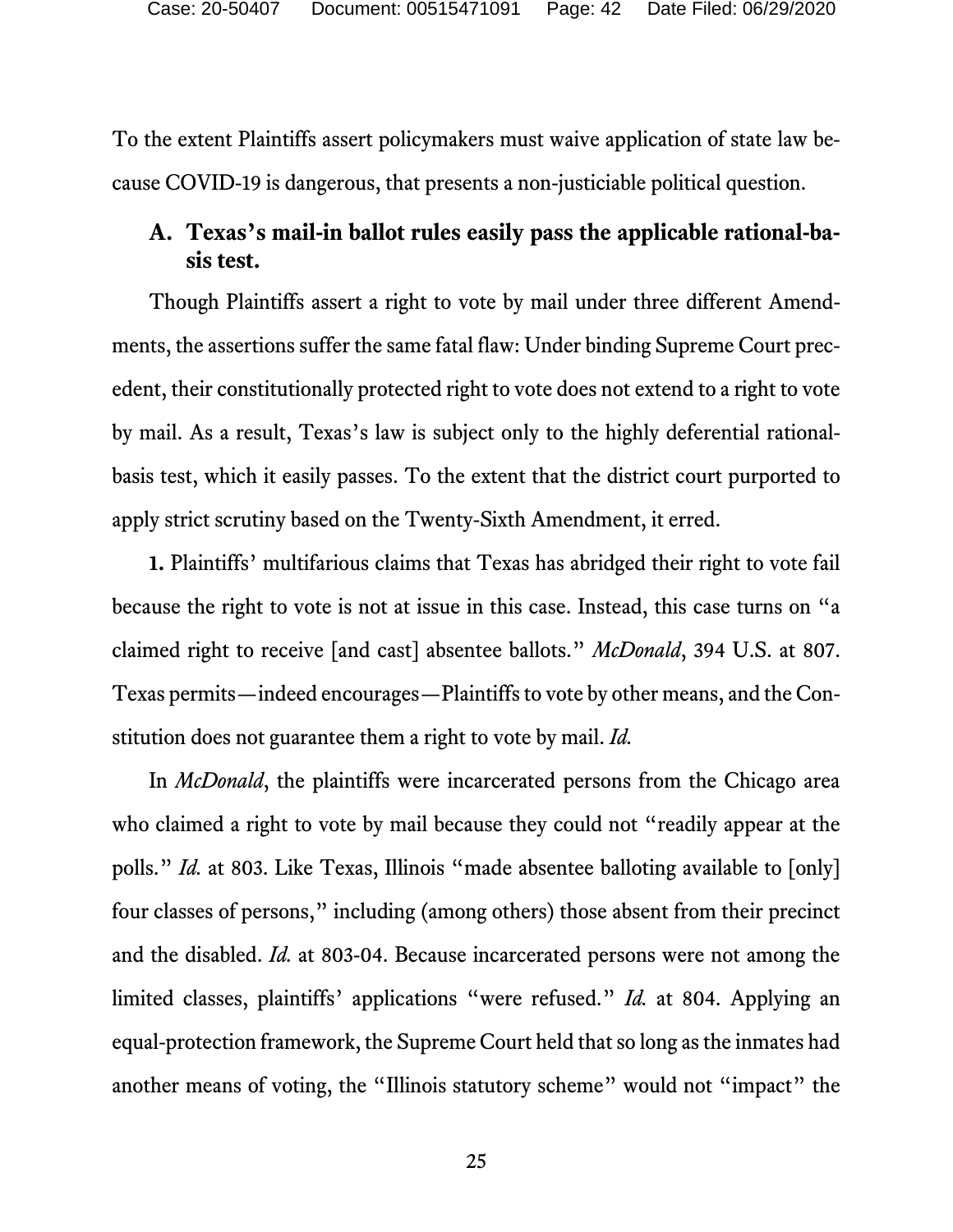inmates' "ability to exercise the fundamental right to vote." *Id.* at 807. Though it might have been easier for an inmate to vote by mail, no state action "specifically disenfranchise[d]" the plaintiffs. *Id.* at 808.

<span id="page-42-0"></span>The only time that the Supreme Court has recognized a right to vote by mail is when some other state action entirely prevented the class of voters from exercising the franchise. Specifically, in *Goosby v. Osser*, 409 U.S. 512 (1973), the Court explained that "the Pennsylvania statutory scheme absolutely prohibits [incarcerated persons] from voting" by denying them absentee ballots, access to polling places in prisons, *or* transportation to a poll. *Id.* at 521-22. The Court held that this*combination*  of laws unconstitutionally disenfranchised voters. *Id.*; *see also O'Brien v. Skinner*, 414 U.S. 524, 530 (1974). There is a vast difference between "a statute which ma[kes] casting a ballot easier for some who were unable to come to the polls" and a "statute absolutely prohibit[ting]" someone else "from exercising the franchise." *Kramer v. Union Free Sch. Dist. No. 15*, 395 U.S. 621, 626 n.6 (1969).

<span id="page-42-2"></span><span id="page-42-1"></span>Because Texas has not "specifically disenfranchised" Plaintiffs, its vote-by-mail rules are subject to rational-basis review. To be sure, Plaintiffs have expressed a strong preference to vote by mail due to the pandemic. ROA.1034, 1038, 1613. But the *McDonald* Court did not ask whether voters would *prefer* voting by mail. 394 U.S. at 808 n.6. Absent evidence that some state action has eliminated other means of voting, "the right to vote" was not "at stake." *Id.* at 807.

*McDonald* remains good law. As this Court noted in ruling upon Defendants' motion for a stay, "the Supreme court abrogates its cases with a bang, not a whimper,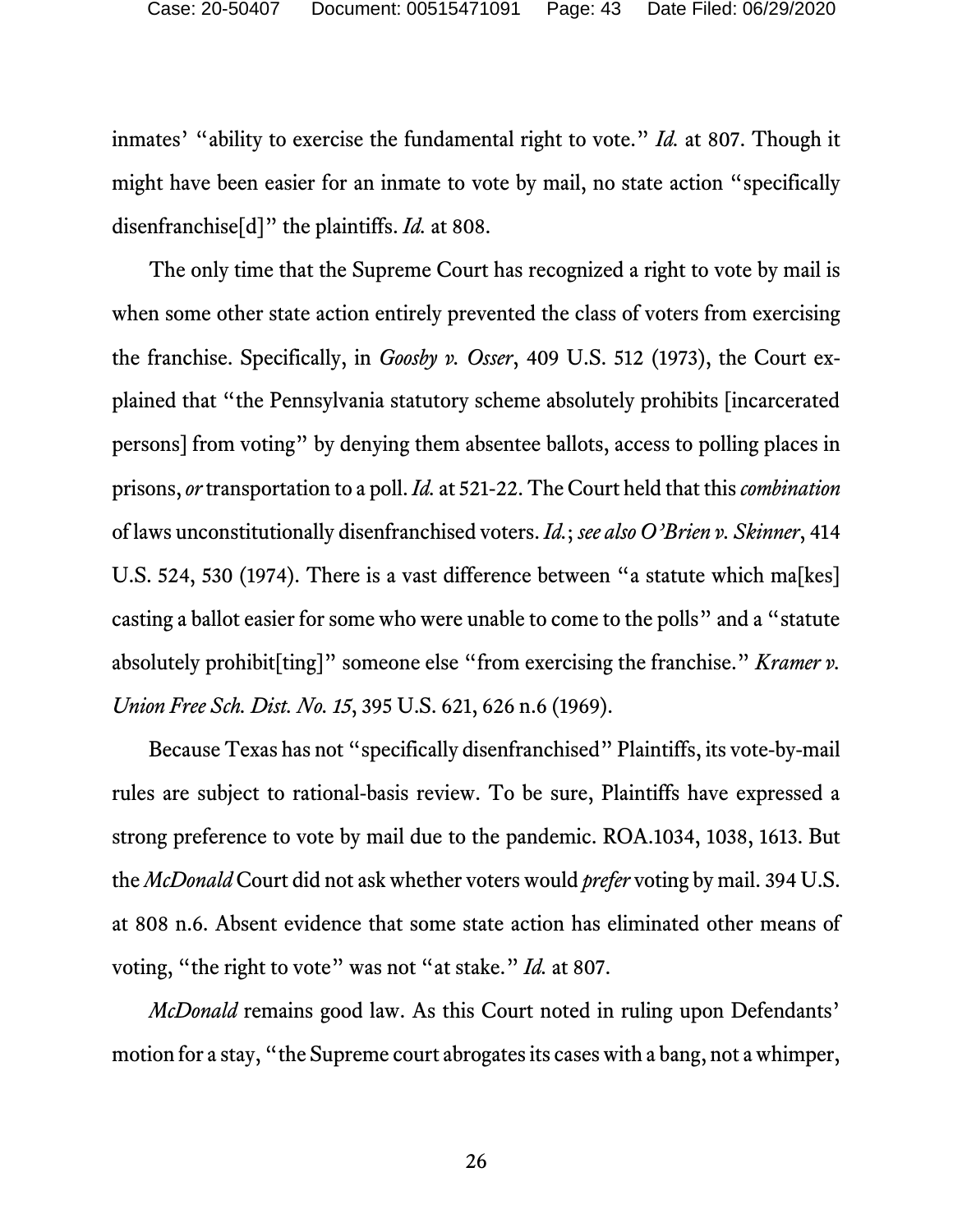<span id="page-43-3"></span><span id="page-43-0"></span>and it has never revisited *McDonald.*" *TDP*, 961 F.3d at 405. [13](#page-43-5) To the contrary, the Court has continued to cite *McDonald* with favor. *E.g.*, *Burdick v. Takushi*, 504 U.S. 428, 434 (1992); *Bush v. Gore*, 531 U.S. 98, 143 (2000) (Ginsburg, J., dissenting). And other circuits have continued to hold that "there is no constitutional right to an absentee ballot." *Mays v. La Rose*, 951 F.3d 775, 792 (6th Cir. 2020). As a result, its rule continues to apply: "That the state accommodates some voters by permitting (not requiring) the casting of absentee or provisional ballots is an indulgence—not a constitutional imperative." *Crawford v. Marion Cty. Elec. Bd.*, 553 U.S. 181, 209 (2008) (Scalia, J., concurring).

<span id="page-43-4"></span><span id="page-43-2"></span><span id="page-43-1"></span>**2.** To the extent the district court applied strict scrutiny because Plaintiffs raised their claim under the Twenty-Sixth Amendment as well as the Equal Protection Clause, it erred. At heart, Plaintiffs' claims are for age discrimination, and unlike race-based distinctions, "States may discriminate on the basis of age without offending the Fourteenth Amendment, if the age classification in question is rationally related to a legitimate state interest." *Kimel v. Fla. Bd. of Regents*, 528 U.S. 62, 83-84 (2000). And the language, history, and the few cases interpreting the Twenty-Sixth Amendment all confirm that it leaves *McDonald*'s mail-in-ballot rule intact.

<span id="page-43-5"></span><sup>&</sup>lt;sup>13</sup> As Plaintiffs conceded in the Supreme Court, the stay-panel decision in this case is published, and therefore its analysis of *McDonald* is "precedential." Reply to Respondents' Opposition to the Application to Vacate the Fifth Circuit Stay at 10, *Tex. Democratic Party v. Abbott*, No. 19A1055, 2020 WL 3478784 (U.S. June 26, 2020). That is why Plaintiffs admitted to the Supreme Court that it is "unlikely" they "*could* prevail in any further proceedings before the Fifth Circuit." *Id*.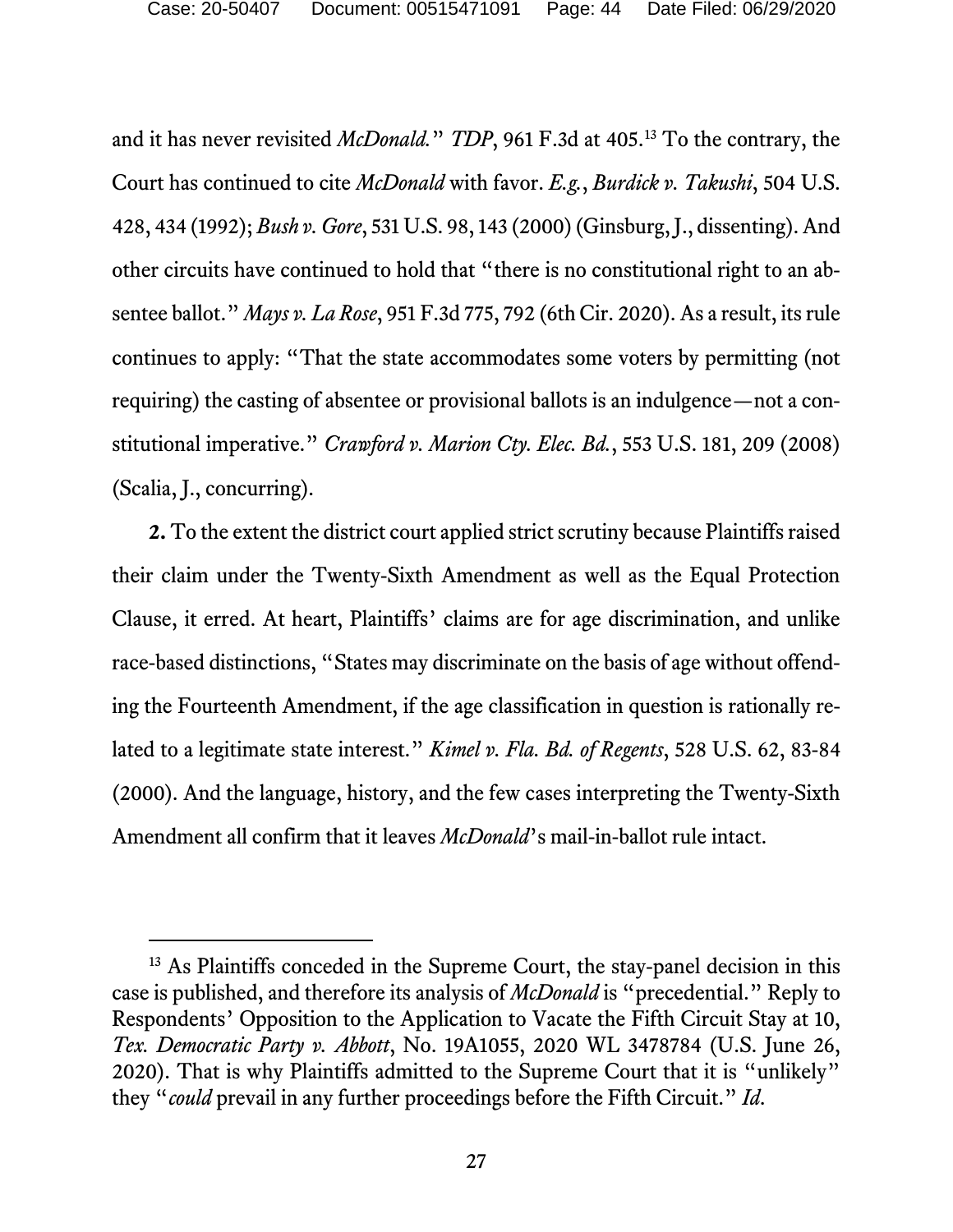<span id="page-44-4"></span><span id="page-44-1"></span>The Twenty-Sixth Amendment provides: "The right of citizens of the United States, who are eighteen years of age or older, to vote shall not be denied or abridged . . . on account of age." U.S. Const. amend. XXVI. The Amendment does not define the term "right to vote," but it "must be interpreted by reference to historical practices and understandings" at the time of ratification. *Town of Greece v. Galloway*, 572 U.S. 565, 576 (2014) (quotation marks omitted). This includes other times the same term is used in the Constitution and "the effect attributed to them before the amendment was adopted." *Eisner v. Macomber*, 252 U.S. 189, 205 (1920); *Brushaber v. Union Pac. R.R.*, 240 U.S. 1, 18 (1916); *accord Dep't of Homeland Sec. v. Thuraissigiam*, No. 19-161, 2020 WL 3454809, at \*7 (U.S. June 25, 2020) (applying Suspension Clause as understood by courts at time of ratification). *McDonald* is particularly instructive in interpreting the Twenty-Sixth Amendment because it was decided little more than two years before the amendment was ratified. As "the Amendment contains nothing repudiat[ing] or challenging" *McDonald*, "the Amendment at least impliedly" ratifies that ruling and makes it part of the Constitution. *Brushaber*, 240 U.S. at 19; *see also* Antonin Scalia & Bryan A. Garner, *Reading Law: The Interpretation of Legal Texts* 322-26 (2012) (describing the prior-construction canon).

<span id="page-44-3"></span><span id="page-44-2"></span><span id="page-44-0"></span>Proposed and ratified in 1971, during the height of the Vietnam War, the Amendment's history confirms that it reflected an effort to extend the right to vote as it was then understood to individuals between the ages of 18 and 21—not, as Plaintiffs suggest, to eliminate all age-based distinctions in any election-related regulations. Eric S. Fish, Note, *The Twenty-Sixth Amendment Enforcement Power*, 121 Yale L.J. 1168, 1184-95 (2012). Moreover, that history reflects that mail-in voting was to be *avoided*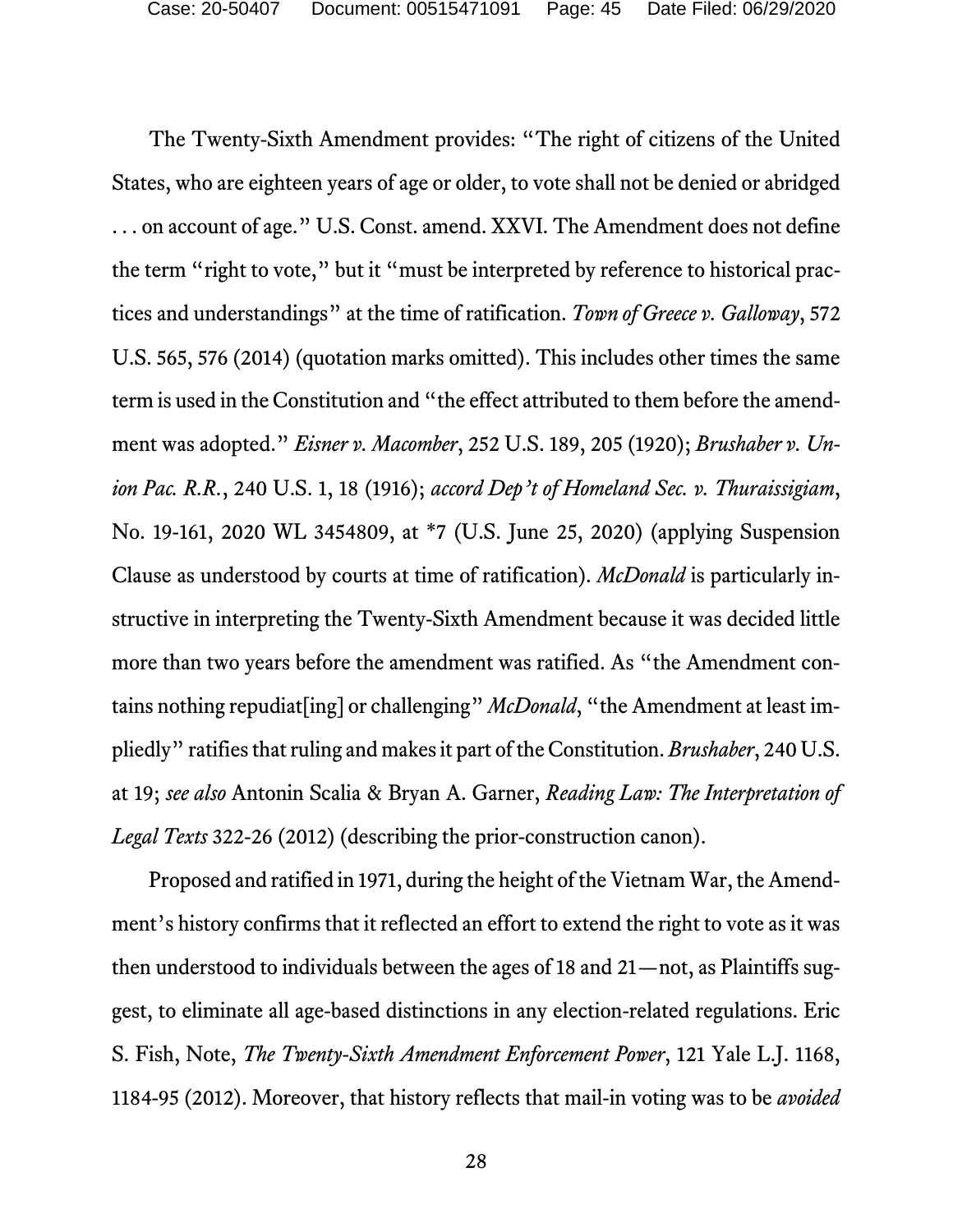because the "special burdens" that it imposes on voters "might well serve to dissuade" young people from voting. S. Rep. No. 92-26 at 14 (1971).

<span id="page-45-0"></span>The limited effect of the Amendment has also been recognized by the few courts who have interpreted it. For example, *Meyers v. Roberts* held that the Twenty-Sixth Amendment "on its face applies only to the right to vote" and says nothing about related rights, such as the right to hold office. 246 N.W.2d 186, 189 (Minn. 1976); *see also Spencer v. Bd. of Educ. of Schenectady*, 291 N.E.2d 585, 585 (N.Y. 1972). *Nashville Student Organizing Committee v. Hargett* rejected a challenge to a voter identification law because even if younger voters were less likely to have an acceptable form of ID, the law "is not an abridgement of the right to vote." 155 F. Supp.3d 749, 757 (M.D. Tenn. 2015). As the court explained, "the handful of cases" finding a violation of the Twenty-Sixth Amendment "have involved state action that actually blocked young people from voting rather than simply exclud[ing] measures that would make it easier for them to do so." *Id.* at 757-58.

<span id="page-45-1"></span>The case upon which the district court relied, *United States v. Texas*, 445 F. Supp. 1245 (S.D. Tex. 1978), *aff'd sub nom. Symm v. United States*, 439 U.S. 1105 (1979), is one such case. There, a local county clerk—in open defiance of Texas's Secretary of State, *id.* at 1246—refused to allow college students to register to vote because they were not, in his view, bona fide residents of the county, *id.* at 1260. As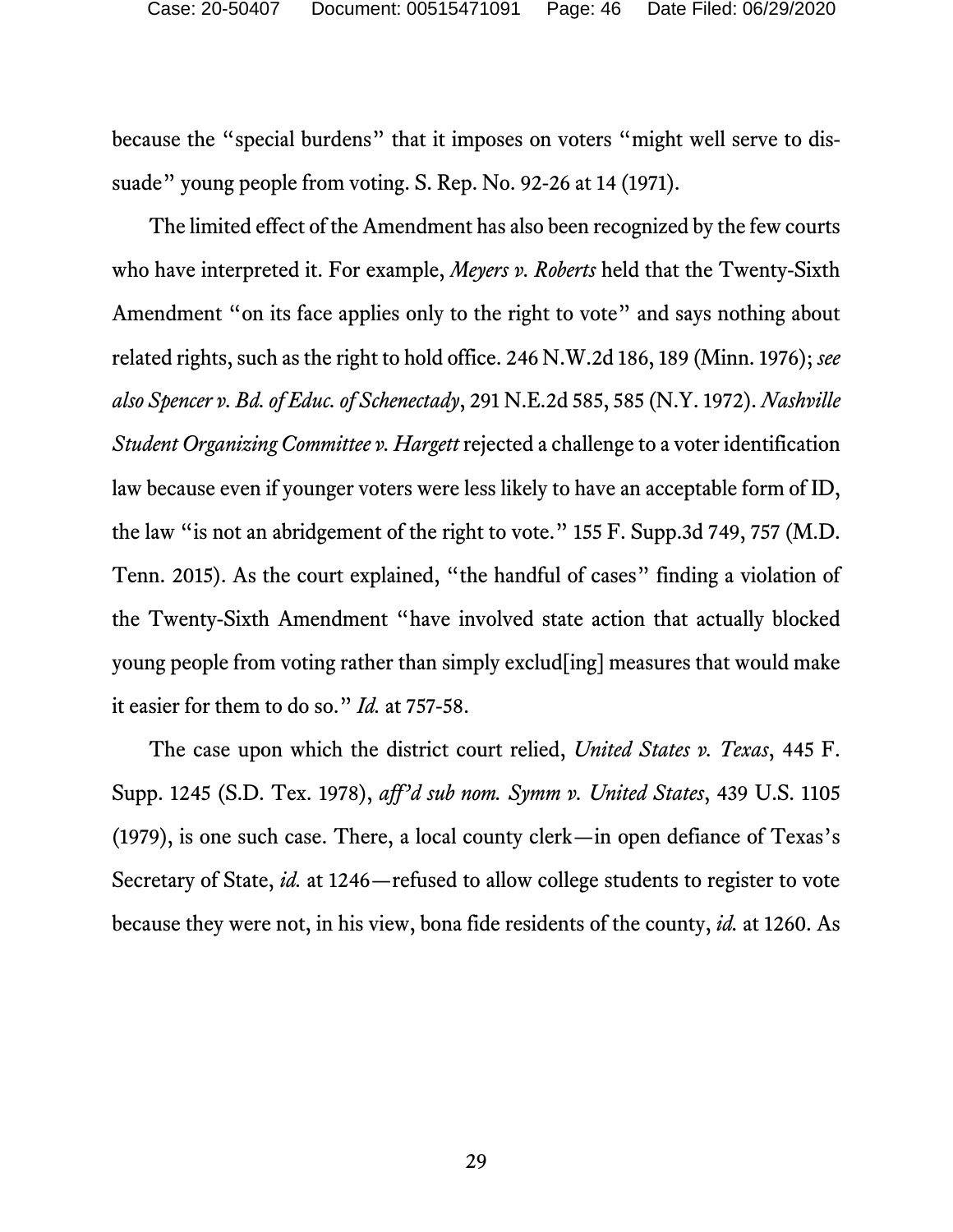a result, of more than 1,000 students who applied, all but 27 were entirely disenfranchised, particularly as to local elections. *Id.* at 1249.[14](#page-46-3)

Defendants have not disenfranchised Plaintiffs. To the contrary, they are acting to ensure that voting in person—as Texas's Legislature has required—is safe. *Supra*  at 5-7. As a result, Texas's mail-in-ballot rules do not implicate the right to vote and are subject only to rational-basis review.

<span id="page-46-2"></span><span id="page-46-1"></span>**3.** Texas's decision to facilitate voting by those over 65, which is common among the States, is "rationally related to legitimate government interests." *Washington v. Glucksberg*, 521 U.S. 702, 728 (1997). "[R]ational basis review . . . is not a license for courts to judge the wisdom, fairness, or logic of legislative choices." *Heller v. Doe ex rel. Doe*, 509 U.S. 312, 319 (1993) (quotation marks omitted). Moreover, the burden is not on Texas to prove the law valid but "on the one attacking the legislative arrangement to negative every conceivable basis which might support it." *Armour v. City of Indianapolis*, 566 U.S. 673, 685 (2012) (quotation marks omitted). Plaintiffs have not met this burden.

<span id="page-46-0"></span>Texas's distinction between voters aged under and over 65 is rational. Even outside the context of COVID-19, individuals over 65 (as a group) face greater challenges in attending the polls. For example, many reside in nursing homes and have

<span id="page-46-3"></span> <sup>14</sup> *See also Jolicoeur v. Mihaly*, 488 P.2d 1, 7 (Cal. 1971) (rejecting registration rule that prevented voters aged 18 to 21 from voting in local elections); *Colo. Project-Common Cause v. Anderson*, 495 P.2d 220, 221 (Colo. 1972) (rule limiting initiative process to those over 21); *accord Walgren v. Bd. of Selectmen of Town of Amherst*, 519 F.2d 1364, 1365 (1st Cir. 1975) (rejecting scheduling decision that disenfranchised college students).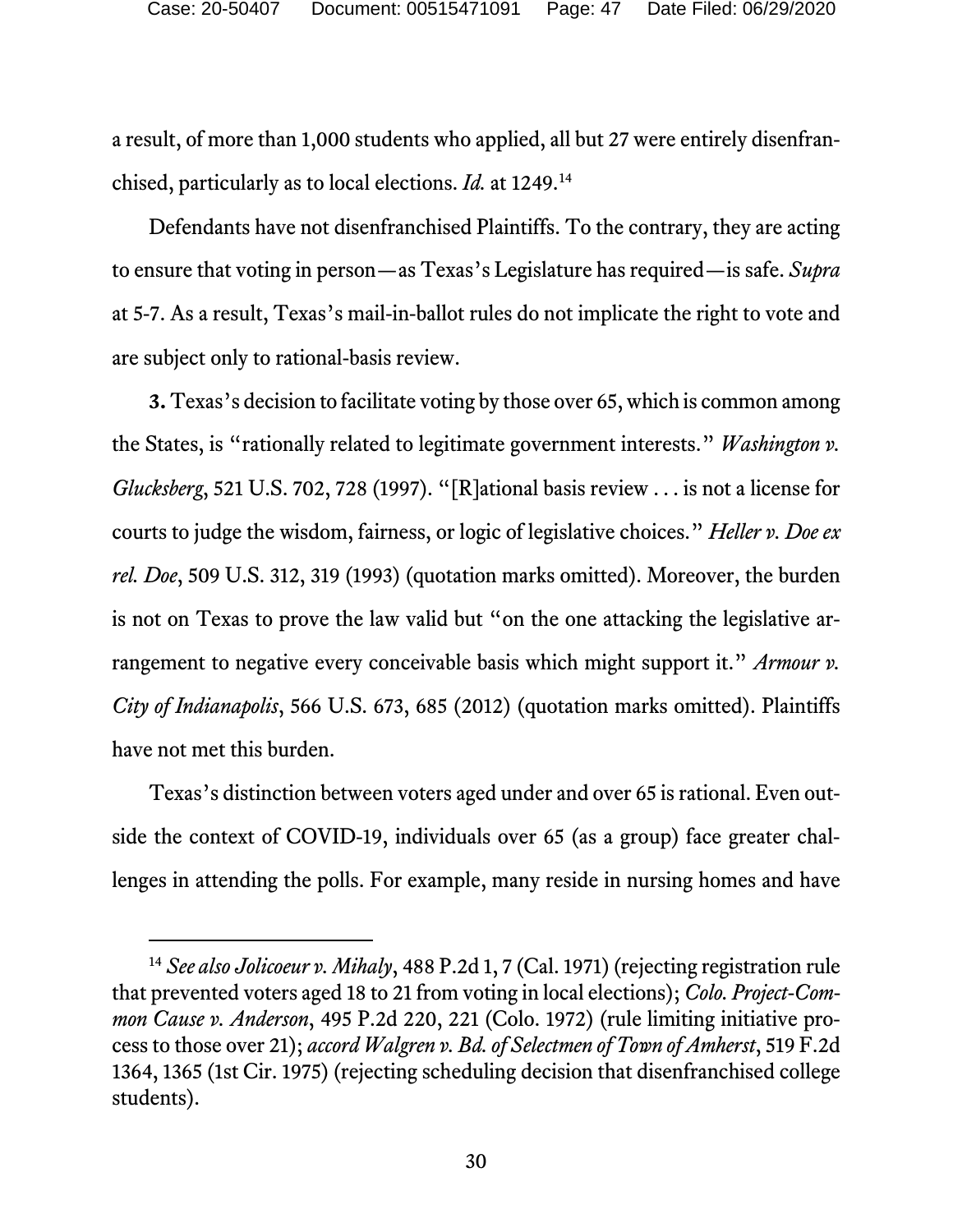<span id="page-47-1"></span>limited mobility.[15](#page-47-13) Though others may also have difficulties reaching the polls, the line need not be "perfectly tailored to that end," so long as the distinction is not arbitrary. *Box v. Planned Parenthood of Ind. & Ky., Inc.*, 139 S. Ct. 1780, 1782 (2019). Texas's Legislature may "take one step at a time, addressing itself to the phase of the problem which seems most acute." *F.C.C. v. Beach Commc'ns Inc.*, 508 U.S. 307, 316 (1993); *see also Fitzgerald v. Racing Ass'n of Cent. Iowa*, 539 U.S. 103, 108 (2003).

<span id="page-47-2"></span>Texas's conclusion that the problems facing older voters are unique is neither novel nor new. Many States allow citizens to vote by mail, but it is "common" for States that limit vote-by-mail to certain citizens "to provide this option to elderly voters."<sup>[16](#page-47-14)</sup> Every State in this Circuit does so,<sup>[17](#page-47-15)</sup> and many others do, too.<sup>[18](#page-47-16)</sup> Moreover, these statutes are not new. Texas amended its in 1975 law to allow those over 65 to vote by mail in the *same bill* that extended the right to vote to those from 18 to 21. *Supra* at 3-4. That this law was passed immediately after the Twenty-Sixth Amendment is strong evidence that the law was understood to be consistent with that amendment. *See Town of Greece*, 572 U.S. at 576; *Atwater v. Lago Vista*, 532 U.S. 318,

<span id="page-47-13"></span><span id="page-47-12"></span><span id="page-47-10"></span><span id="page-47-3"></span><span id="page-47-0"></span> <sup>15</sup> *See* Texas Health and Human Services, *Long Term Care*, [https://hhs.texas.gov/services/aging/long-term-care.](https://hhs.texas.gov/services/aging/long-term-care)

<span id="page-47-14"></span><sup>16</sup> National Conference of State Legislatures, *Voting Outside the Polling Place: Absentee, All-Mail, and Other Voting at Home Options, Qualifying for an Absentee Ballot* (June 9, 2020), https://www.ncsl.org/research/elections-and-campaigns/absenteeand-early-voting.aspx.

<span id="page-47-11"></span><span id="page-47-9"></span><span id="page-47-8"></span><span id="page-47-7"></span><span id="page-47-6"></span><span id="page-47-5"></span><span id="page-47-4"></span><sup>17</sup> Tex. Elec. Code § 82.003; La. Stat. § 18:1303(J); Miss. Code § 23-1415-715(b).

<span id="page-47-16"></span><span id="page-47-15"></span><sup>18</sup> *E.g.*, Ind. Code § 3-11-10-24(a)(5); Ky. Rev. Stat § 117.085(a)(8); Tenn. Code  $§ 2-6-201(5)(A).$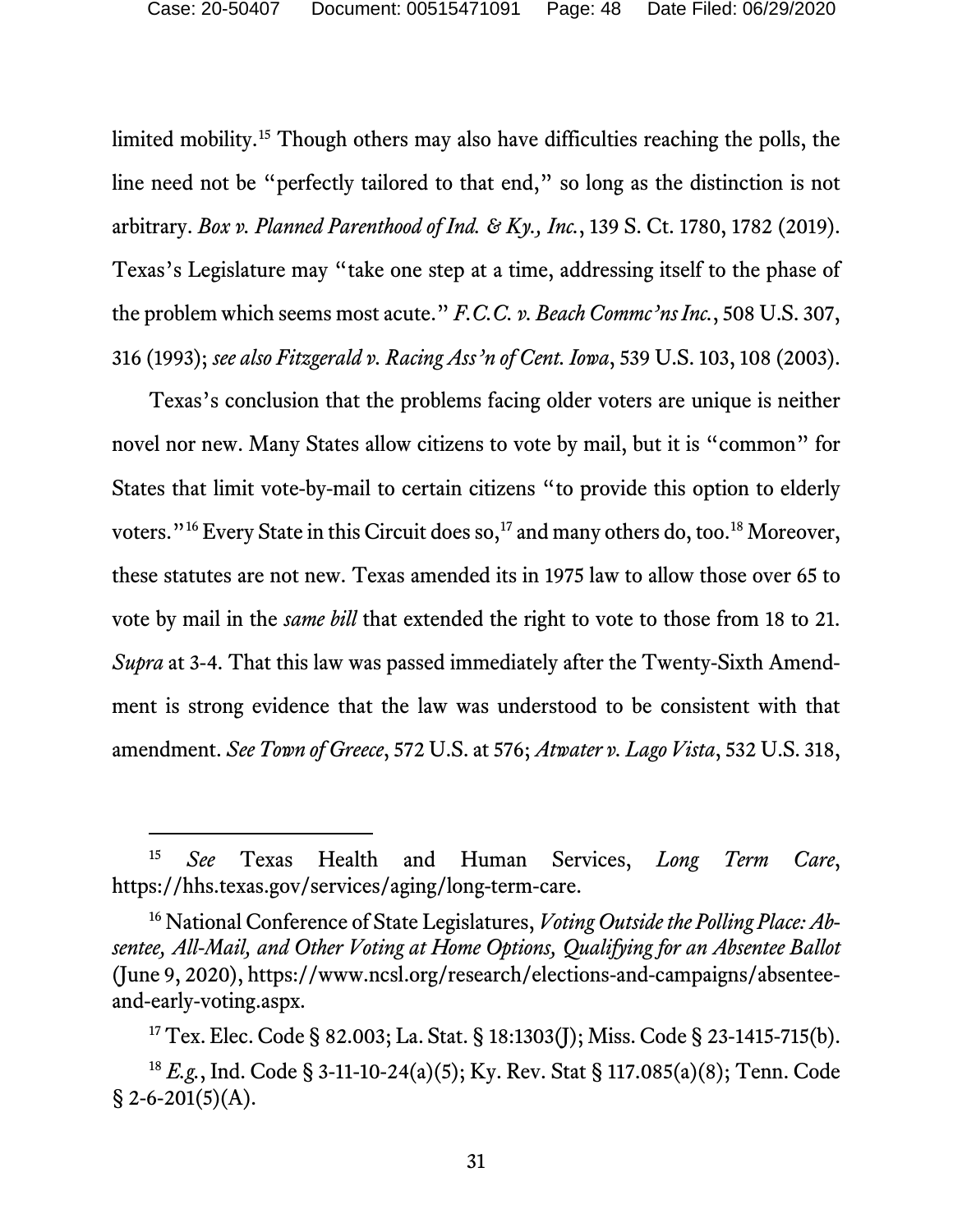<span id="page-48-0"></span>337-40 (2001); *cf. Fin. Oversight & Mgmt. Bd. for P.R. v. Aurelius Inv. LLC*, 140 S. Ct. 1649, 1659 (2020). That laws allowing the elderly to vote by mail have existed across multiple States without challenge for 45 years indicates that they are at least rational.

Indeed, though the impact of COVID-19 could not have been anticipated in 1975, the extension of mail-in voting to those over 65 has proven particularly prescient here. Though the parties dispute the risk of transmission if voters go to the polls, no one disputes that those over 65 face the greatest risk of serious complications should they contract the virus. ROA.568-70, 1602-03. It is thus entirely rational to allow these higher-risk individuals to exercise the franchise at home.

It was improper for the district court to hold otherwise based on speculation that Texas officials are actually trying to disenfranchise "a sector of the population because of the way [it] may vote." ROA.2125. The record is silent on what motivated a Democratic-majority Legislature to adopt this policy in 1975, what led a Democratic-majority Legislature retain it in the 1985 recodification of the Election Code, or what has caused Legislatures led by both parties to maintain it ever since. [19](#page-48-4) More fundamentally, what "reasoning in fact underlay the legislative decision" is "constitutionally irrelevant" under rational-basis review. *United States R.R. Ret. Bd. v. Fritz*, 449 U.S. 166, 179 (1980); *Nordlinger v. Hahn*, 505 U.S. 1, 15 (1992).

<span id="page-48-4"></span><span id="page-48-3"></span><span id="page-48-2"></span><span id="page-48-1"></span> <sup>19</sup> *Party Affiliation on the First Day of the Legislative Session*, Legislative Reference Library of Texas, https://lrl.texas.gov/legeLeaders/members/partyList.cfm (last visited June 25, 2020).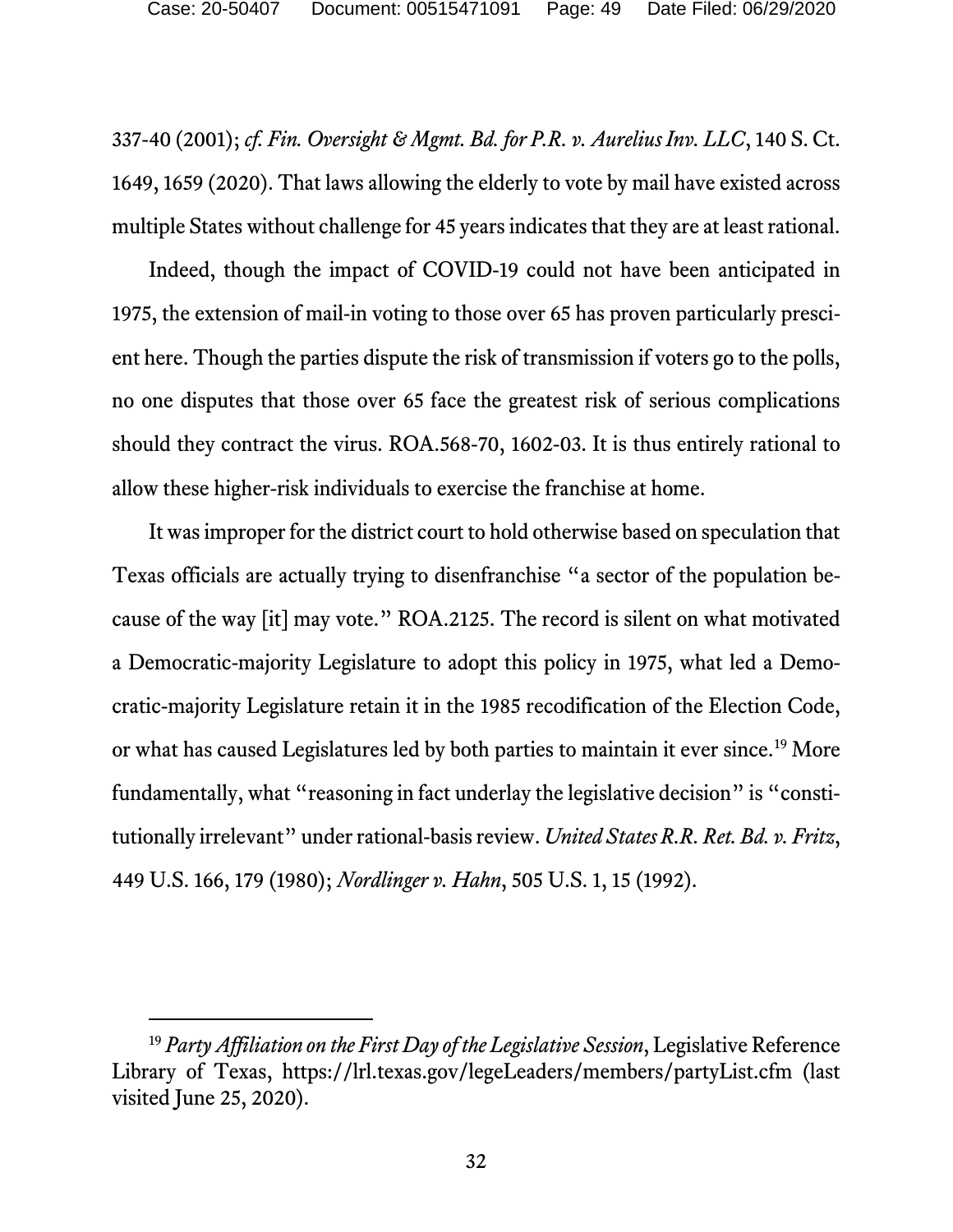Case: 20-50407 Document: 00515471091 Page: 50 Date Filed: 06/29/2020

#### <span id="page-49-2"></span>**B. Plaintiffs' claim fails even under the** *Anderson/Burdick* **test.**

Even if the Court were to conclude that the stricter *Anderson*/*Burdick* test applies, Plaintiffs are not likely to prevail. Because "[e]very decision that a State makes in regulating an election will, inevitably, result in somewhat more inconvenience for some voters than for others," the Supreme Court has developed a balancing test for claims related to the franchise. *Lee v. Va. State Bd. of Elections*, 843 F.3d 592, 601 (4th Cir. 2016). Under this standard, the Court must first identify the relevant state action, and then "weigh 'the character and magnitude of the asserted injury'"to Plaintiffs' constitutionally protected right "against 'the precise interests put forward by the State as justifications for the burden imposed.'" *Burdick*, 504 U.S. at 434 (quoting *Anderson v. Celebrezze*, 460 U.S. 780, 789 (1983)). State actions that impose a "severe" burden on the right to vote are closely scrutinized. *Id.* "Lesser burdens, however, trigger less exacting review." *Timmons v. Twin Cities Area New Party*, 520 U.S. 351, 358 (1997). Courts are careful when identifying the nature of the state action because "[t]o deem ordinary and widespread burdens severe would be to subject virtually every electoral regulation to strict scrutiny"—an outcome "the Constitution does not require." *Clingman v. Beaver*, 544 U.S. 581, 593 (2005).

<span id="page-49-4"></span><span id="page-49-3"></span><span id="page-49-1"></span><span id="page-49-0"></span>The specific state action here is unclear because Plaintiffs assert an as-applied challenge based on unspecified "Election Conditions." ROA.31. Only deliberate governmental action can form the basis of a constitutional claim. Michael T. Morley, *Election Emergencies: Voting in the Wake of Natural Disasters and Terrorist Attacks*, 67 Emory L.J. 545, 589 & nn. 315, 320-24 (2018) (collecting cases). If the challenged "Election Conditions" are the existence of the virus, Plaintiffs have alleged no state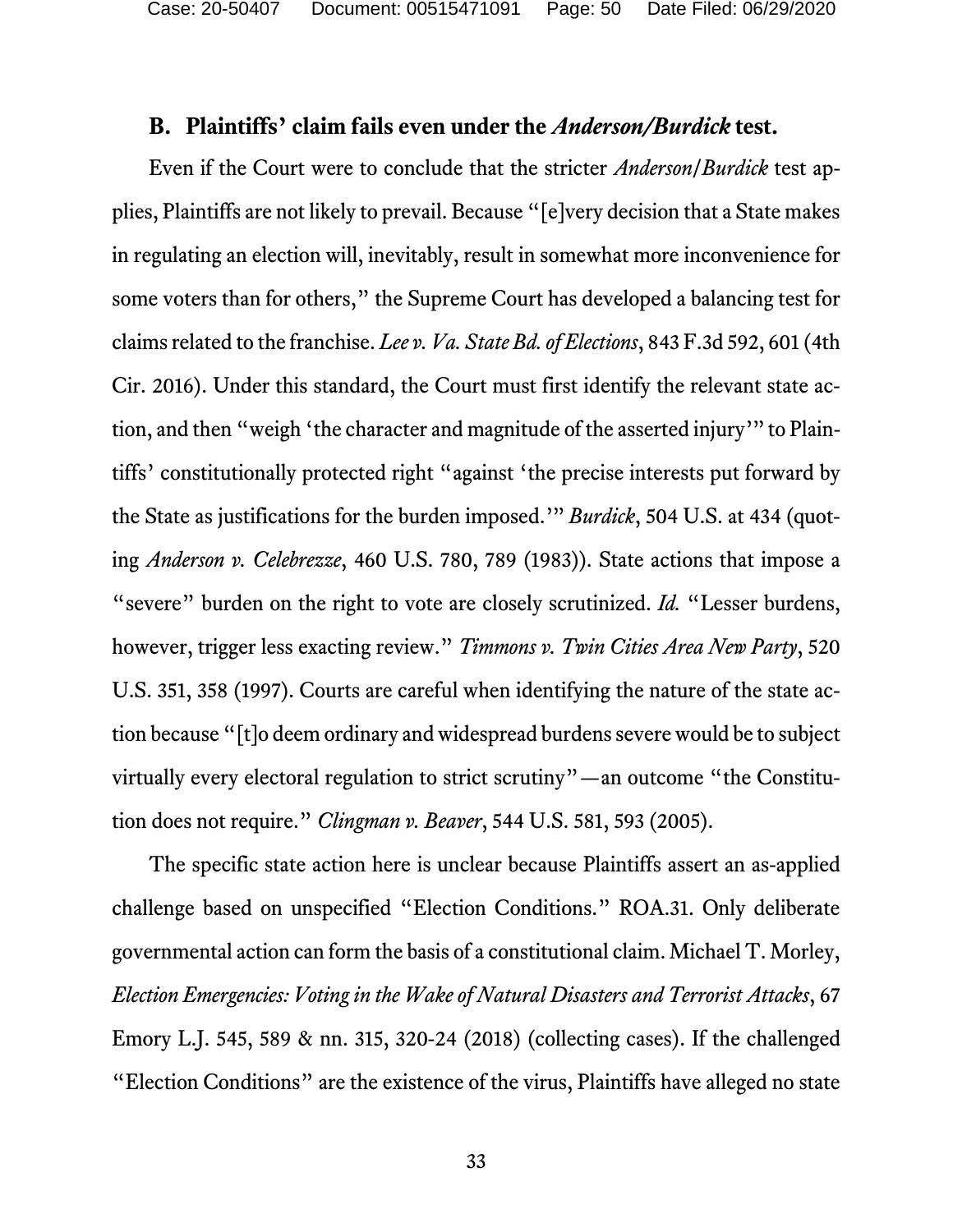action. If the Conditions are allegedly insufficient precautions to protect against COVID-19, Plaintiffs have presented a nonjusticiable political question. And if they are Texas's law requiring most voters to vote in person, any restriction is justified by the State's "compelling interest in preserving the integrity of its election process." *Eu v. S.F. Cty. Democratic Cent. Comm.*, 489 U.S. 214, 231 (1989).

<span id="page-50-0"></span>**1.** The district court's failure to identify a specific government action that supposedly abridges Plaintiffs' right to vote obscures that "[t]he real problem here is COVID-19, which all but the craziest conspiracy theorists would concede is not the result of any act or failure to act by the Government." *Raffensperger*, 2020 WL 2509092, at \*3 n.2. To the extent that the "Election Conditions" challenged in Plaintiffs' complaint are simply the dangers posed by COVID-19, the claim fails because a virus cannot violate the Constitution. *See, e.g.*, U.S. Const. amend. I ("Congress shall make no law. . . ."); *Roberts v. La. Downs, Inc.*, 742 F.2d 221, 224 (5th Cir. 1984) (summarizing state-action requirement).

<span id="page-50-5"></span><span id="page-50-4"></span><span id="page-50-3"></span><span id="page-50-2"></span><span id="page-50-1"></span>**2.** To the extent that the "Election Conditions" are based on "[s]ubjective risk assessments concerning the need" to change the rules of an election to protect voters against that virus, the complaint presents a "quintessentially political question[]" which the judiciary may not second guess. *Morley*, *supra*, at 598-99. At its core, the political-question doctrine "excludes from judicial review those controversies which revolve around policy choices and value determinations constitutionally committed for resolution" to a coordinate branch of the federal government, *Spectrum Stores, Inc. v. Citgo Petroleum Corp.*, 632 F.3d 938, 949 (5th Cir. 2011) (quoting *Japan Whaling Ass'n v. Am. Cetacean Soc'y*, 478 U.S. 221, 230 (1986)), or the States, *Rucho v.*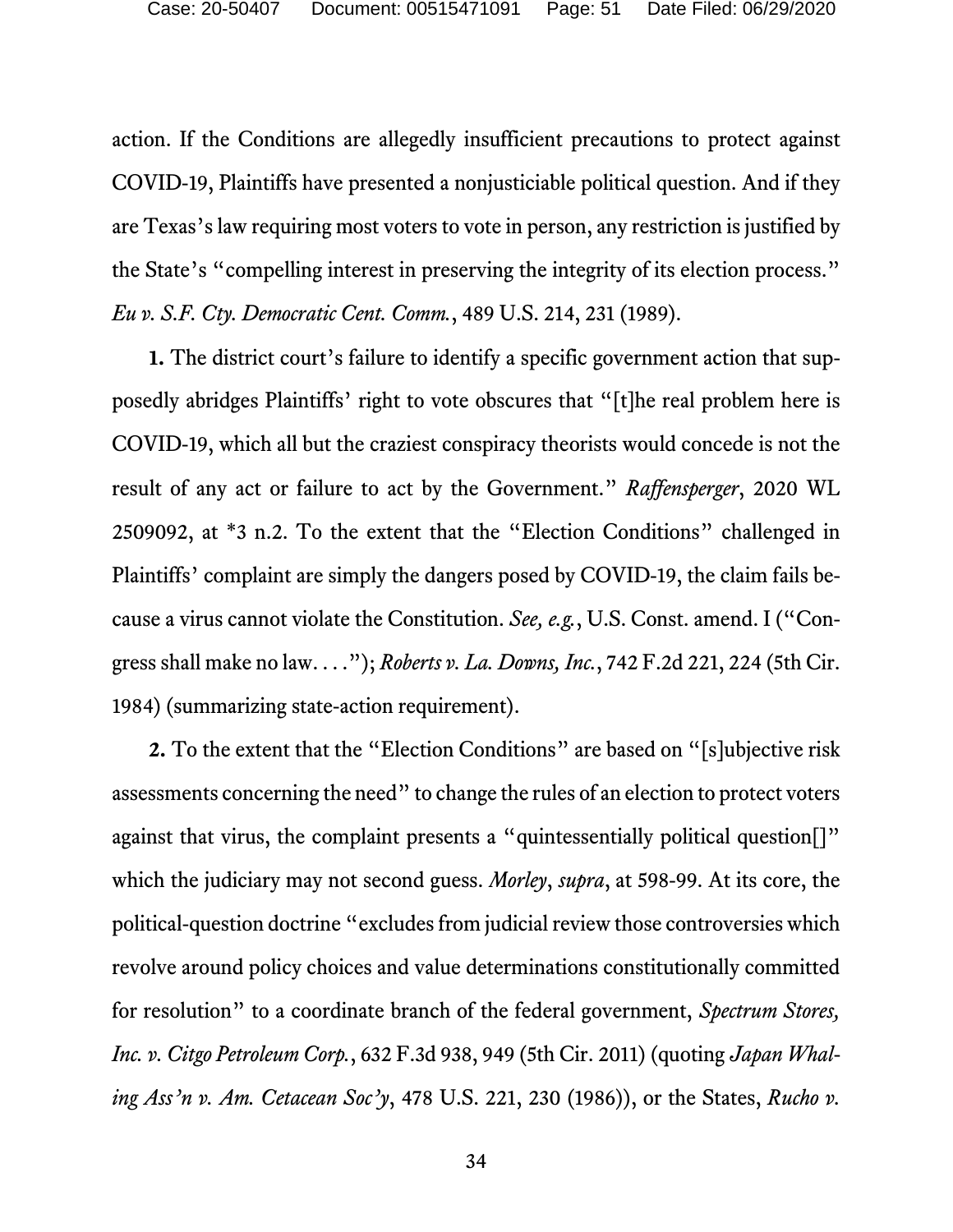*Common Cause*, 139 S. Ct. 2484, 2501 (2019). *Baker v. Carr*, 369 U.S. 186, 217 (1962), provided six factors, "any one" of which "is sufficient to indicate the presence of a non-justiciable political question." *Spectrum Stores*, 632 F.3d at 949. At least four exist here.

<span id="page-51-2"></span>*First*, there is a "textually demonstrable constitutional commitment" of the decision to another government actor. *Baker*, 369 U.S. at 217. Under the Elections Clause, state legislatures regulate elections. U.S. Const. art. I, § 4, cl. 1. "Whether to give that supervisory authority to the National Government was debated at the Constitutional Convention," and it was rejected. *Rucho*, 139 S. Ct. at 2495 (quoting 2 *Records of the Federal Convention of 1787* 240-41 (M. Farrand, ed., 1966)).

<span id="page-51-1"></span><span id="page-51-0"></span>*Second*, there is an "unusual need for unquestioning adherence to a political decision already made." *Baker*, 369 U.S. at 217. Indeed, the Supreme Court has "repeatedly emphasized that lower federal courts should ordinarily not alter the election rules on the eve of an election." *Republican Nat'l Comm.*, 140 S. Ct. at 1207 (collecting cases). Precipitous changes to the rules can cause "confusion" and even undermine public confidence in the outcome of the election itself. *Purcell*, 549 U.S. at 4-5.

*Third*, the district court could not reach its conclusion "without expressing lack of respect" to other governmental actors. *Baker*, 369 U.S. at 217. Indeed, it is hard to imagine a more disrespectful statement than to suggest that Texas's Executive Branch has demonstrated that it "value[s]" partisan advantage over the lives of the majority of its population, ROA.2064, simply by applying a law adopted and maintained by legislatures of both parties for nearly 50 years.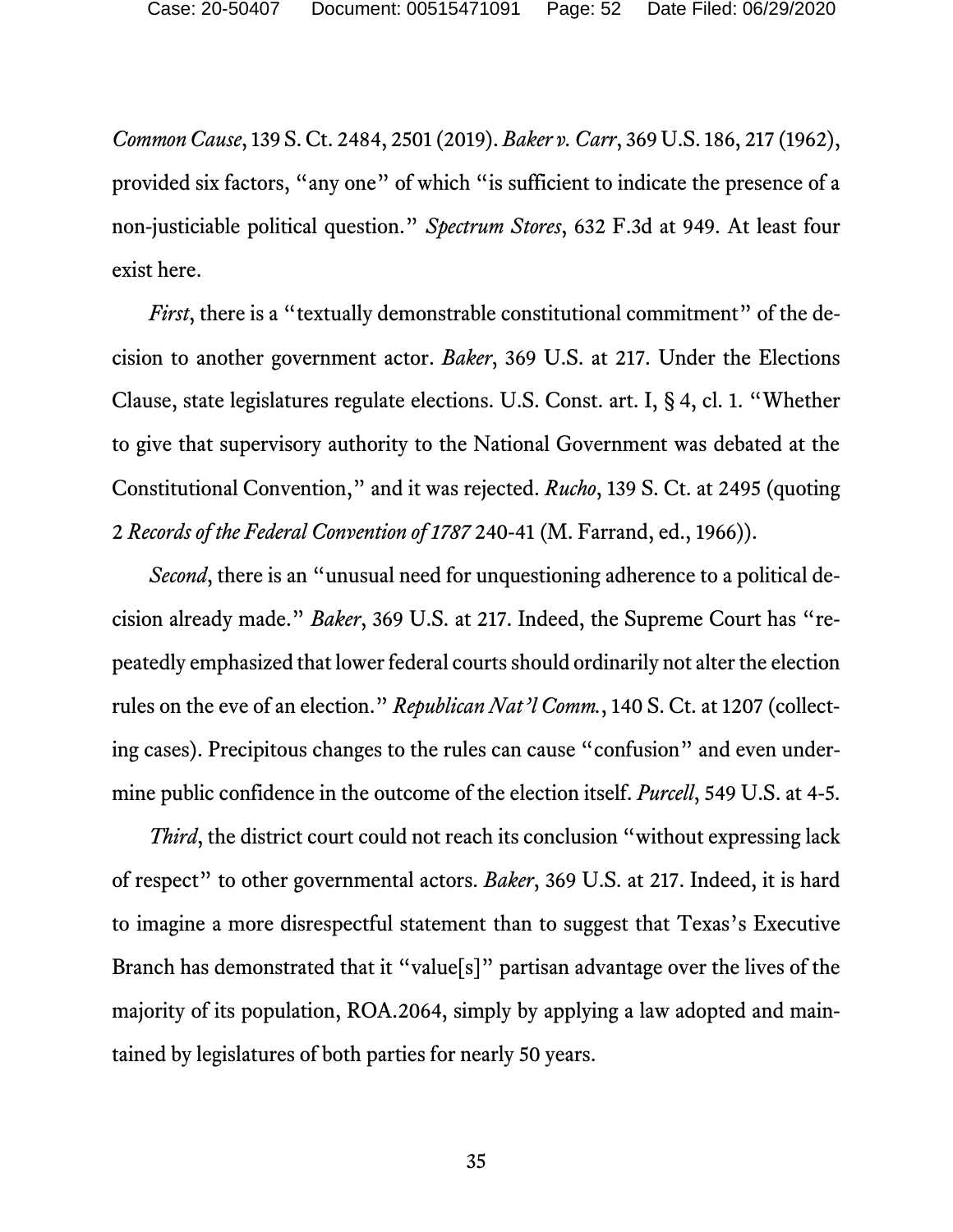<span id="page-52-2"></span>*Fourth*, and most importantly, there is no "judicially discoverable and manageable standard<sup>[]"</sup> for when a public-health emergency requires a State to change from a predominately in-person voting model to an entirely vote-by-mail election system. *Baker*, 369 U.S. 217. Before finding a nonjusticiable political question, courts may look for guidance to "statutory, administrative, or case law." *Lane v. Halliburton*, 529 F.3d 548, 562 (5th Cir. 2008). But the standard they announce must be "grounded in a 'limited and precise rationale, '" and must be "'clear, manageable, and politically neutral.'" *Rucho*, 139 S. Ct. at 2498 (quoting *Vieth v. Jubelirer*, 541 U.S. 267, 306 (2004) (Kennedy, J., concurring)). Where the case turns on "a political rather than a legal standard," federal courts may not venture. *Gross v. German Found. Indus. Initiative*, 456 F.3d 363, 388 (3d Cir. 2006) (collecting cases).

<span id="page-52-6"></span><span id="page-52-5"></span><span id="page-52-3"></span>Acceptable forms of guidance are entirely absent here. As Plaintiffs' counsel has admitted elsewhere, this case is "first-of-its-kind." Dunn, *supra*, at 167. And the district court did not purport to describe a "discernable and manageable standard" by which a court could distinguish when a State has taken "enough" safety measures to protect voters against a particular virus, from when the Constitution demands an all-mail-in ballot system. *Raffensperger*, 2020 WL 2509092, at \*3 (citing *Jacobson*, 957 F.3d at 1213 (Pryor J., concurring)).

<span id="page-52-4"></span><span id="page-52-1"></span><span id="page-52-0"></span>And such a standard is not feasible because it would require a federal court to make both a medical determination about the risk associated with an illness and a political one about how to balance that risk against the profound consequences of shifting entirely to mail-in ballots. Mail-in voting is a "complex procedure," with unique logistical challenges that cannot be addressed "at the last minute." *Veasey*,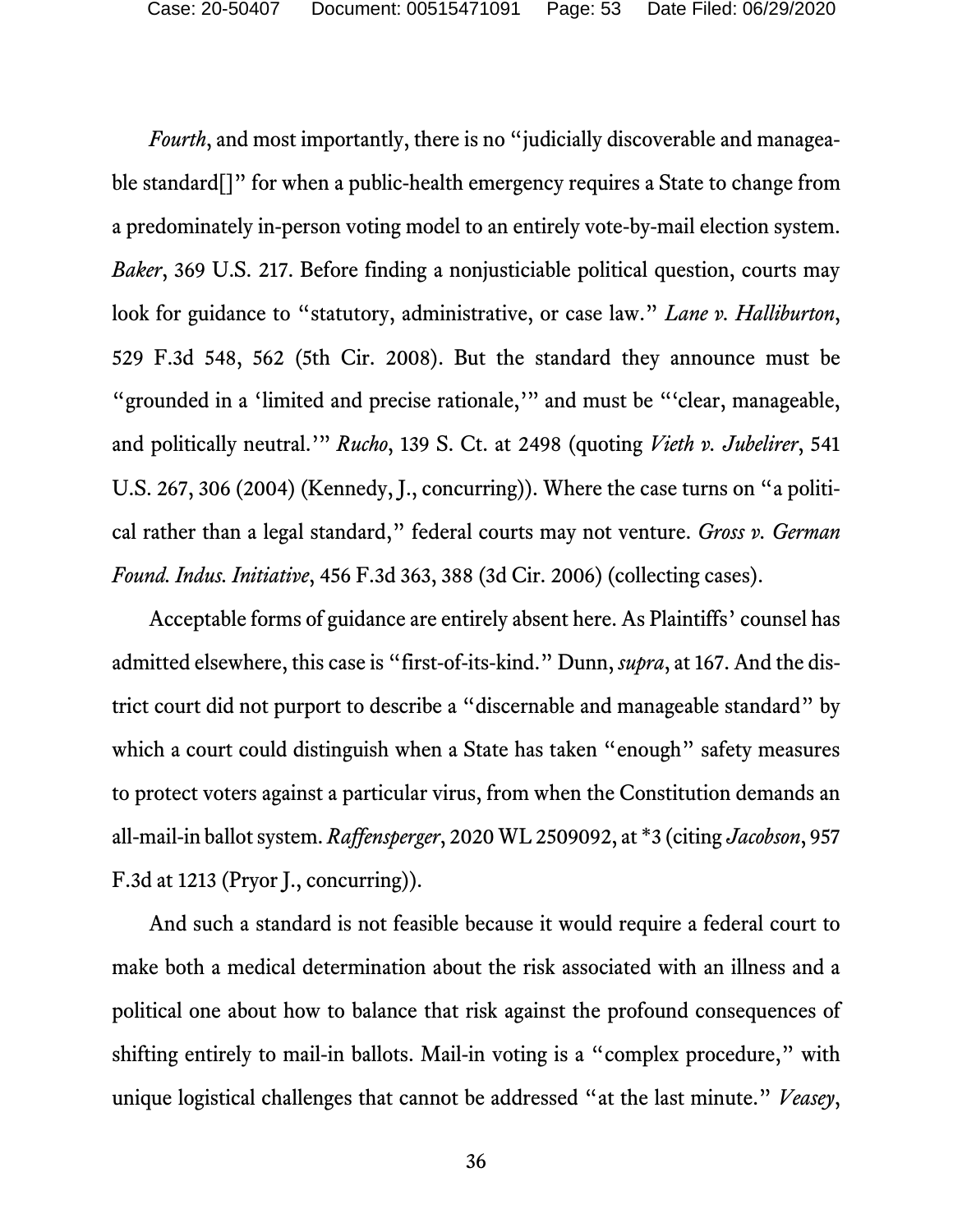<span id="page-53-2"></span><span id="page-53-0"></span>830 F.3d at 255. For example, because Texas is a diverse State where many languages are spoken, ROA.795, ballots either need to be printed in multiple languages or assistance provided in such a way that the nominal helper does not impose his own views on the voter. Tex. Elec. Code ch. 64, subch. B. Texas is also home to a mobile society, so election officials must ensure that the correct ballot is sent to the correct address.[20](#page-53-5) And since no one is checking the voter's ID, safeguards must be put in place to ensure that the person who fills out the ballot is the registered voter. Tex. Elec. Code ch. 87. If a State fails to adequately address these risks—a likely result of changes made on the fly—the result could "drive[] honest citizens out of the democratic process and breed[] distrust of our government." *Purcell*, 549 U.S. at 4.

<span id="page-53-3"></span>By limiting mail-in ballots to those who likely need—as opposed to want—them, the Legislature has limited these difficulties to where they are most justified. The district court disregarded that balance based on naked policy disagreement about how to address unspecified "Election Conditions" during a pandemic. ROA.2063. Because subjective disagreement is not a legal standard, this was improper. *Rucho*, 139 S. Ct. at 2498 (describing "especially clear standards" as "vital in such circumstances").

<span id="page-53-1"></span>**3.** To the extent that the "Election Conditions" include adherence to the Texas Legislature's choice not to provide for universal mail-in balloting, *Anderson/Burdick*  allows that too. As the Supreme Court has explained, the "risk of voter fraud is real,"

<span id="page-53-5"></span><span id="page-53-4"></span> <sup>20</sup> *David Wildstein*, Evidence of Massive Voter Fraud in Paterson Election, Court Records Show, N.J. Globe (June 14, 2020), https://newjerseyglobe.com/local/evidence-of-massive-voter-fraud-in-paterson-election-court-records-show/.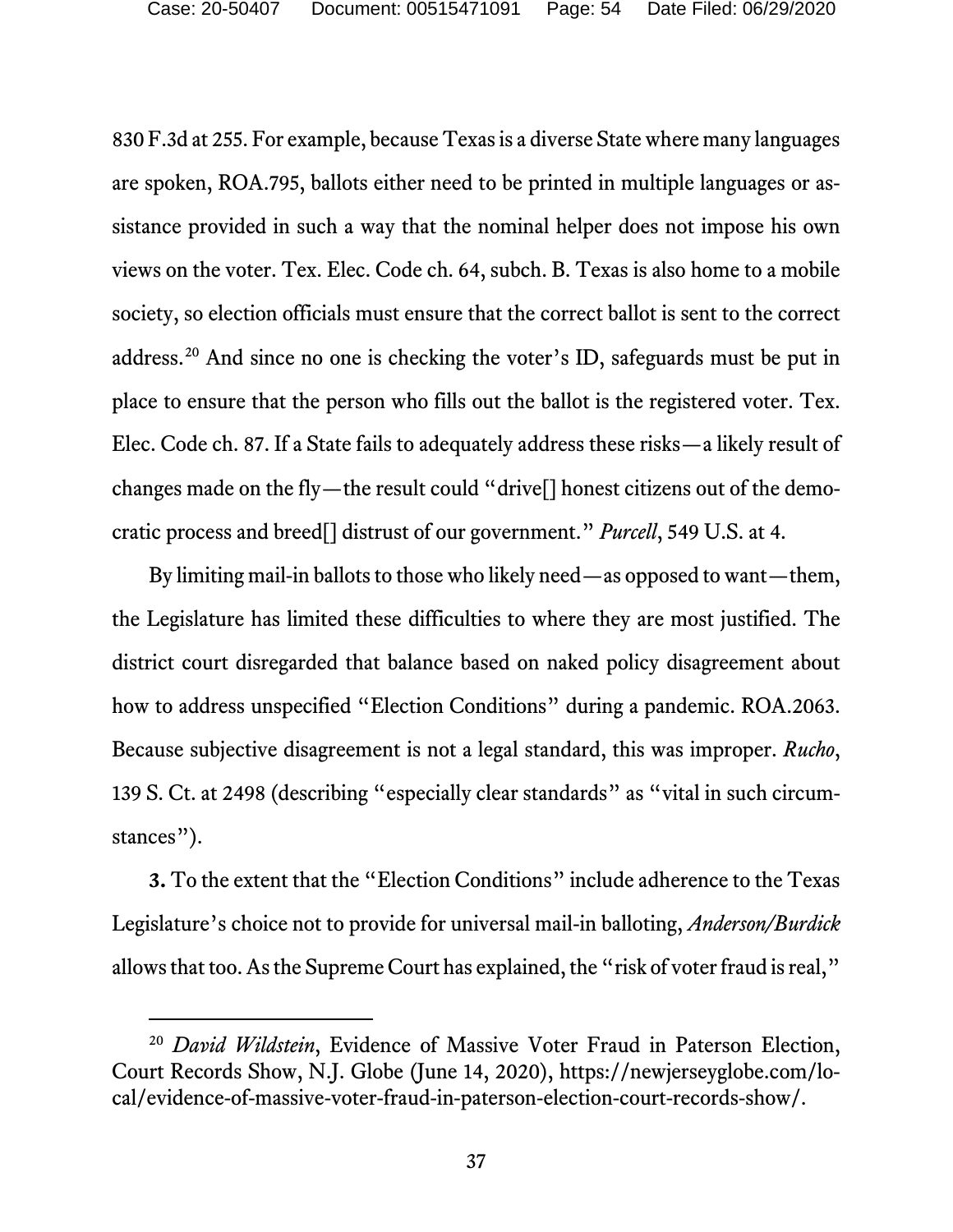and it "could affect the outcome of a close election." *Crawford*, 553 U.S. at 195-96; *accord Bush*, 531 U.S. at 100 (per curiam) (addressing election challenge over approximately 200 votes). Thus, "[w]hile the most effective method of preventing election fraud may well be debatable, the propriety of doing so is perfectly clear." *Crawford*, 553 U.S. at 196. Moreover, courts around the country—including this one—have recognized that "the potential and reality of [voter] fraud is much greater in the mailin-ballot context than with in-person voting." *Veasey*, 830 F.3d at 239; *id.* at 306 n.46 (Jones, J., concurring in part and dissenting in part); *Purcell*, 549 U.S. at 4; *Griffin v. Roupas*, 385 F.3d 1128, 1130-31 (7th Cir. 2009); *cf. Crawford*, 553 U.S. at 225 (Souter, J., dissenting) ("absentee-ballot fraud . . . is a documented problem").

<span id="page-54-1"></span><span id="page-54-0"></span>The district court received evidence that mail-in ballot fraud is a "serious problem," ROA.781, because vote harvesting is "very easy" without the safeguards that accompany in-person voting, ROA.782. Indeed, Plaintiffs' own expert, George Korbel, has testified elsewhere about the seriousness of the problem and its potential impact on an election. *See O'Caña v. Salinas*, No. 13-18-00563-CV, 2019 WL 1414021, at \*1-2 (Tex. App.—Corpus Christi-Edinburg Mar. 29, 2019, pet. denied) (mem. op.). Nevertheless, the district court rejected this rationale due to what *it* deemed an unacceptable risk from COVID-19 and a failure by the State to account for the risk of fraud in allowing older voters to vote by mail. ROA.2124-25. This decision was wrong on the merits and on the remedy.

On the merits, the district court's ruling was improper because it failed to consider the significant steps that Texas policymakers have taken to protect in-person voting. Because under *Anderson/Burdick*, the district court must decide whether the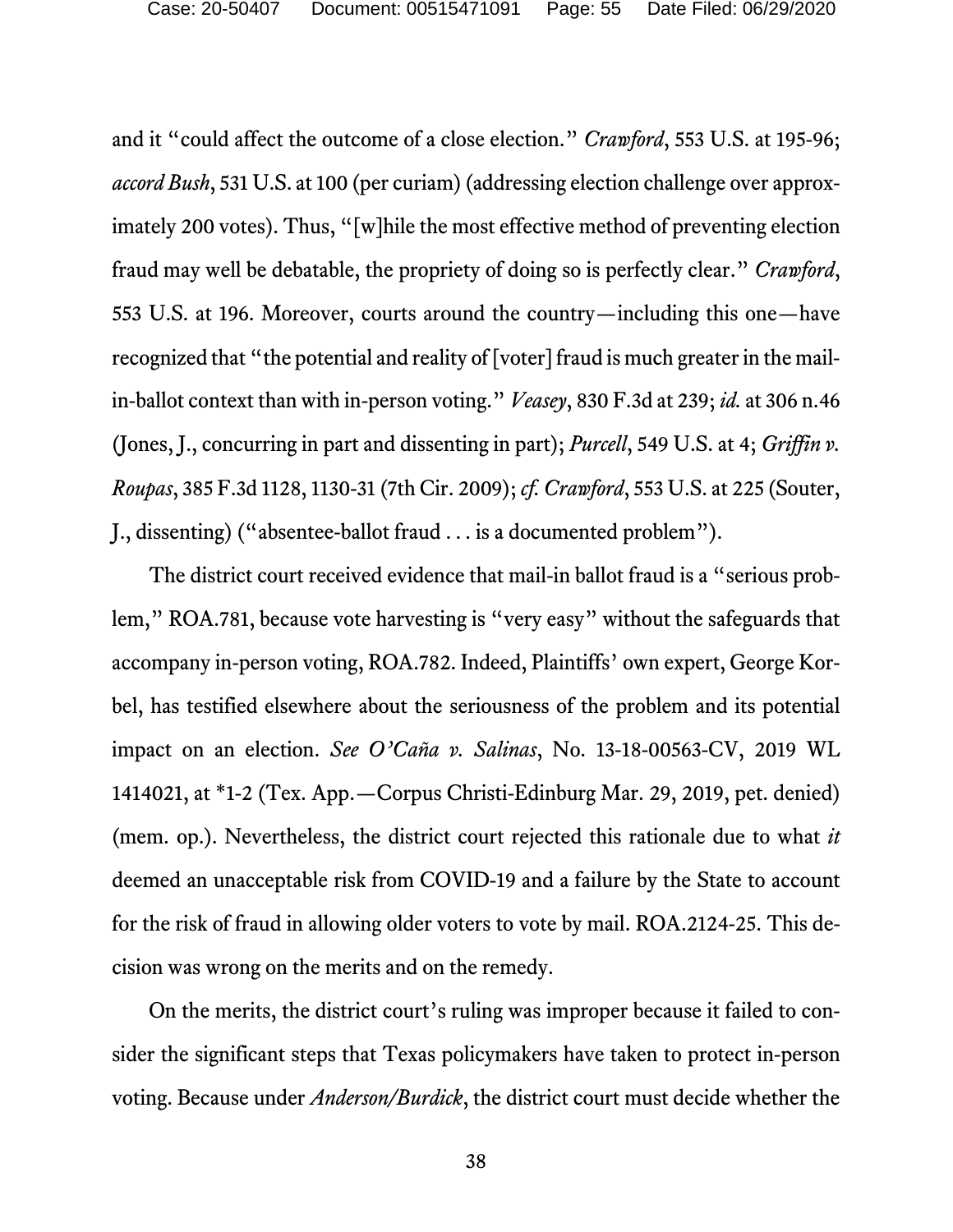state's actions are "necessary to burden the plaintiff's rights," the court should have weighed these steps, including evidence that similar steps had been successful in controlling the spread of COVID-19 in Wisconsin, as well as any salient features of the COVID-19 pandemic in Texas bearing on Plaintiffs' claims. *Burdick*, 504 U.S. at 434. For example, when the district court ruled, "35 counties [in Texas] ha[d] no reported cases, 57 counties ha[d] fewer than 5 reported cases and on[ly] 44 ha[d] more than 100 cases." ROA.570.<sup>[21](#page-55-3)</sup> It abused its discretion in ignoring these relevant factors. *See In re Volkswagen AG*, 371 F.3d 201, 203 (5th Cir. 2004) (orig. proceeding) (per curiam).

<span id="page-55-2"></span><span id="page-55-1"></span><span id="page-55-0"></span>The district court's remedy was also wrong. The court concluded that the Constitution requires equality in access to mail-in ballots based on age. But "[h]ow equality is accomplished . . . is a matter on which the Constitution is silent." *Sessions v. Morales-Santana*, 137 S. Ct. 1678, 1698 (2017). That silence must be filled by the political branches. *Olsen v. DEA*, 878 F.2d 1458, 1464 (D.C. Cir. 1989) (Ginsburg, J.). Texas's political branches have consistently chosen to allow voting by mail only as a limited exception to the general rule of in-person voting. *Texas*, 2020 WL 2759629, at \*8. When an exception creates a constitutional problem, the exception yields to the general rule, not the general rule to the exception. *See Morales-Santana*, 137 S. Ct. at 1698-1701. The district court therefore should have eliminated the supposedly

<span id="page-55-3"></span><sup>&</sup>lt;sup>21</sup> Though the number of COVID-19 cases in Texas has increased since the district court's ruling, they remain concentrated in a few metropolitan areas. *Texas Coronavirus Map and Case Count*, N.Y. Times, https://www.nytimes.com/interactive/2020/us/texas-coronavirus-cases.html (last updated June 26, 2020).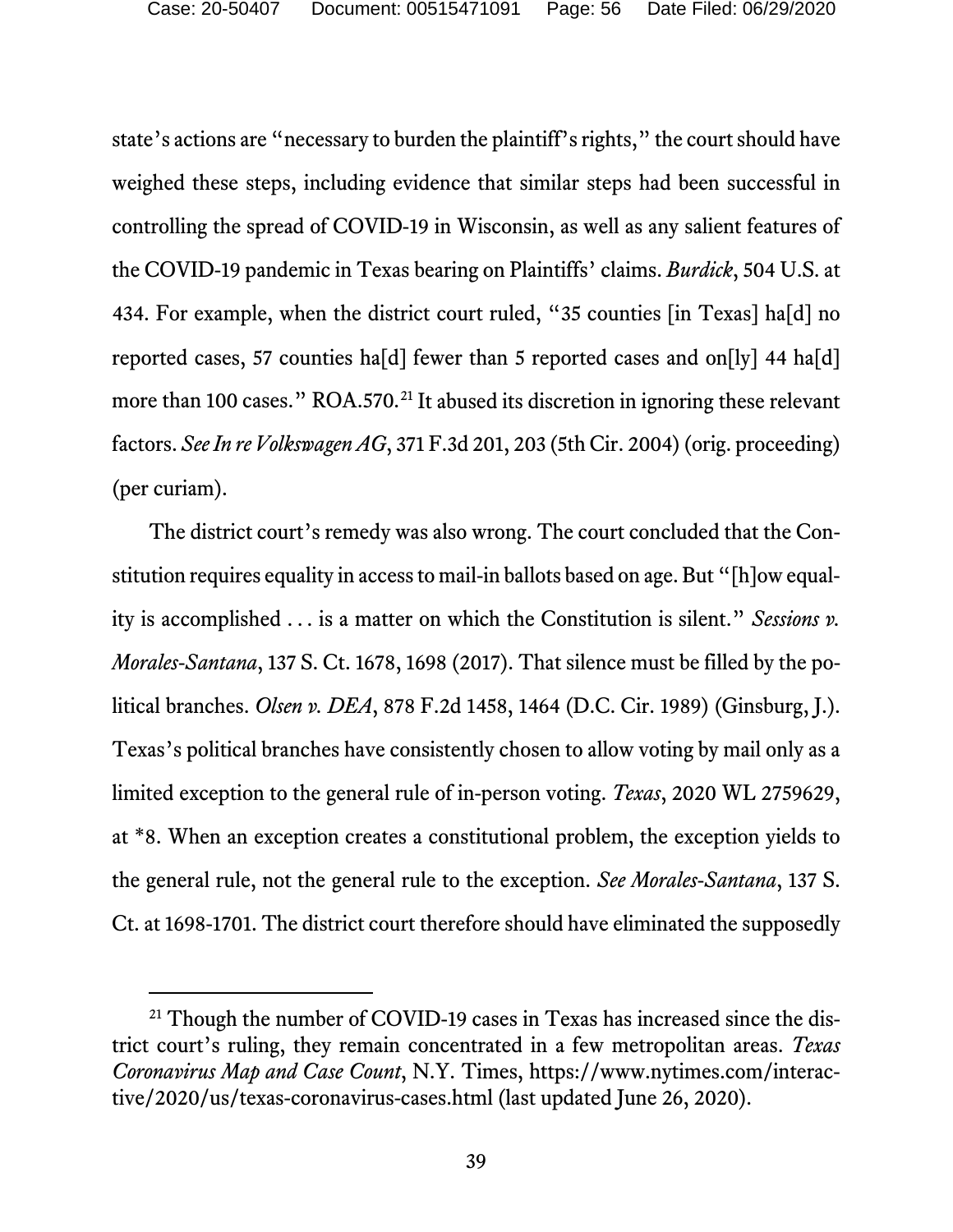unconstitutional exception to allow those over 65 to vote by mail, not expanded it such that it swallows Texas's long-established presumption in favor of in-person voting. *Morales-Santana*, 137 S. Ct. at 1698; *TDP*, 961 F.3d at 417 (Ho, J., concurring in stay) ("If Plaintiffs have a legal theory to justify a 'leveling-up' injunction, they did not offer one here. Nor did the district court.").

## **III. The Texas Supreme Court Has Now Confirmed that Plaintiffs Cannot Succeed on their Remaining Claims.**

The Court should also vacate the remainder of the injunction because Plaintiffs will not succeed on their remaining claims that: (1) Texas's definition of "disability" for vote-by-mail purposes is void for vagueness, (2) the Attorney General's guidance about the meaning of "disability" was voter intimidation, or (3) this guidance abridged Plaintiffs' free-speech rights.

## **A. Plaintiffs will not succeed on their void-for-vagueness claim.**

Applying the standard used in criminal cases, the district court concluded that Texas's definition of "disability" is unconstitutionally vague because the Attorney General's letters contain a definition of "disability" that conflicts with the "one from the Texas judiciary." ROA.2120. As a result, the district court found, "people of ordinary intelligence" lacked "a reasonable opportunity to understand if they are qualified to access a mail ballot." ROA.2120. This reasoning was wrong when it was issued, and the Texas Supreme Court has since resolved any perceived conflict.

<span id="page-56-0"></span>**1.** Texas's definition of "disability" was never unconstitutionally vague. As an initial matter, the district court erred by applying a test ordinarily used when the void-for-vagueness doctrine is raised as a defense in a criminal proceeding. *Kollender*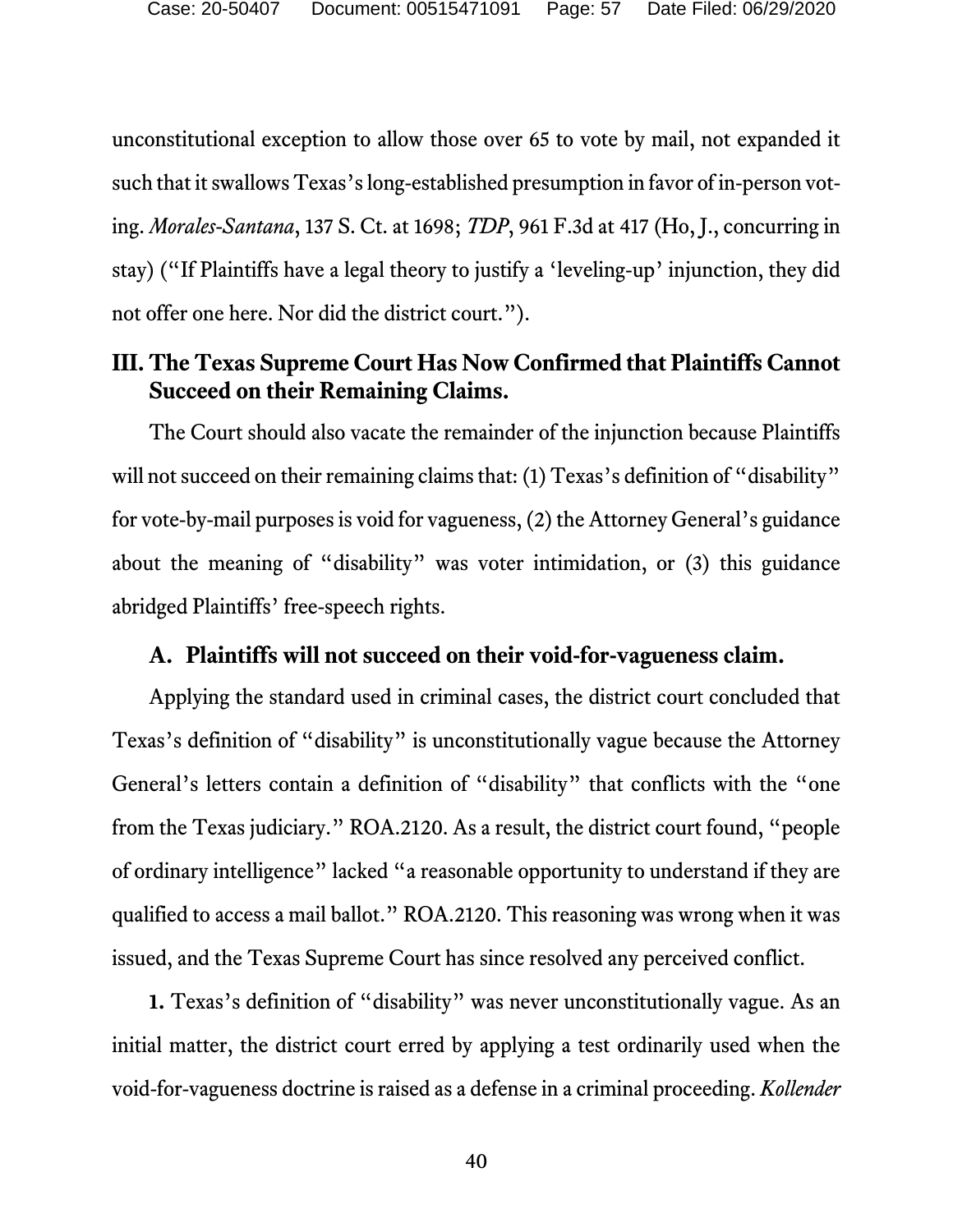<span id="page-57-5"></span>*v. Lawson*, 461 U.S. 352, 357 (1983). That test applies to a civil statute only when it "is quasi-criminal," *and* a plaintiff claims that it is "impermissibly vague in all of its" applications." *United States v. Clinical Leasing Servs., Inc.*, 925 F.2d 120, 122 (5th Cir. 1991). Assuming section 82.002 meets the first prong (which it does not), Plaintiffs are seeking preliminary relief on an as-applied challenge. ROA.94. Thus, a court can refuse to apply section 82.002 only if it is "so vague and indefinite as really to be no rule at all." *Groome Res. Ltd. v. Par.of Jefferson*, 234 F.3d 192, 217 (5th Cir. 2000); *see also Sessions v. Dimaya*, 138 S. Ct. 1204, 1212-13 (2018) (plurality op.). Plaintiffs have never claimed that section 82.002 meets this standard. Instead, they claimed and the district court agreed—that a plain reading of the text supported their view. ROA.120; *see* ROA.2064.

<span id="page-57-7"></span><span id="page-57-6"></span><span id="page-57-4"></span><span id="page-57-3"></span><span id="page-57-2"></span><span id="page-57-1"></span><span id="page-57-0"></span>The statute did not become "vague and indefinite," *Groome Resources*, 234 F.3d at 217, because the Attorney General issued guidance regarding a stayed trial-court ruling. A "statute is not unconstitutionally vague merely because" there is "uncertainty about its application to the facts of [a] case." *Ford Motor Co. v. Tex. DOT*, 264 F.3d 493, 509 (5th Cir. 2001); *Stansberg v. Holmes*, 613 F.3d 1285, 1289 (5th Cir. 1989). Courts exist, in part, because all laws "are considered as more or less equivocal" until ruled upon in litigation. The Federalist No. 37, at 225 (James Madison) (Clinton Rossiter, ed., 1961). If a statute were unconstitutionally vague simply because "two lawyers may read [it] differently," *no* statute would pass constitutional muster. *Nautilus Ins. Co. v. Int'l House of Pancakes, Inc.*, 622 F. Supp. 2d 470, 481 (S.D. Tex. 2009). Instead, the Constitution is satisfied so long as the "core of prohibited activity is defined." *Ford Motor Co.*, 264 F.3d at 509. Section 82.002 has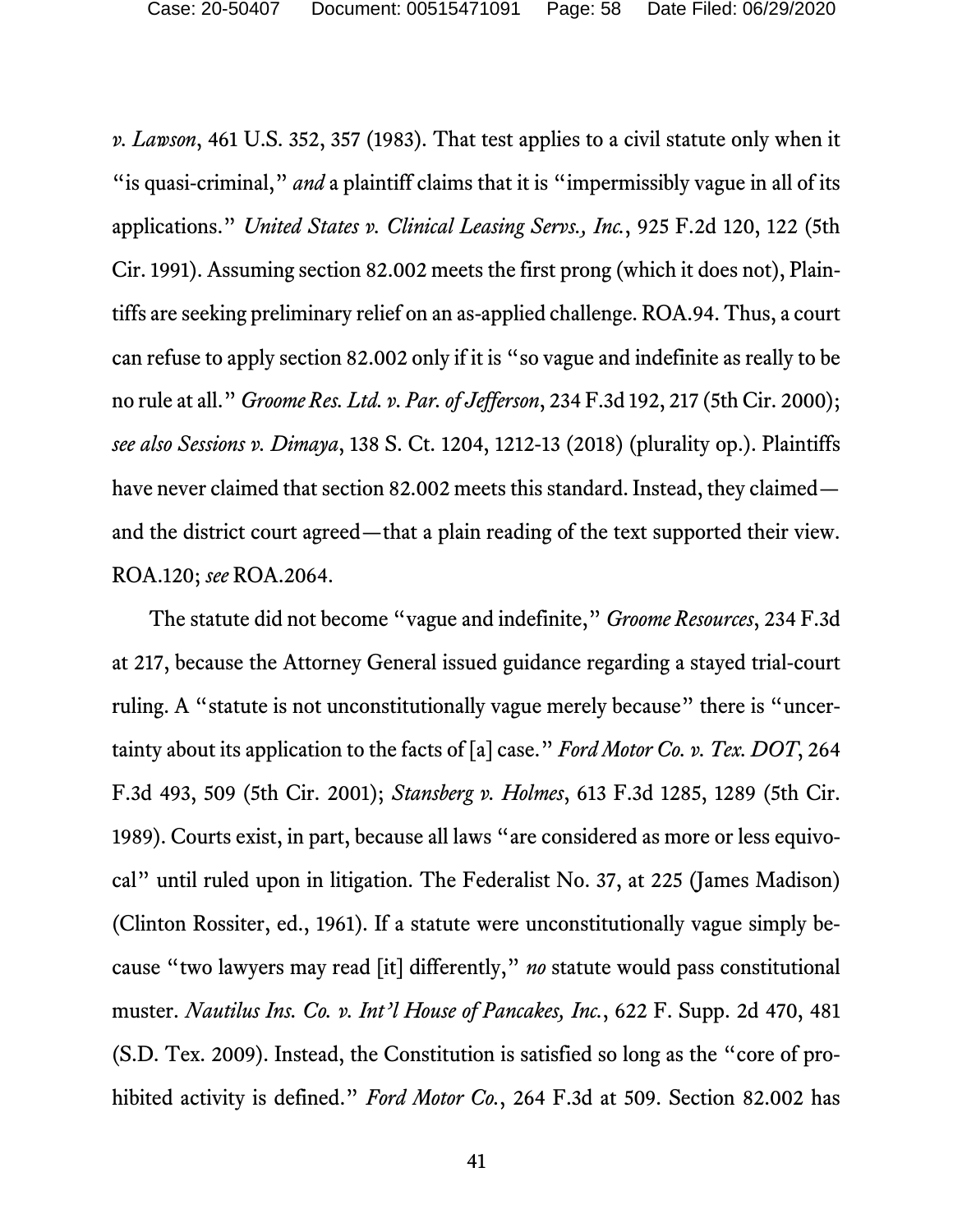<span id="page-58-1"></span>always met that standard, regardless of the Attorney General's disagreement with the state trial court about particular applications.

**2.** Furthermore, the supposed contradiction that troubled the district court has now been resolved. In assessing whether a state statute is unconstitutionally vague, a federal court must consider any binding construction by that State's high court. *Gentile v. State Bar of Nev.*, 501 U.S. 1030, 1048 (1991). Texas's Supreme Court has now "agree<sup>[d]</sup> with the State" that lack of immunity to COVID-19 is not a disability as the Legislature defined that term. *Texas*, 2020 WL 2759629, at \*1.

## <span id="page-58-4"></span>**B. Plaintiffs will not succeed in showing the Texas Attorney General engaged in voter intimidation.**

<span id="page-58-3"></span>The district court also erred when it held that Plaintiffs would likely prove voter intimidation under 52 U.S.C. § 10307(b) and conspiracy to commit the same under 42 U.S.C. § 1985(3). These claims also turn on the Attorney General's guidance about the meaning of "disability," which has now been vindicated by the Texas Supreme Court. ROA.2121-22. Both claims fail.

<span id="page-58-2"></span><span id="page-58-0"></span>**1. Section 1985(3)**. To state a claim under section 1985(3), a plaintiff must allege: "(1) a conspiracy involving two or more persons; (2) for the purpose of depriving" plaintiffs "of the equal protection of the laws"; and (3) an act in furtherance of the conspiracy; (4) "which causes injury" to plaintiffs' rights or privileges as citizens of the United States. *Hilliard v. Ferguson*, 30 F.3d 649, 652-53 (5th Cir. 1994). Moreover, in this circuit, only conspiracies that are motivated by racial animus are cognizable under section 1985(3). *Cantu v. Moody*, 933 F.3d 414, 419 (5th Cir. 2019)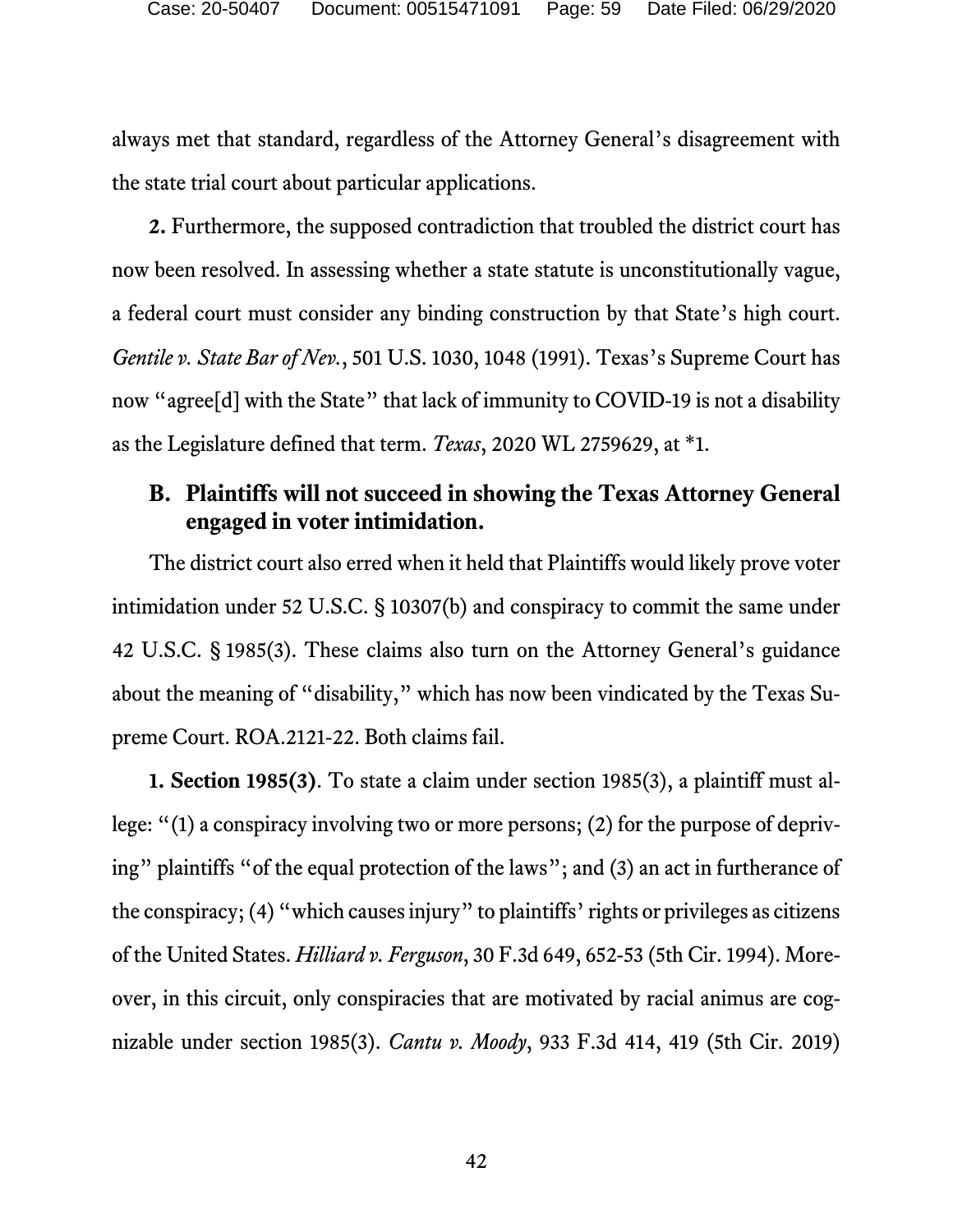(citing *Deubert v. Gulf Stream Fed. Sav. Bank*, 820 F.2d 757, 757 (5th Cir. 1987)). Plaintiffs do not meet this standard for at least three reasons.

*First*, Plaintiffs have not alleged a conspiracy between two persons. As an initial matter, the district court improperly extended its holding to "defendants." ROA.2122. Plaintiffs have neither alleged nor shown evidence, that the Governor or Secretary was involved in formulating the Attorney General's letter. Instead, Plaintiffs assert only that "General Paxton has worked in concert with employees." ROA.124. Texas's Governor and Secretary of State are not employees of its Attorney General. Moreover, "[i]t is a long-standing rule in this circuit . . . that the acts of the agent are the acts of the [principal.]" *Hilliard*, 30 F.3d at 653. Thus, any letter written by an agent of the Attorney General in the course of his agency is an *act of*  the Attorney General, not a *conspiracy with* him. *Cf. Benningfield v. City of Houston*, 157 F.3d 369, 379 (5th Cir. 1998) (discussing limits of doctrine).

<span id="page-59-2"></span><span id="page-59-1"></span><span id="page-59-0"></span>*Second*, Plaintiffs cannot show the letter was sent with the intent to deprive anyone of the right to vote. One function of the Attorney General under Texas law is to issue guidance about the meaning of state law when requested by specified individuals. Tex. Gov't Code §§ 402.042-.043. General Paxton's guidance was consistent with that obligation. ROA.857-59, 1923-24. Far from threatening anyone, his guidance simply laid out his view of who is entitled to vote by mail under state law and potential consequences for failure to comply with the law. ROA.857-59. The views expressed in these letters have now been entirely vindicated by the Texas Supreme Court, and they cannot reflect any intent to intimidate voters from engaging in a lawful activity.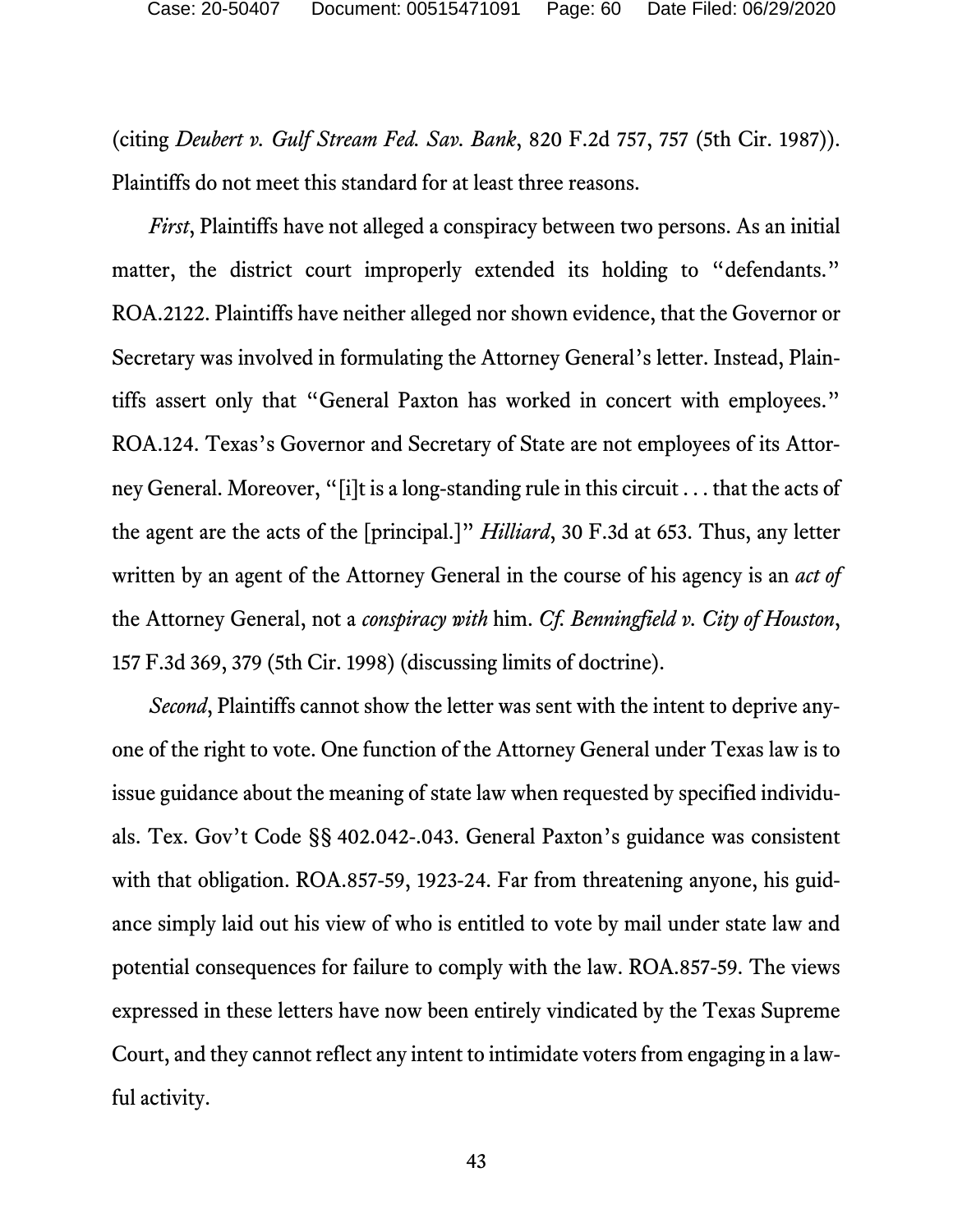<span id="page-60-5"></span>*Third*, the district court did not find—because Plaintiffs did not argue—that the supposed conspiracy was motivated by race-based animus. ROA.2153-54. This alone is fatal. *Cantu*, 933 F.3d at 419.

<span id="page-60-1"></span>2. **Section 10307(b):** Nor do these letters sustain a claim under section 10307(b). As an initial matter, there is no private right of action under this provision for two reasons. *First*, section 10307(b) provides that's "no person . . . shall intimidate" any voter from voting. "Statutes [like section 10307(b)] that focus on the person regulated rather than the individuals protected create no implication of an intent to confer rights on a particular class of persons." *Alexander v. Sandoval*, 532 U.S. 275, 289 (2001) (quotation marks omitted). That is, the provision "is framed in terms of the obligations imposed on the regulated party," and voters are "referenced only as an object of that obligation." *Logan v. U.S. Bank N.A.*, 722 F.3d 1163, 1171 (9th Cir. 2013). Such statutes do not create a private right of action because they do not confer rights on Plaintiffs "in clear and unambiguous terms." *Delancey v. City of Austin*, 570 F.3d 590, 593 (5th Cir. 2009).

<span id="page-60-6"></span><span id="page-60-4"></span><span id="page-60-3"></span><span id="page-60-2"></span><span id="page-60-0"></span>*Second*, the U.S. Attorney General may bring a civil action to enjoin violations of section 10307(b), but Congress did not extend similar power to private litigants. 52 U.S.C. § 10308(d). "The express provision of one method of enforcing a substantive rule suggests that Congress intend to preclude others." *Sandoval*, 532 U.S. at 290. "Because "the statute does not itself" create "a private cause of action," one should "not be created through judicial mandate." *Ziglar v. Abassi*, 131 S. Ct. 1843, 1856 (2017).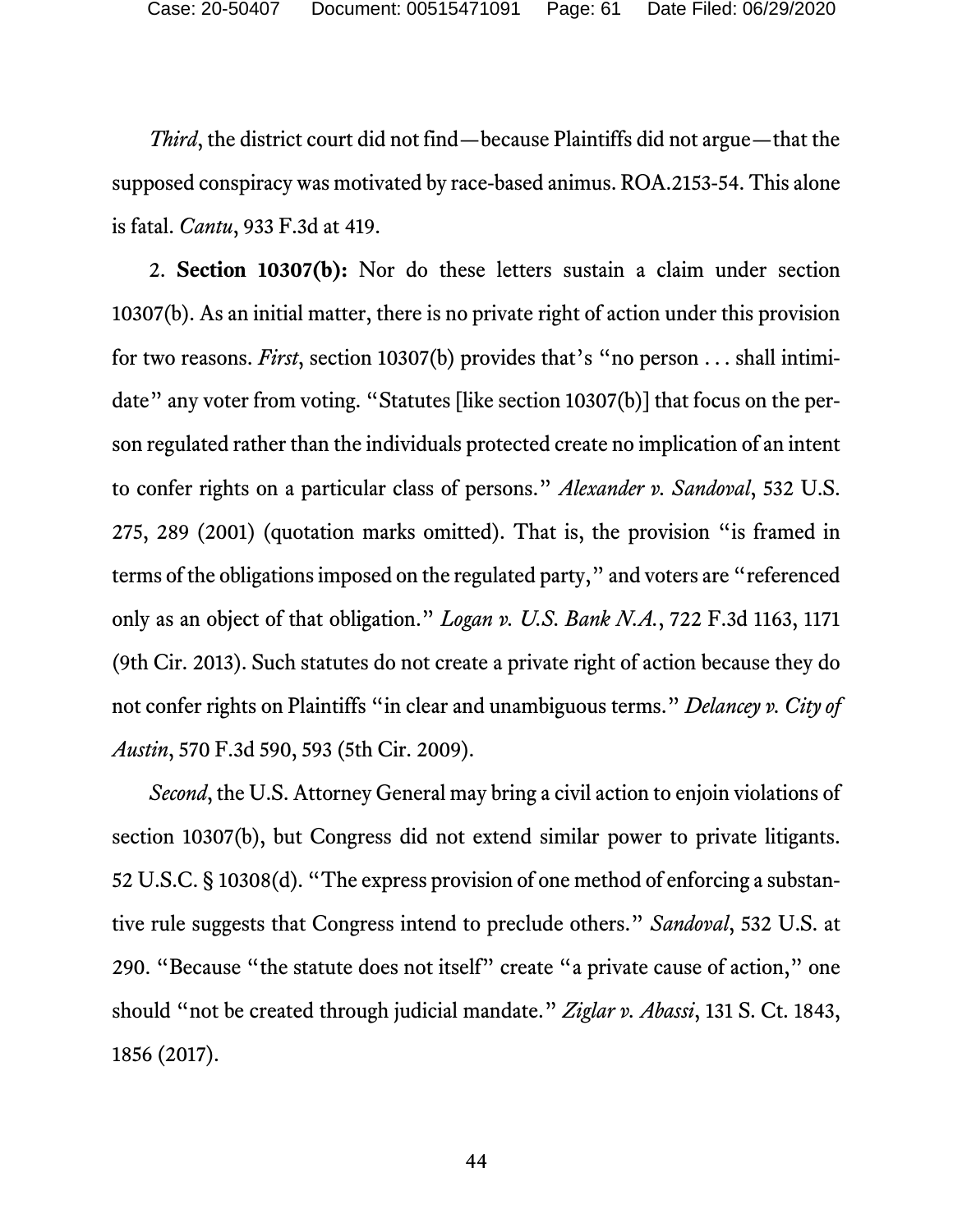<span id="page-61-0"></span>Moreover, even if such a cause of action existed, Plaintiffs have not stated a plausible claim. A violation of section 10307(b) requires (1) an act of intimidation, and (2) that the act was done with specific intent to intimidate someone not to vote. *United States v. McLeod*, 385 F.2d 734, 740 (5th Cir. 1967); *Willingham v. Cty. of Albany*, No. 04-369, 2005 WL 1660114, at \*7 (N.D.N.Y. July 12, 2005). Plaintiffs cannot establish that the Attorney General intended to intimidate voters because he did not; he simply explained the requirements state law in response to "public confusion." ROA.857. To read "intimidation" that broadly would extend it far beyond the reach ever assigned by Congress. *See McLeod*, 385 F.2d at 740.

#### **C. Plaintiffs will not succeed on their free-speech claims.**

Plaintiffs also cannot establish that the Attorney General's letters unlawfully prevented them from "engaging in [protected] communications with voters about who is eligible to and how to vote by mail." ROA.2117-18. The district court's ruling on this claim suffers from three flaws.

*First*, the court's suggestion (at ROA.2117) that the Attorney General discriminated between Republicans and Democrats is belied by the record. His guidance was sent to all election officials in the State regardless of political affiliation. ROA.857- 59. Plaintiffs offered evidence that the Attorney General has not prosecuted a Republican campaign for encouraging ineligible people to vote by mail. ROA.1778-84. But Plaintiffs did not offer evidence that he investigated, much less prosecuted, a similarly situated Democratic campaign. There is thus no evidence of unequal treatment.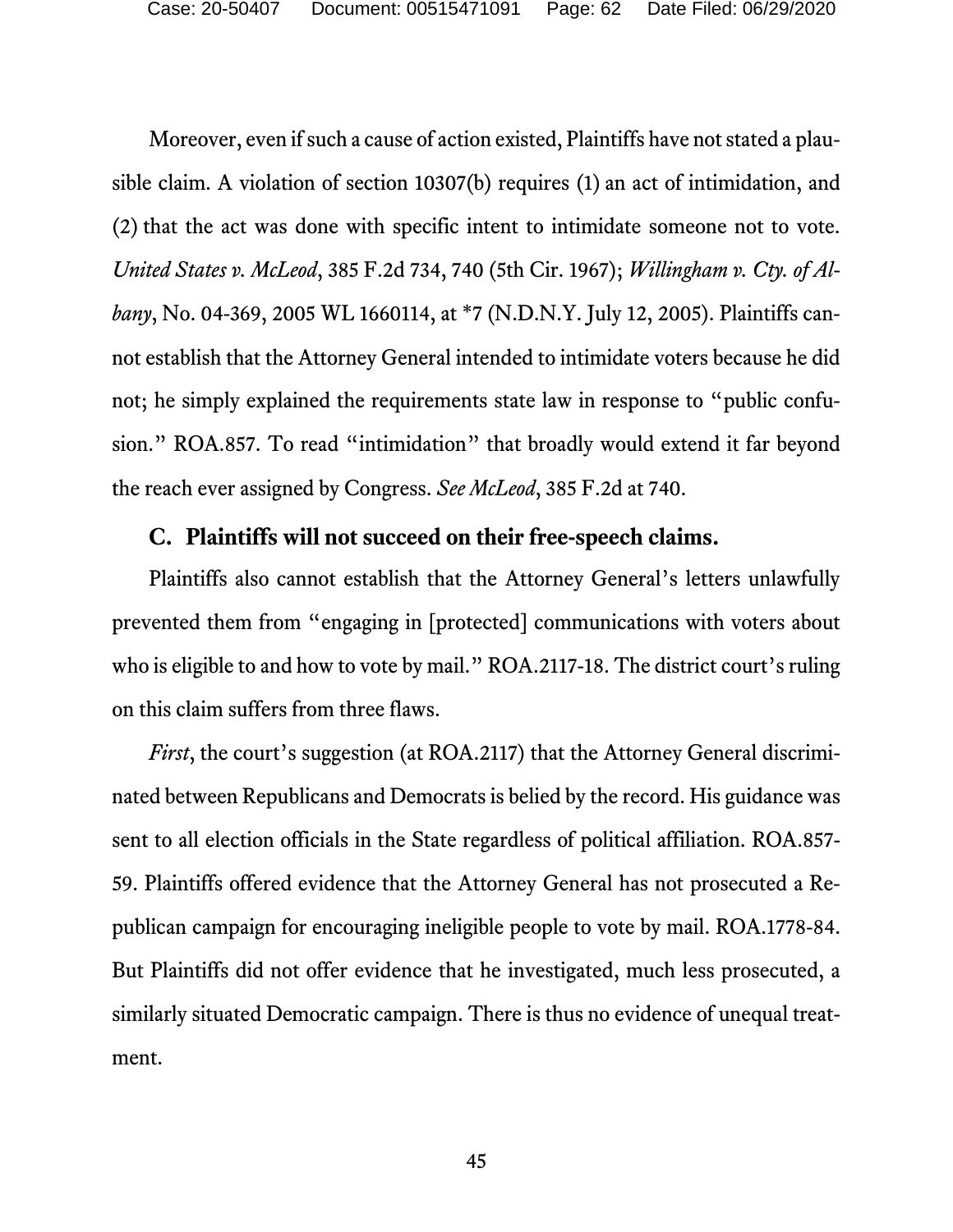<span id="page-62-6"></span><span id="page-62-3"></span><span id="page-62-2"></span>*Second*, the First Amendment does not protect Plaintiffs' asserted right to encourage people ineligible to vote by mail under state law to nevertheless cast a mailin ballot. Offers, solicitations, and incitement "to engage in illegal transactions are categorically excluded from First Amendment protection." *Williams*, 553 U.S. at 297; *see also, e.g.*, *Cox v. Louisiana*, 379 U.S. 559, 563 (1965) (citing *Fox v. Washington*, 236 U.S. 273, 277-78 (1915)). "The illegality in this case may be less overt" than where that rule is usually applied, but there is "no difference in principle here." *Pittsburg Press Co. v. Pittsburg Comm'n on Human Relations*, 413 U.S. 376, 388 (1973). The Texas Supreme Court has now confirmed that the targets of Plaintiffs' proposed communications are ineligible to vote by mail. Because Texas law makes it a crime to knowingly submit false mail-in ballot applications (or to encourage others to do so), Tex. Elec. Code §§ 84.0041, 276.013, Plaintiffs' First Amendment rights were not implicated.

<span id="page-62-7"></span><span id="page-62-5"></span><span id="page-62-4"></span><span id="page-62-1"></span><span id="page-62-0"></span>*Third*, by contrast, the district court's order did implicate General Paxton's rights. The freedom of speech safeguards the rights of individuals to "speak as they think on matters vital to them, " relying on "processes of education and discussion" to root out falsehood. *Thornhill v. Alabama*, 310 U.S. 88, 95 (1940). It protects that right for public officials as well as private individuals. *Bond v. Floyd*, 385 U.S. 116, 133-35 (1966). The district court violated that principle by purporting to enjoin Texas's Attorney General from giving accurate advice regarding the content of state law that was not tied to any tangible enforcement action. *Cf. Colson v. Grohman*, 174 F.3d 498, 513 (5th Cir. 1999) (rejecting claim based on "retaliatory criticisms, investigations, and false accusations" alone).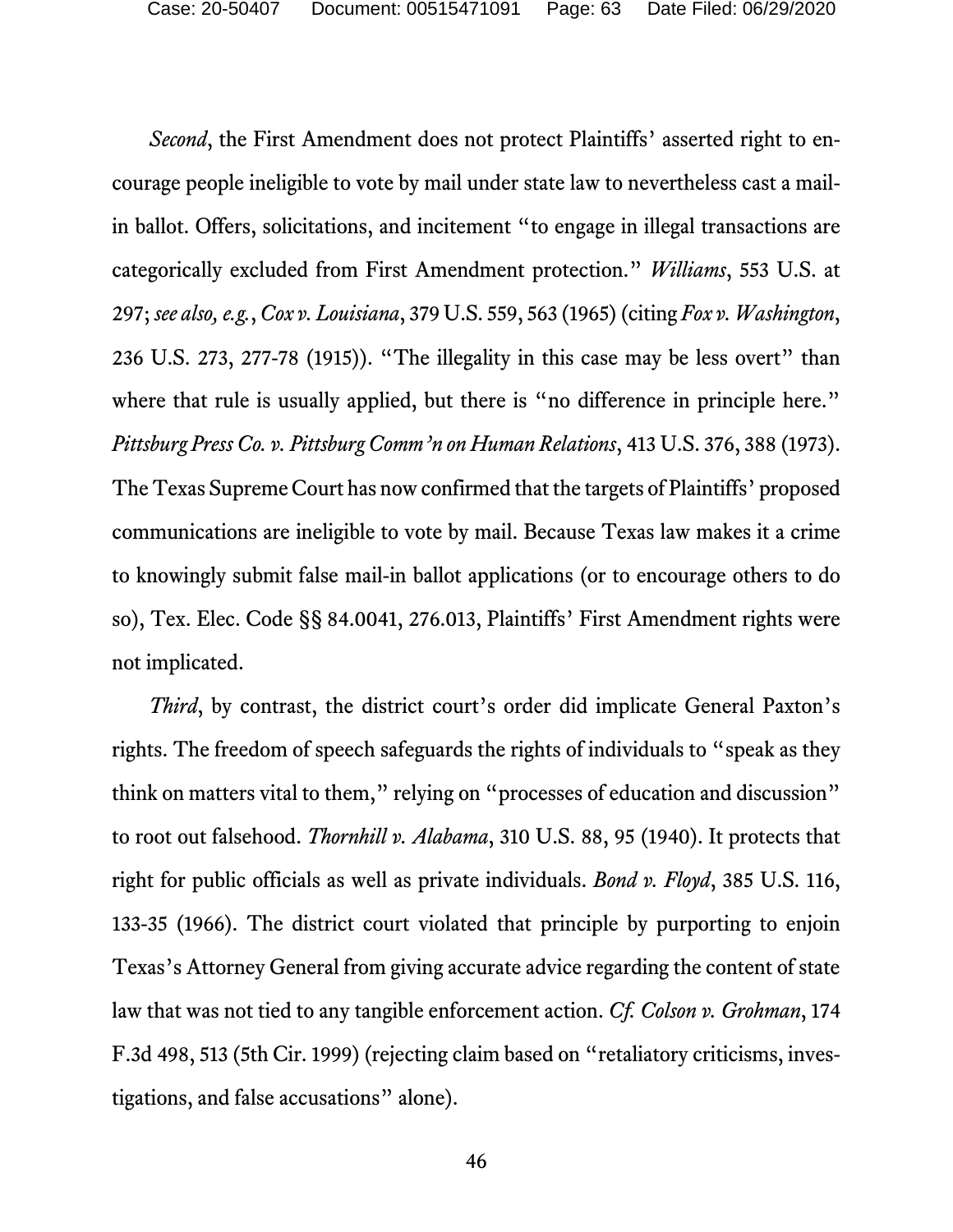## **IV. The Remaining Preliminary-Injunction Factors Favor Defendants.**

The district court further abused its discretion in concluding that the remaining preliminary injunction factors favored Plaintiffs. *First*, Plaintiffs have not shown that they will suffer irreparable harm "in the absence" of a preliminary injunction. *Winter v. Nat. Res. Def. Council*, 555 U.S. 7, 22-23 (2008). This analysis required the district court to consider Plaintiffs' alleged harm "in light of" the numerous steps the State has taken to make in-person voting safe. *Id.* It did not do so. ROA.2125-26. The district court's complete failure to consider relevant factors is an abuse of discretion. *Volkswagen*, 371 F.3d at 203.

<span id="page-63-2"></span>*Second*, the injunction irreparably harms Defendants. In addition to the harm that the injunction inflicts on General Paxton's free-speech rights, the injunction inflicts an "institutional injury" from "the inversion of ... federalism principles." *Texas v. EPA*, 829 F.3d 405, 434 (5th Cir. 2016). "[A]ny time a State is enjoined ... from effectuating statutes enacted by representatives of its people, it suffers a form of irreparable injury." *Maryland v. King*, 122 S. Ct. 1, 3 (2012) (Roberts, C.J., in chambers); *Metro. Wash. Airports Auth. v. Citizens for Abatement of Aircraft Noise, Inc.*, 501 U.S. 252, 272 (1991). The district court improperly disregarded that injury. ROA.2126.

<span id="page-63-3"></span><span id="page-63-1"></span><span id="page-63-0"></span>*Finally*, "[b]ecause the State is the appealing party, its interest and harm merge with that of the public." *Veasey v. Abbott*, 870 F.3d 387, 391 (5th Cir. 2017) (per curiam). That principle applies with particular force here because it is well established that States must be allowed to enact clear and uniform laws to ensure "fair and honest" elections, to bring "order, rather than chaos" to "the democratic process," and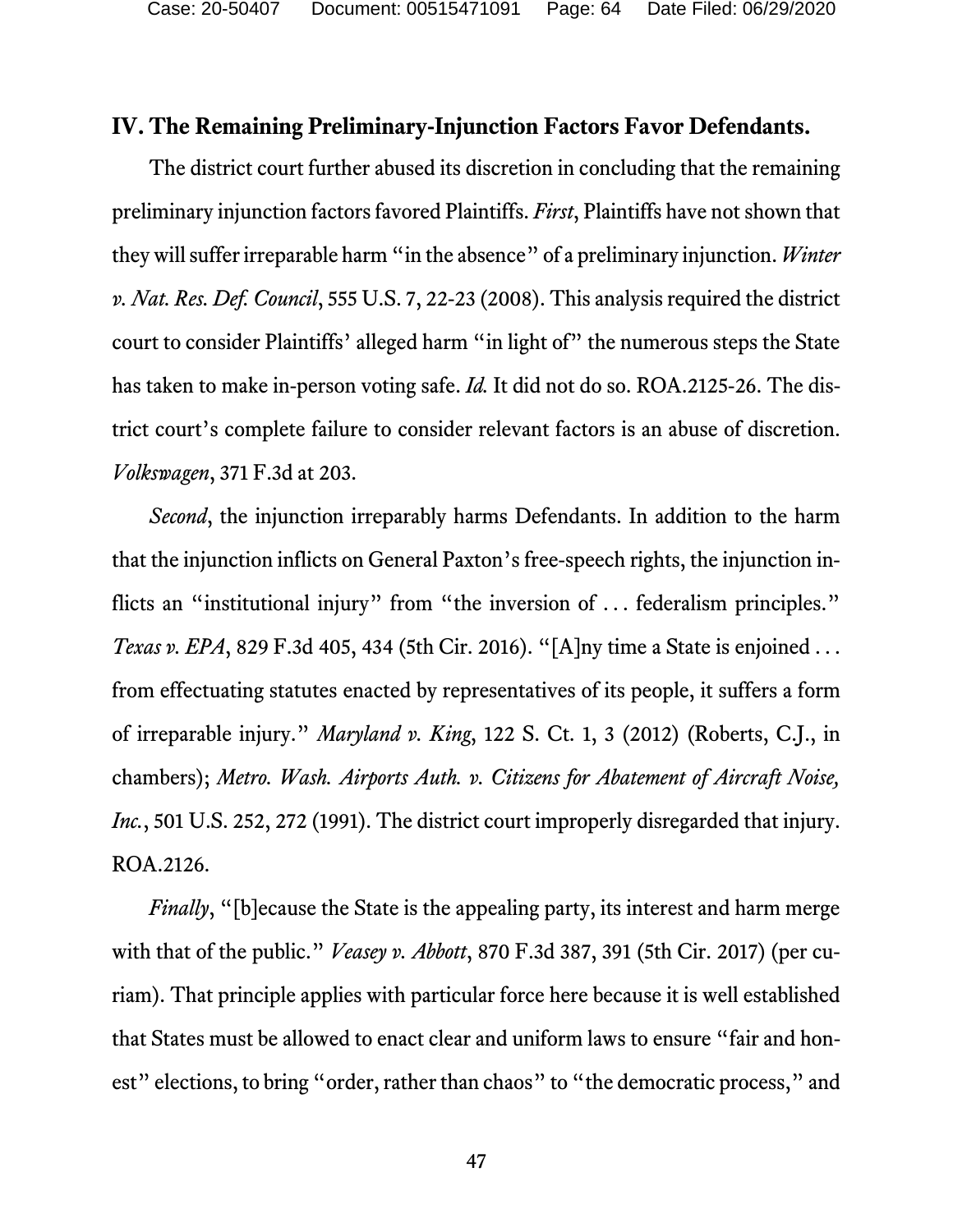ultimately to allow the right to vote to be fully realized. *Storer v. Brown*, 415 U.S. 724, 730 (1974). That is why the Supreme Court has repeatedly cautioned federal courts *not* to interfere on the eve of state elections, lest they create "voter confusion and consequent incentive to remain away from the polls." *Purcell*, 549 U.S. at 4-5.

## <span id="page-64-0"></span>**Conclusion**

The Court should reverse the decision below, vacate the preliminary injunction, and remand with instructions to dismiss Plaintiffs' complaint.

Respectfully submitted.

Ken Paxton Attorney General of Texas

JEFFREY C. MATEER First Assistant Attorney General

Ryan L. Bangert Deputy First Assistant Attorney General

/s/ Kyle D. Hawkins Kyle D. Hawkins Solicitor General kyle.hawkins@oag.texas.gov

LANORA C. PETTIT Assistant Solicitor General

Office of the Attorney General P.O. Box 12548 (MC 059) Austin, Texas 78711-2548 Tel.: (512) 936-1700 Fax: (512) 474-2697

Counsel for Defendants-Appellants